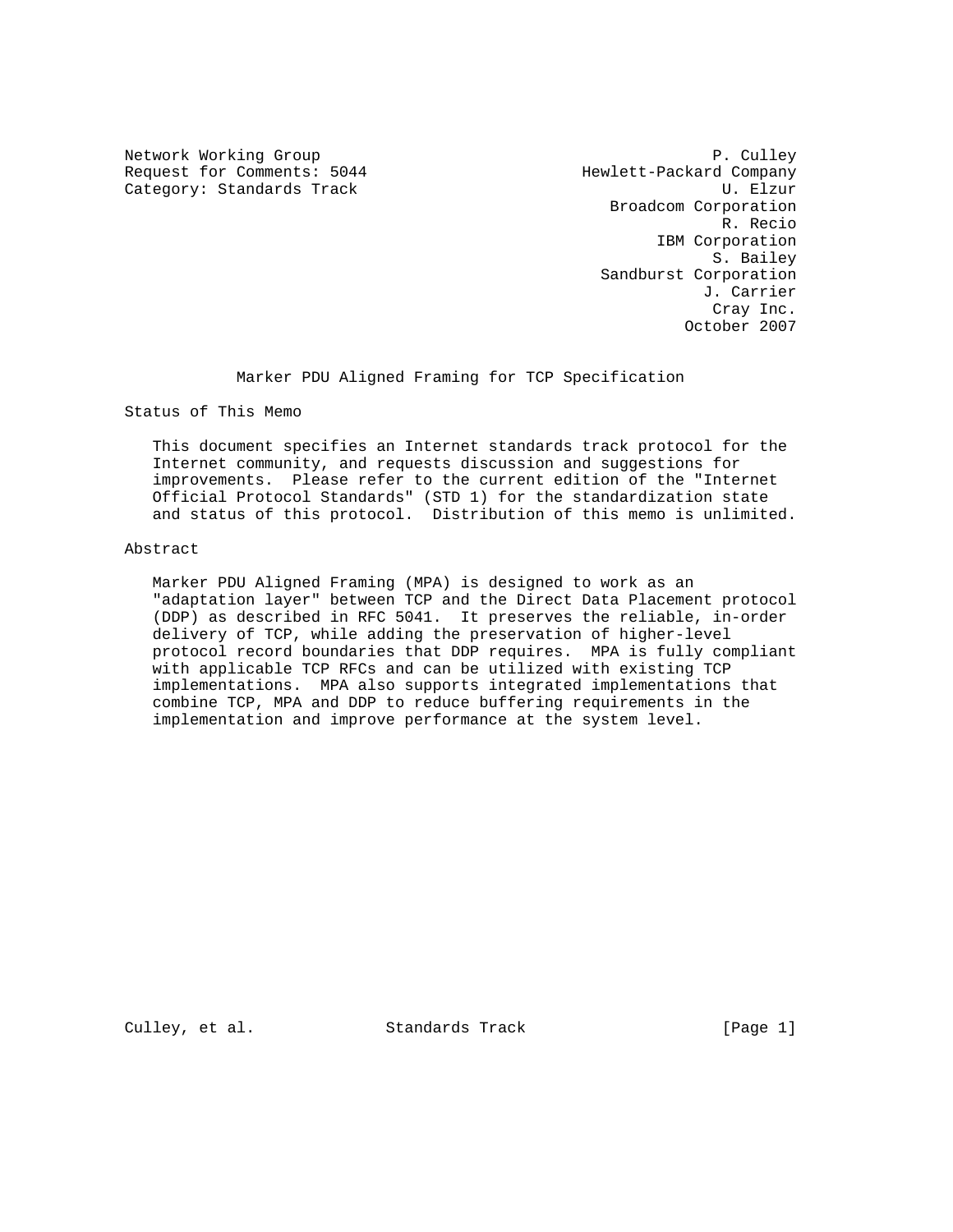Table of Contents

| 5.1. MPA transmitters with a standard layered TCP 22     |
|----------------------------------------------------------|
| 5.2. MPA receivers with a standard layered TCP 23        |
| 6. MPA Receiver FPDU Identification 24                   |
|                                                          |
|                                                          |
| 7.1.1. MPA Request and Reply Frame Format 26             |
| 7.1.2. Connection Startup Rules 28                       |
| 7.1.3. Example Delayed Startup Sequence 30               |
|                                                          |
| 7.1.4.1. Motivation 33                                   |
| 7.1.4.2. Example Immediate Startup Using                 |
| Private Data 35                                          |
| 7.1.5. "Dual Stack" Implementations 37                   |
| 7.2. Normal Connection Teardown 38                       |
|                                                          |
|                                                          |
| 9.1. Protocol-Specific Security Considerations 40        |
|                                                          |
| 9.1.1.1. Impersonation 41                                |
| 9.1.1.2. Stream Hijacking 41                             |
| 9.1.1.3. Man-in-the-Middle Attack 41                     |
|                                                          |
| 9.2. Introduction to Security Options 42                 |
|                                                          |
| 9.4. Requirements for IPsec Encapsulation of MPA/DDP 43  |
|                                                          |
| Appendix A. Optimized MPA-Aware TCP Implementations 45   |
| A.1. Optimized MPA/TCP Transmitters 46                   |
| A.2. Effects of Optimized MPA/TCP Segmentation 46        |
| A.3. Optimized MPA/TCP Receivers 48                      |
| A.4. Re-segmenting Middleboxes and Non-Optimized MPA/TCP |
|                                                          |
|                                                          |
| A.5.1. Network Layer Reassembly Buffers 51               |

Culley, et al. Standards Track [Page 2]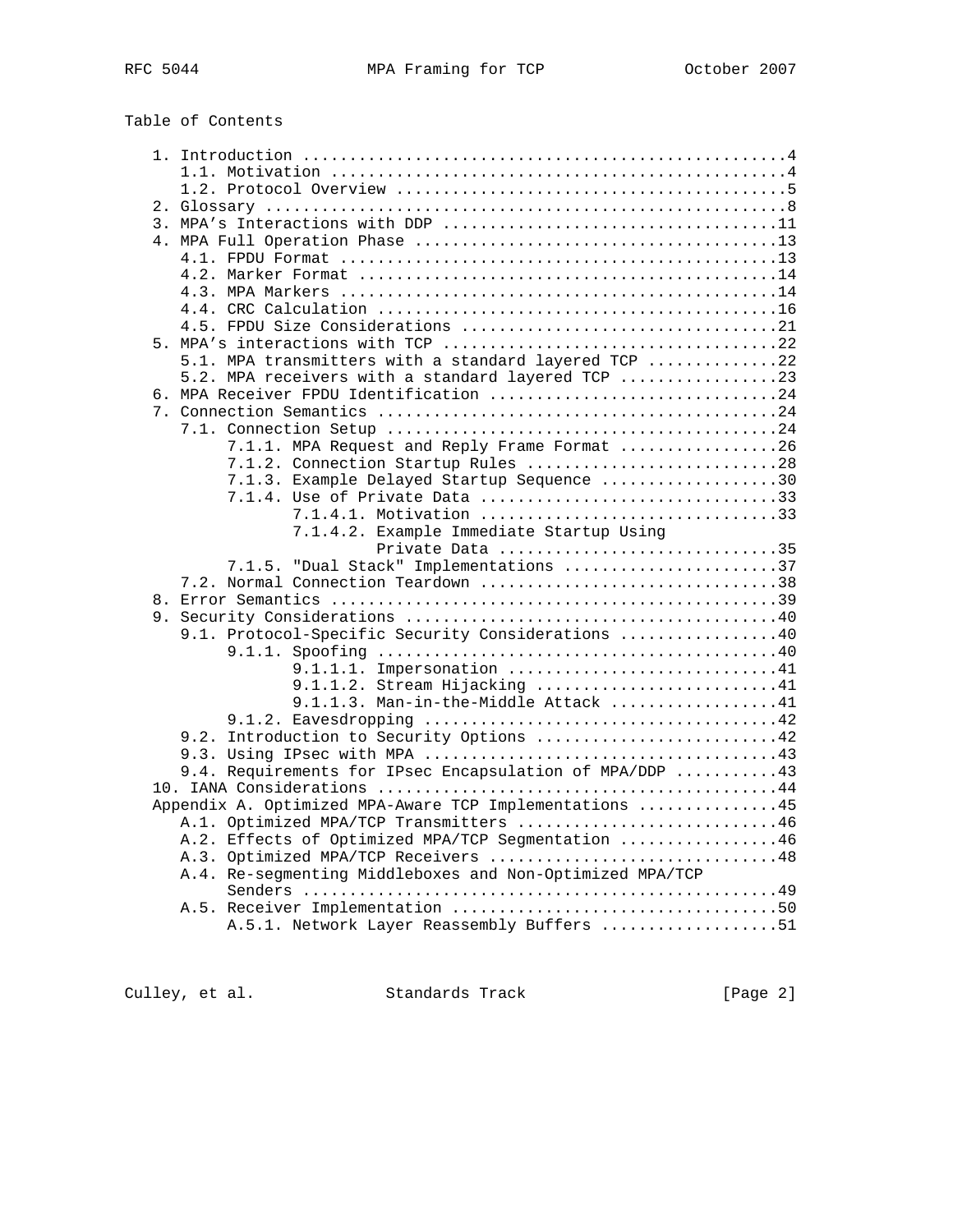| A.5.2. TCP Reassembly Buffers 52                                 |  |
|------------------------------------------------------------------|--|
| Appendix B. Analysis of MPA over TCP Operations 52               |  |
|                                                                  |  |
| B.1.1. MPA Is Layered beneath DDP 53                             |  |
| B.1.2. MPA Preserves DDP Message Framing 53                      |  |
| B.1.3. The Size of the ULPDU Passed to MPA Is Less Than          |  |
| EMSS Under Normal Conditions 53                                  |  |
| B.1.4. Out-of-Order Placement but NO Out-of-Order Delivery.54    |  |
| The Value of FPDU Alignment 54<br>B.2.                           |  |
| B.2.1. Impact of Lack of FPDU Alignment on the Receiver          |  |
| Computational Load and Complexity 56                             |  |
| B.2.2. FPDU Alignment Effects on TCP Wire Protocol 60            |  |
| Appendix C. IETF Implementation Interoperability with RDMA       |  |
|                                                                  |  |
|                                                                  |  |
| C.2. RDMAC RNIC and Non-Permissive IETF RNIC 64                  |  |
|                                                                  |  |
| C.2.2. Non-Permissive IETF RNIC Initiator 65                     |  |
| C.2.3. RDMAC RNIC and Permissive IETF RNIC 65                    |  |
|                                                                  |  |
|                                                                  |  |
| C.3. Non-Permissive IETF RNIC and Permissive IETF RNIC 67        |  |
|                                                                  |  |
|                                                                  |  |
|                                                                  |  |
| Table of Fiqures                                                 |  |
|                                                                  |  |
|                                                                  |  |
|                                                                  |  |
|                                                                  |  |
| Figure 4: Example FPDU Format with Marker 16                     |  |
| Figure 5: Annotated Hex Dump of an FPDU 19                       |  |
| Figure 6: Annotated Hex Dump of an FPDU with Marker 20           |  |
| Figure 7: Fully Layered Implementation 22                        |  |
| Figure 8: MPA Request/Reply Frame 26                             |  |
| Figure 9: Example Delayed Startup Negotiation 31                 |  |
| Figure 10: Example Immediate Startup Negotiation 35              |  |
| Figure 11: Optimized MPA/TCP Implementation 45                   |  |
| Figure 12: Non-Aligned FPDU Freely Placed in TCP Octet Stream 56 |  |
| Figure 13: Aligned FPDU Placed Immediately after TCP Header 58   |  |

Figure 14: Connection Parameters for the RNIC Types .................63

Figure 16: MPA Negotiation between an RDMAC RNIC and a Permissive

Figure 17: MPA Negotiation between a Non-Permissive IETF RNIC and

Culley, et al. Standards Track [Page 3]

Non-Permissive IETF RNIC ...............................65

IETF RNIC ..............................................66

a Permissive IETF RNIC .................................67

Figure 15: MPA Negotiation between an RDMAC RNIC and a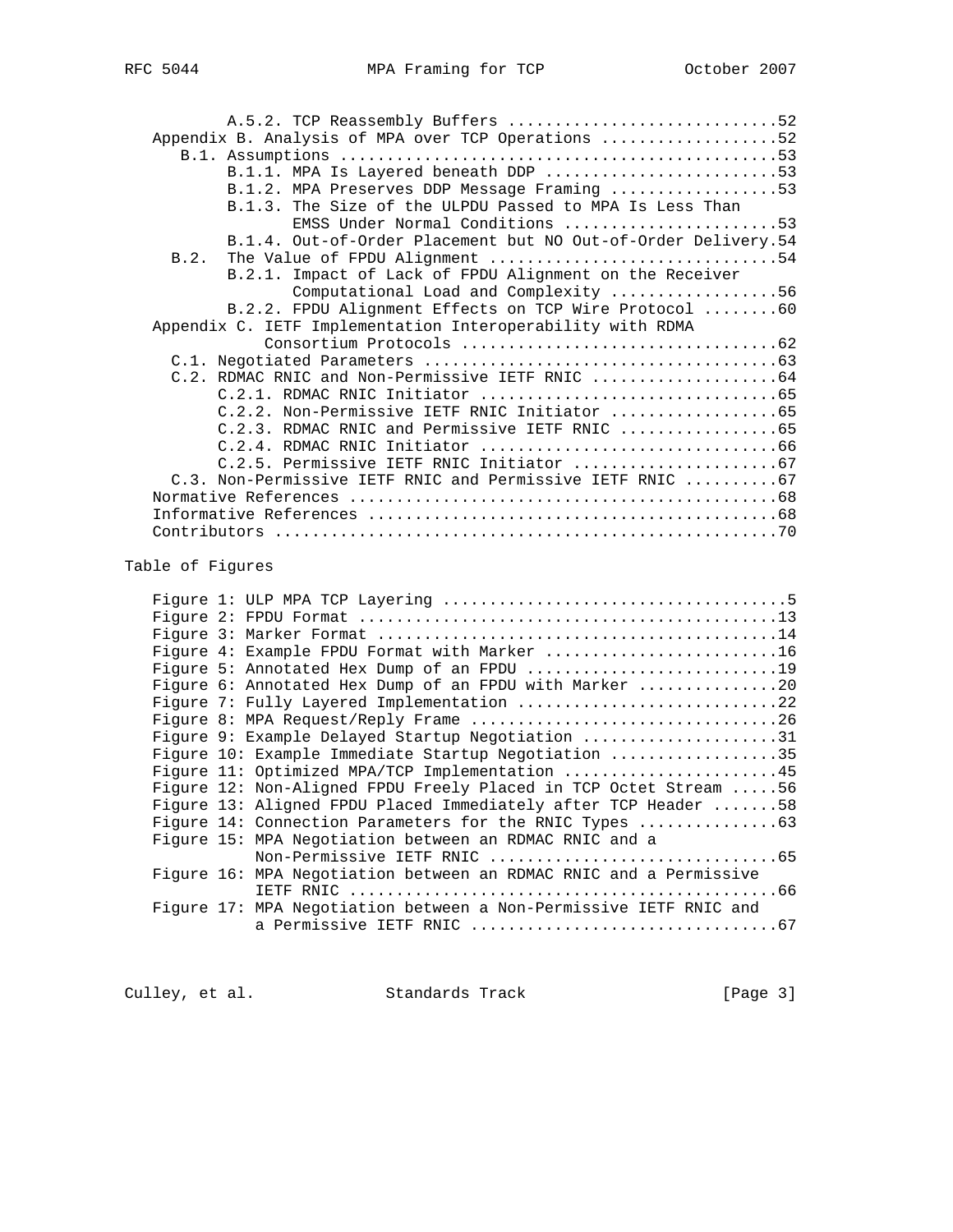# 1. Introduction

 This section discusses the reason for creating MPA on TCP and a general overview of the protocol.

### 1.1. Motivation

 The Direct Data Placement protocol [DDP], when used with TCP [RFC793], requires a mechanism to detect record boundaries. The DDP records are referred to as Upper Layer Protocol Data Units by this document. The ability to locate the Upper Layer Protocol Data Unit (ULPDU) boundary is useful to a hardware network adapter that uses DDP to directly place the data in the application buffer based on the control information carried in the ULPDU header. This may be done without requiring that the packets arrive in order. Potential benefits of this capability are the avoidance of the memory copy overhead and a smaller memory requirement for handling out-of-order or dropped packets.

 Many approaches have been proposed for a generalized framing mechanism. Some are probabilistic in nature and others are deterministic. An example probabilistic approach is characterized by a detectable value embedded in the octet stream, with no method of preventing that value elsewhere within user data. It is probabilistic because under some conditions the receiver may incorrectly interpret application data as the detectable value. Under these conditions, the protocol may fail with unacceptable frequency. One deterministic approach is characterized by embedded controls at known locations in the octet stream. Because the receiver can guarantee it will only examine the data stream at locations that are known to contain the embedded control, the protocol can never misinterpret application data as being embedded control data. For unambiguous handling of an out-of-order packet, a deterministic approach is preferred.

 The MPA protocol provides a framing mechanism for DDP running over TCP using the deterministic approach. It allows the location of the ULPDU to be determined in the TCP stream even if the TCP segments arrive out of order.

Culley, et al. Standards Track [Page 4]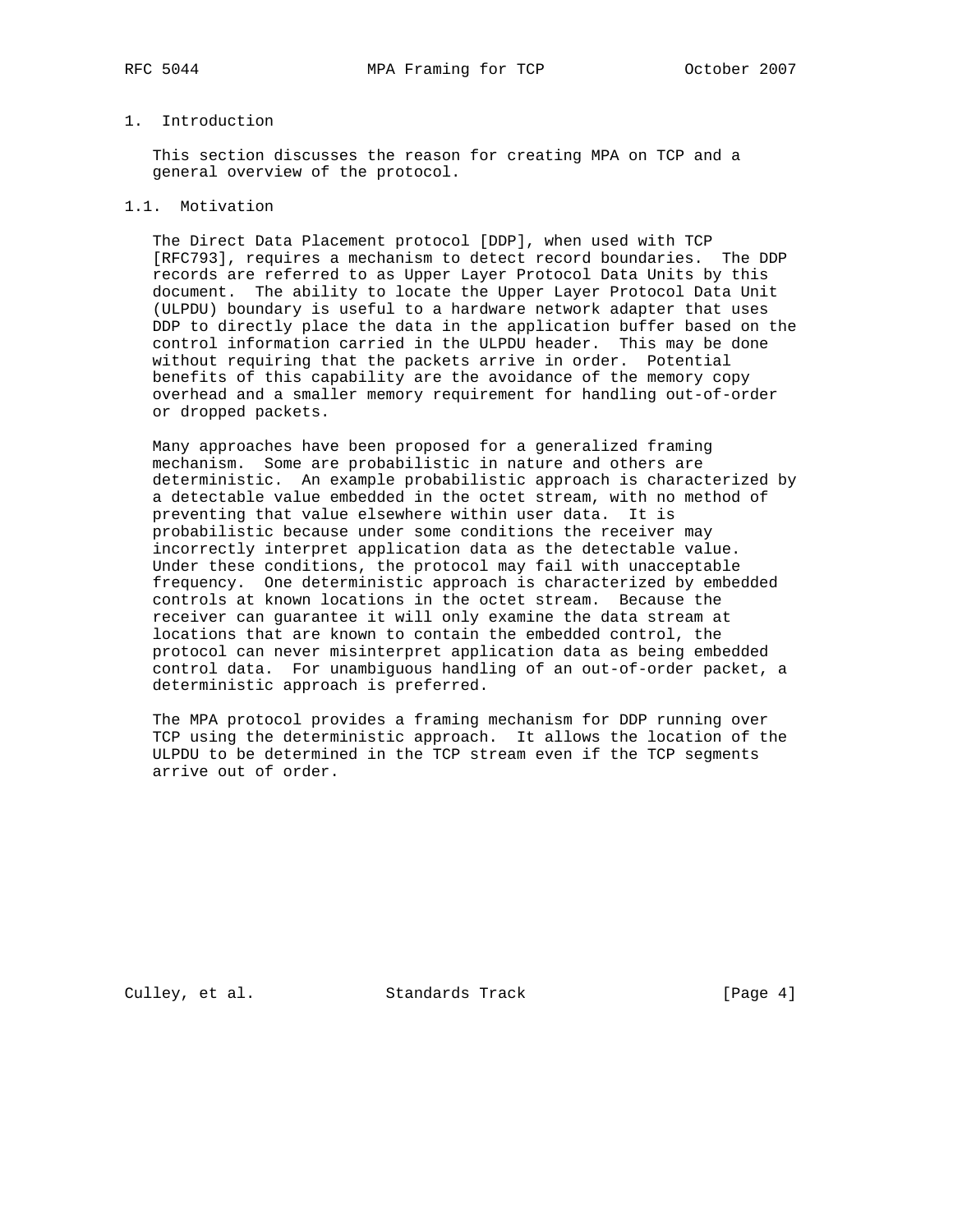# 1.2. Protocol Overview

The layering of PDUs with MPA is shown in Figure 1, below.



Figure 1: ULP MPA TCP Layering

 MPA is described as an extra layer above TCP and below DDP. The operation sequence is:

- 1. A TCP connection is established by ULP action. This is done using methods not described by this specification. The ULP may exchange some amount of data in streaming mode prior to starting MPA, but is not required to do so.
- 2. The Consumer negotiates the use of DDP and MPA at both ends of a connection. The mechanisms to do this are not described in this specification. The negotiation may be done in streaming mode, or by some other mechanism (such as a pre-arranged port number).
- 3. The ULP activates MPA on each end in the Startup Phase, either as an Initiator or a Responder, as determined by the ULP. This mode verifies the usage of MPA, specifies the use of CRC and Markers, and allows the ULP to communicate some additional data via a Private Data exchange. See Section 7.1, Connection Setup, for more details on the startup process.
- 4. At the end of the Startup Phase, the ULP puts MPA (and DDP) into Full Operation and begins sending DDP data as further described below. In this document, DDP data chunks are called ULPDUs. For a description of the DDP data, see [DDP].

Culley, et al. Standards Track [Page 5]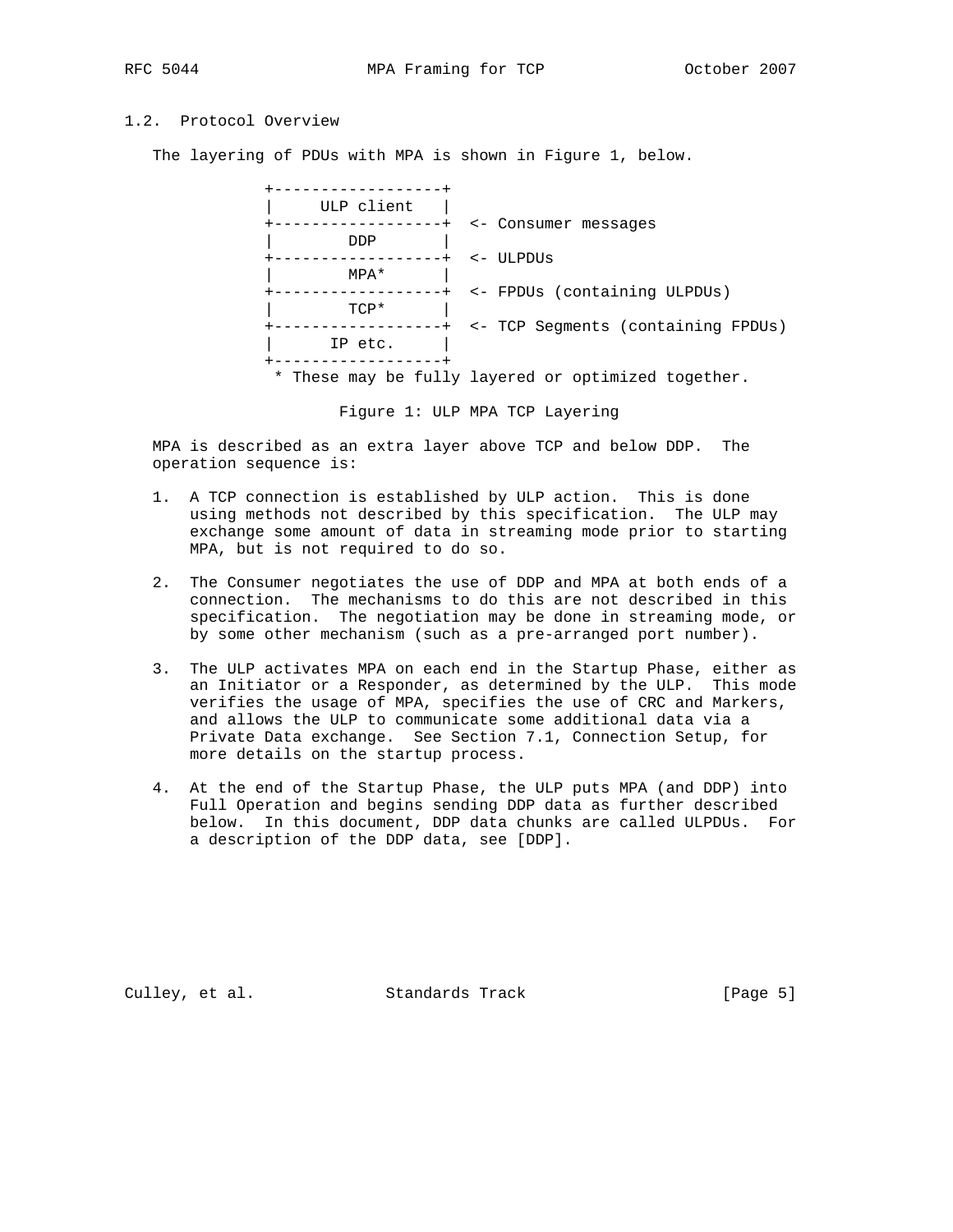Following is a description of data transfer when MPA is in Full Operation.

- 1. DDP determines the Maximum ULPDU (MULPDU) size by querying MPA for this value. MPA derives this information from TCP or IP, when it is available, or chooses a reasonable value.
- 2. DDP creates ULPDUs of MULPDU size or smaller, and hands them to MPA at the sender.
- 3. MPA creates a Framed Protocol Data Unit (FPDU) by prepending a header, optionally inserting Markers, and appending a CRC field after the ULPDU and PAD (if any). MPA delivers the FPDU to TCP.
- 4. The TCP sender puts the FPDUs into the TCP stream. If the sender is optimized MPA/TCP, it segments the TCP stream in such a way that a TCP Segment boundary is also the boundary of an FPDU. TCP then passes each segment to the IP layer for transmission.
- 5. The receiver may or may not be optimized. If it is optimized MPA/TCP, it may separate passing the TCP payload to MPA from passing the TCP payload ordering information to MPA. In either case, RFC-compliant TCP wire behavior is observed at both the sender and receiver.
- 6. The MPA receiver locates and assembles complete FPDUs within the stream, verifies their integrity, and removes MPA Markers (when present), ULPDU\_Length, PAD, and the CRC field.
- 7. MPA then provides the complete ULPDUs to DDP. MPA may also separate passing MPA payload to DDP from passing the MPA payload ordering information.

 A fully layered MPA on TCP is implemented as a data stream ULP for TCP and is therefore RFC compliant.

 An optimized DDP/MPA/TCP uses a TCP layer that potentially contains some additional behaviors as suggested in this document. When DDP/MPA/TCP are cross-layer optimized, the behavior of TCP (especially sender segmentation) may change from that of the un optimized implementation, but the changes are within the bounds permitted by the TCP RFC specifications, and will interoperate with an un-optimized TCP. The additional behaviors are described in Appendix A and are not normative; they are described at a TCP interface layer as a convenience. Implementations may achieve the described functionality using any method, including cross-layer optimizations between TCP, MPA, and DDP.

Culley, et al. Standards Track [Page 6]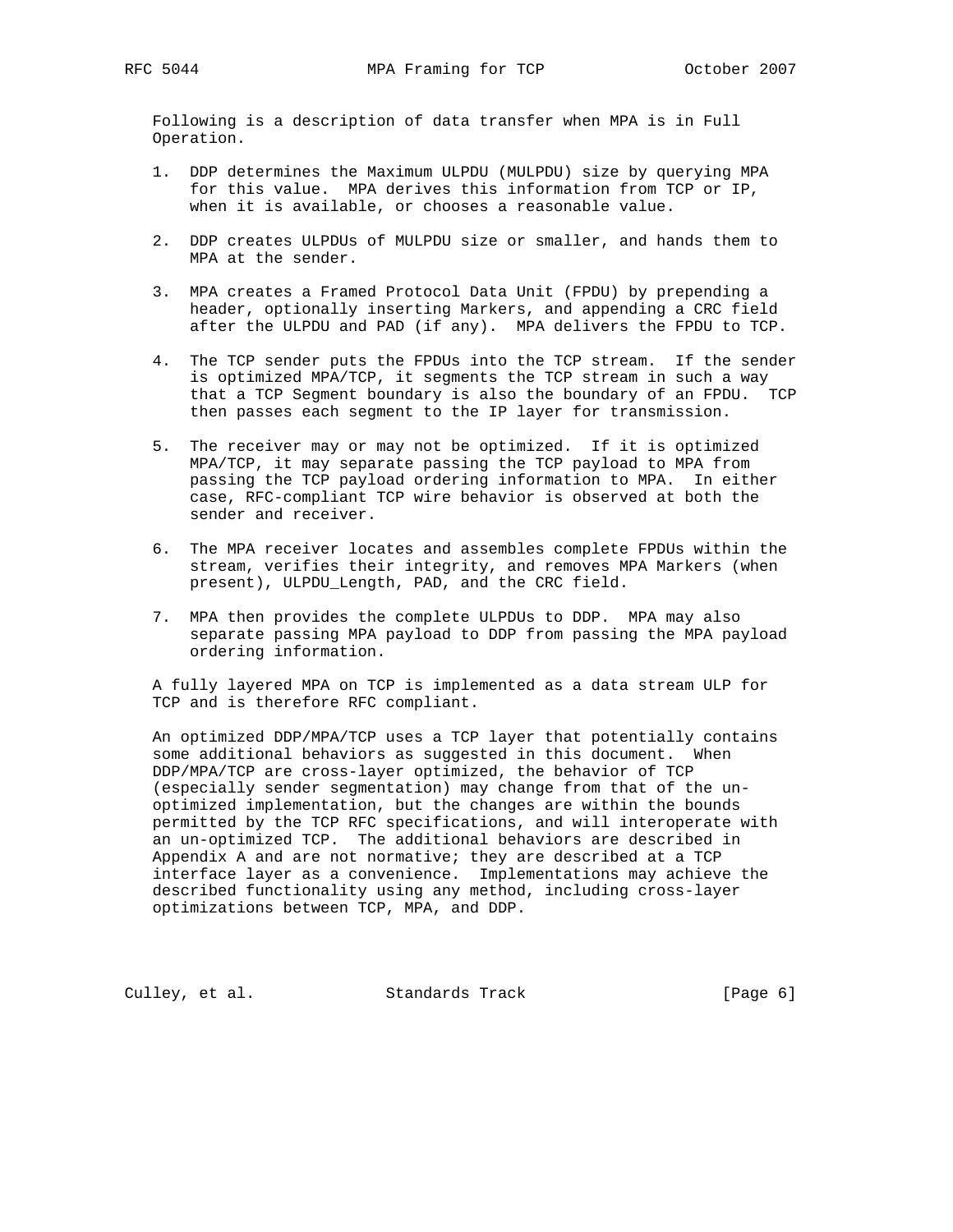An optimized DDP/MPA/TCP sender is able to segment the data stream such that TCP segments begin with FPDUs (FPDU Alignment). This has significant advantages for receivers. When segments arrive with aligned FPDUs, the receiver usually need not buffer any portion of the segment, allowing DDP to place it in its destination memory immediately, thus avoiding copies from intermediate buffers (DDP's reason for existence).

 An optimized DDP/MPA/TCP receiver allows a DDP on MPA implementation to locate the start of ULPDUs that may be received out of order. It also allows the implementation to determine if the entire ULPDU has been received. As a result, MPA can pass out-of-order ULPDUs to DDP for immediate use. This enables a DDP on MPA implementation to save a significant amount of intermediate storage by placing the ULPDUs in the right locations in the application buffers when they arrive, rather than waiting until full ordering can be restored.

 The ability of a receiver to recover out-of-order ULPDUs is optional and declared to the transmitter during startup. When the receiver declares that it does not support out-of-order recovery, the transmitter does not add the control information to the data stream needed for out-of-order recovery.

 If the receiver is fully layered, then MPA receives a strictly ordered stream of data and does not deal with out-of-order ULPDUs. In this case, MPA passes each ULPDU to DDP when the last bytes arrive from TCP, along with the indication that they are in order.

 MPA implementations that support recovery of out-of-order ULPDUs MUST support a mechanism to indicate the ordering of ULPDUs as the sender transmitted them and indicate when missing intermediate segments arrive. These mechanisms allow DDP to reestablish record ordering and report Delivery of complete messages (groups of records).

 MPA also addresses enhanced data integrity. Some users of TCP have noted that the TCP checksum is not as strong as could be desired (see [CRCTCP]). Studies such as [CRCTCP] have shown that the TCP checksum indicates segments in error at a much higher rate than the underlying link characteristics would indicate. With these higher error rates, the chance that an error will escape detection, when using only the TCP checksum for data integrity, becomes a concern. A stronger integrity check can reduce the chance of data errors being missed.

 MPA includes a CRC check to increase the ULPDU data integrity to the level provided by other modern protocols, such as SCTP [RFC4960]. It is possible to disable this CRC check; however, CRCs MUST be enabled unless it is clear that the end-to-end connection through the network has data integrity at least as good as an MPA with CRC enabled (for

Culley, et al. Standards Track [Page 7]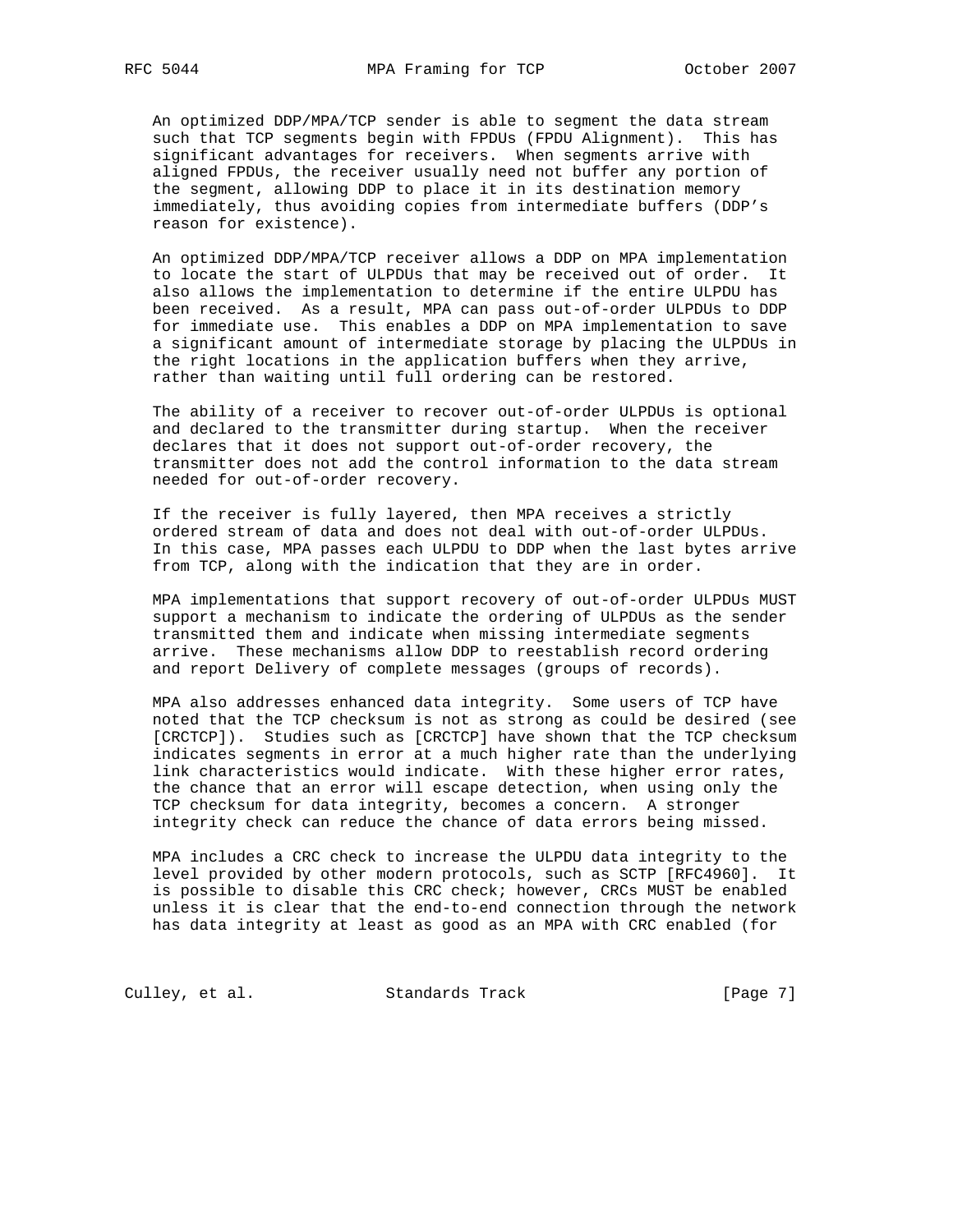example, when IPsec is implemented end to end). DDP's ULP expects this level of data integrity and therefore the ULP does not have to provide its own duplicate data integrity and error recovery for lost data.

2. Glossary

 The key words "MUST", "MUST NOT", "REQUIRED", "SHALL", "SHALL NOT", "SHOULD", "SHOULD NOT", "RECOMMENDED", "MAY", and "OPTIONAL" in this document are to be interpreted as described in [RFC2119].

- Consumer the ULPs or applications that lie above MPA and DDP. The Consumer is responsible for making TCP connections, starting MPA and DDP connections, and generally controlling operations.
- CRC Cyclic Redundancy Check.
- Delivery (Delivered, Delivers) For MPA, Delivery is defined as the process of informing DDP that a particular PDU is ordered for use. A PDU is Delivered in the exact order that it was sent by the original sender; MPA uses TCP's byte stream ordering to determine when Delivery is possible. This is specifically different from "passing the PDU to DDP", which may generally occur in any order, while the order of Delivery is strictly defined.
- EMSS Effective Maximum Segment Size. EMSS is the smaller of the TCP maximum segment size (MSS) as defined in RFC 793 [RFC793], and the current path Maximum Transmission Unit (MTU) [RFC1191].
- FPDU Framed Protocol Data Unit. The unit of data created by an MPA sender.
- FPDU Alignment The property that an FPDU is Header Aligned with the TCP segment, and the TCP segment includes an integer number of FPDUs. A TCP segment with an FPDU Alignment allows immediate processing of the contained FPDUs without waiting on other TCP segments to arrive or combining with prior segments.
- FPDU Pointer (FPDUPTR) This field of the Marker is used to indicate the beginning of an FPDU.
- Full Operation (Full Operation Phase) After the completion of the Startup Phase, MPA begins exchanging FPDUs.

Culley, et al. Standards Track [Page 8]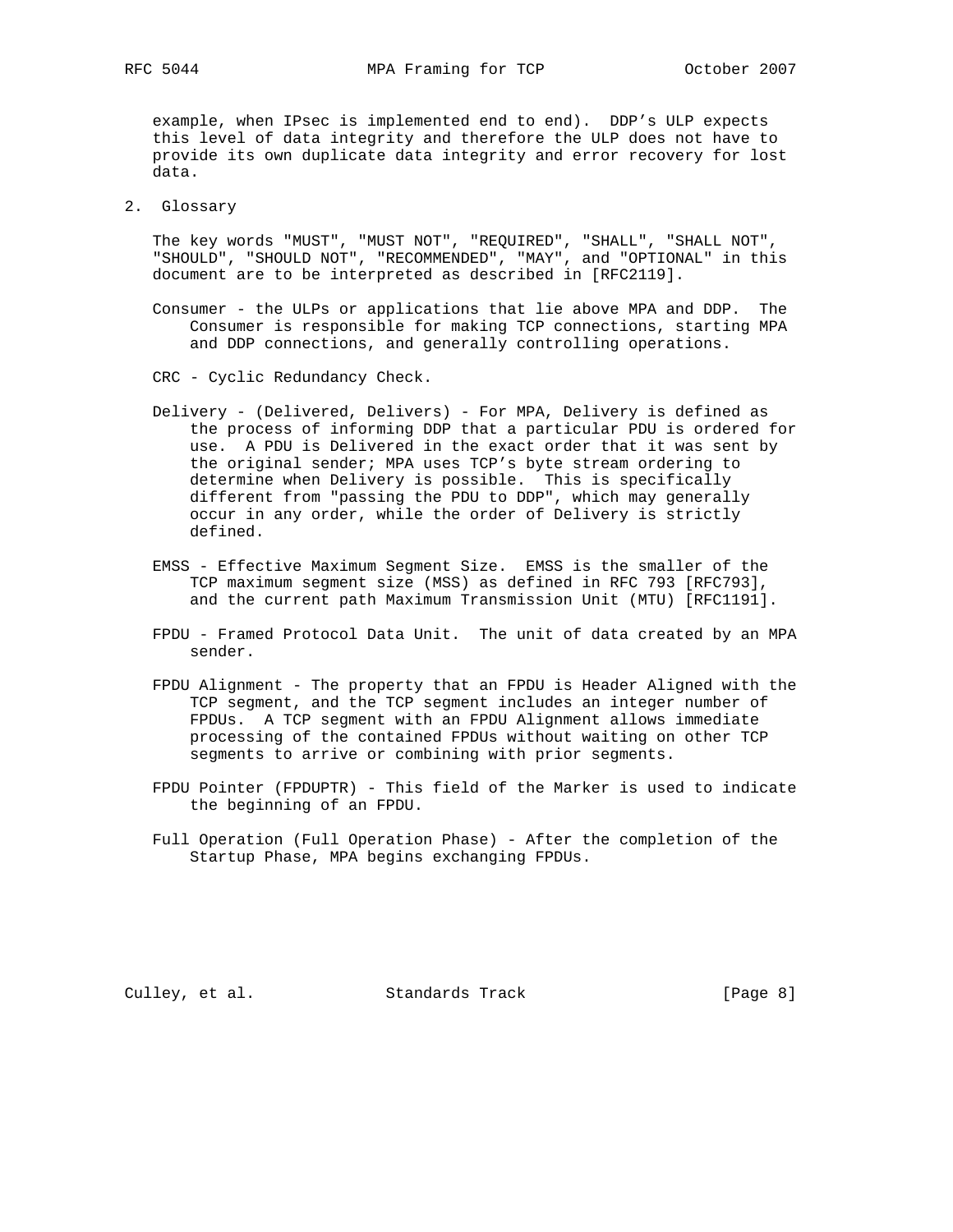- Header Alignment The property that a TCP segment begins with an FPDU. The FPDU is Header Aligned when the FPDU header is exactly at the start of the TCP segment (right behind the TCP headers on the wire).
- Initiator The endpoint of a connection that sends the MPA Request Frame, i.e., the first to actually send data (which may not be the one that sends the TCP SYN).
- Marker A four-octet field that is placed in the MPA data stream at fixed octet intervals (every 512 octets).
- MPA-aware TCP A TCP implementation that is aware of the receiver efficiencies of MPA FPDU Alignment and is capable of sending TCP segments that begin with an FPDU.
- MPA-enabled MPA is enabled if the MPA protocol is visible on the wire. When the sender is MPA-enabled, it is inserting framing and Markers. When the receiver is MPA-enabled, it is interpreting framing and Markers.
- MPA Request Frame Data sent from the MPA Initiator to the MPA Responder during the Startup Phase.
- MPA Reply Frame Data sent from the MPA Responder to the MPA Initiator during the Startup Phase.
- MPA Marker-based ULP PDU Aligned Framing for TCP protocol. This document defines the MPA protocol.
- MULPDU Maximum ULPDU. The current maximum size of the record that is acceptable for DDP to pass to MPA for transmission.
- Node A computing device attached to one or more links of a network. A Node in this context does not refer to a specific application or protocol instantiation running on the computer. A Node may consist of one or more MPA on TCP devices installed in a host computer.
- PAD A 1-3 octet group of zeros used to fill an FPDU to an exact modulo 4 size.
- PDU Protocol data unit
- Private Data A block of data exchanged between MPA endpoints during initial connection setup.

Culley, et al. Standards Track [Page 9]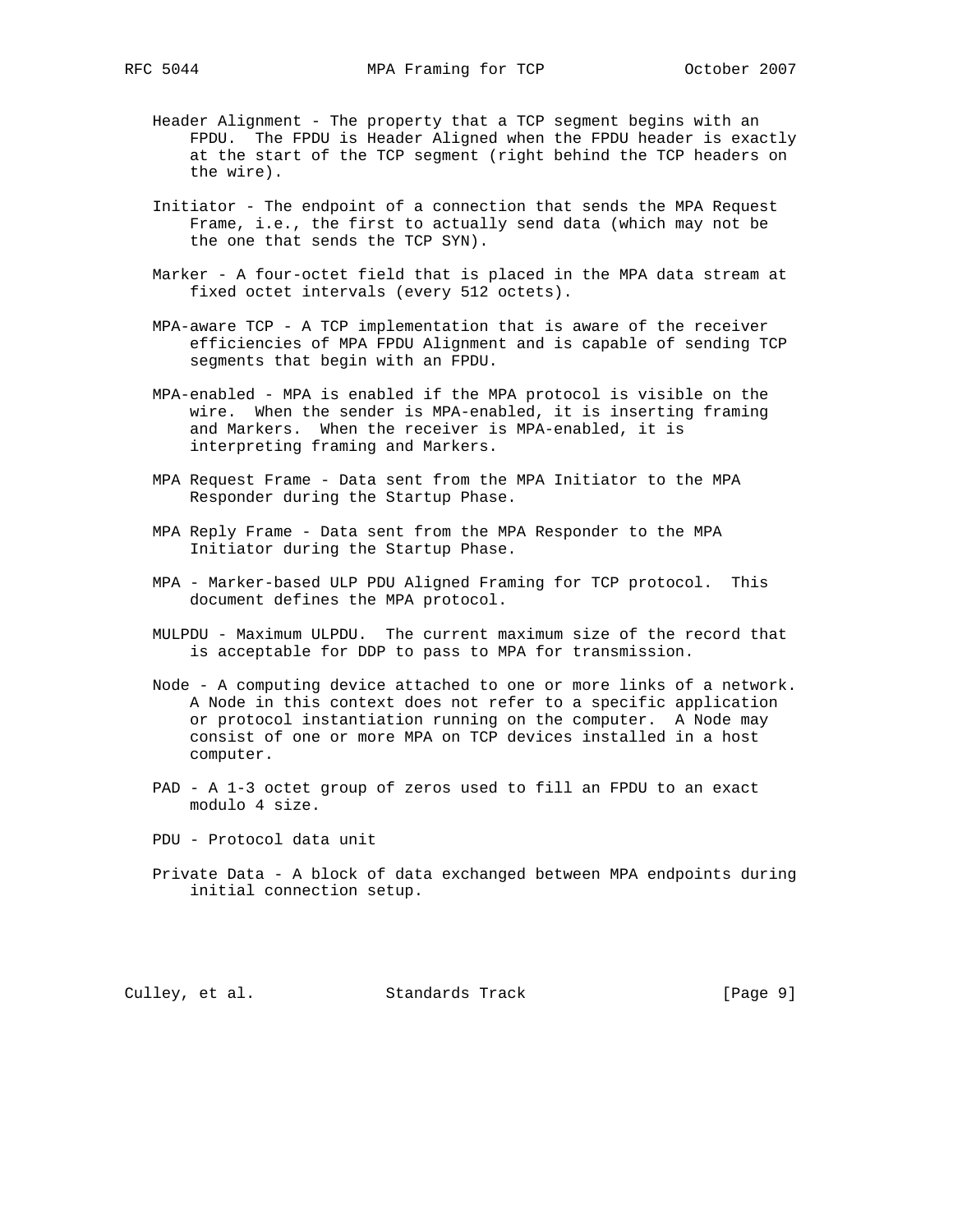- Protection Domain An RDMA concept (see [VERBS-RDMA] and [RDMASEC]) that ties use of various endpoint resources (memory access, etc.) to the specific RDMA/DDP/MPA connection.
- RDDP A suite of protocols including MPA, [DDP], [RDMAP], an overall security document [RDMASEC], a problem statement [RFC4297], an architecture document [RFC4296], and an applicability document [APPL].
- RDMA Remote Direct Memory Access; a protocol that uses DDP and MPA to enable applications to transfer data directly from memory buffers. See [RDMAP].
- Remote Peer The MPA protocol implementation on the opposite end of the connection. Used to refer to the remote entity when describing protocol exchanges or other interactions between two Nodes.
- Responder The connection endpoint that responds to an incoming MPA connection request (the MAP Request Frame). This may not be the endpoint that awaited the TCP SYN.
- Startup Phase The initial exchanges of an MPA connection that serves to more fully identify MPA endpoints to each other and pass connection specific setup information to each other.
- ULP Upper Layer Protocol. The protocol layer above the protocol layer currently being referenced. The ULP for MPA is DDP [DDP].
- ULPDU Upper Layer Protocol Data Unit. The data record defined by the layer above MPA (DDP). ULPDU corresponds to DDP's DDP segment.
- ULPDU\_Length A field in the FPDU describing the length of the included ULPDU.

Culley, et al. Standards Track [Page 10]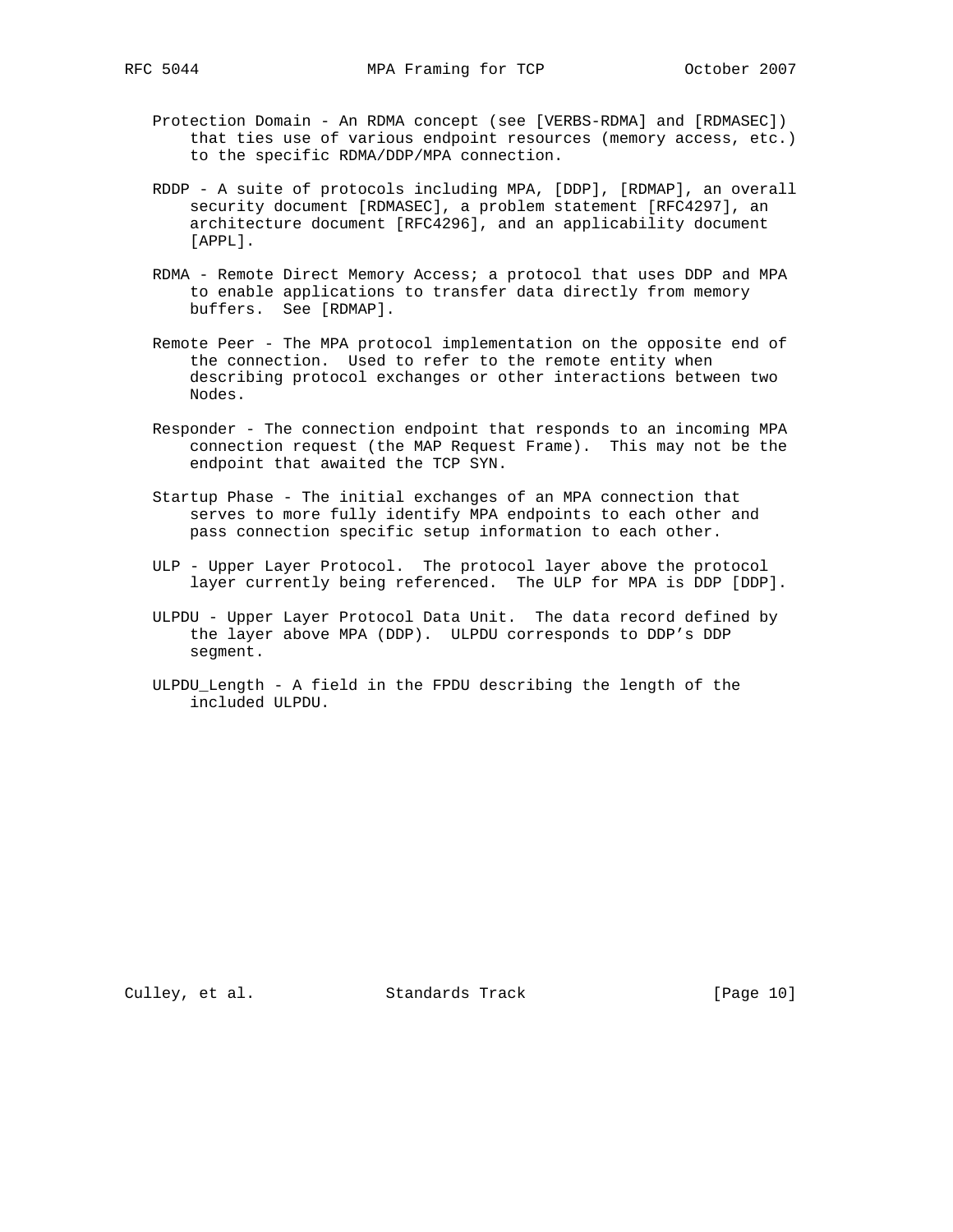### 3. MPA's Interactions with DDP

 DDP requires MPA to maintain DDP record boundaries from the sender to the receiver. When using MPA on TCP to send data, DDP provides records (ULPDUs) to MPA. MPA will use the reliable transmission abilities of TCP to transmit the data, and will insert appropriate additional information into the TCP stream to allow the MPA receiver to locate the record boundary information.

 As such, MPA accepts complete records (ULPDUs) from DDP at the sender and returns them to DDP at the receiver.

 MPA MUST encapsulate the ULPDU such that there is exactly one ULPDU contained in one FPDU.

 MPA over a standard TCP stack can usually provide FPDU Alignment with the TCP Header if the FPDU is equal to TCP's EMSS. An optimized MPA/TCP stack can also maintain alignment as long as the FPDU is less than or equal to TCP's EMSS. Since FPDU Alignment is generally desired by the receiver, DDP cooperates with MPA to ensure FPDUs' lengths do not exceed the EMSS under normal conditions. This is done with the MULPDU mechanism.

 MPA MUST provide information to DDP on the current maximum size of the record that is acceptable to send (MULPDU). DDP SHOULD limit each record size to MULPDU. The range of MULPDU values MUST be between 128 octets and 64768 octets, inclusive.

 The sending DDP MUST NOT post a ULPDU larger than 64768 octets to MPA. DDP MAY post a ULPDU of any size between one and 64768 octets; however, MPA is not REQUIRED to support a ULPDU Length that is greater than the current MULPDU.

 While the maximum theoretical length supported by the MPA header ULPDU\_Length field is 65535, TCP over IP requires the IP datagram maximum length to be 65535 octets. To enable MPA to support FPDU Alignment, the maximum size of the FPDU must fit within an IP datagram. Thus, the ULPDU limit of 64768 octets was derived by taking the maximum IP datagram length, subtracting from it the maximum total length of the sum of the IPv4 header, TCP header, IPv4 options, TCP options, and the worst-case MPA overhead, and then rounding the result down to a 128-octet boundary.

 Note that MULPDU will be significantly smaller than the theoretical maximum in most implementations for most circumstances, due to link MTUs, use of extra headers such as required for IPsec, etc.

Culley, et al. Standards Track [Page 11]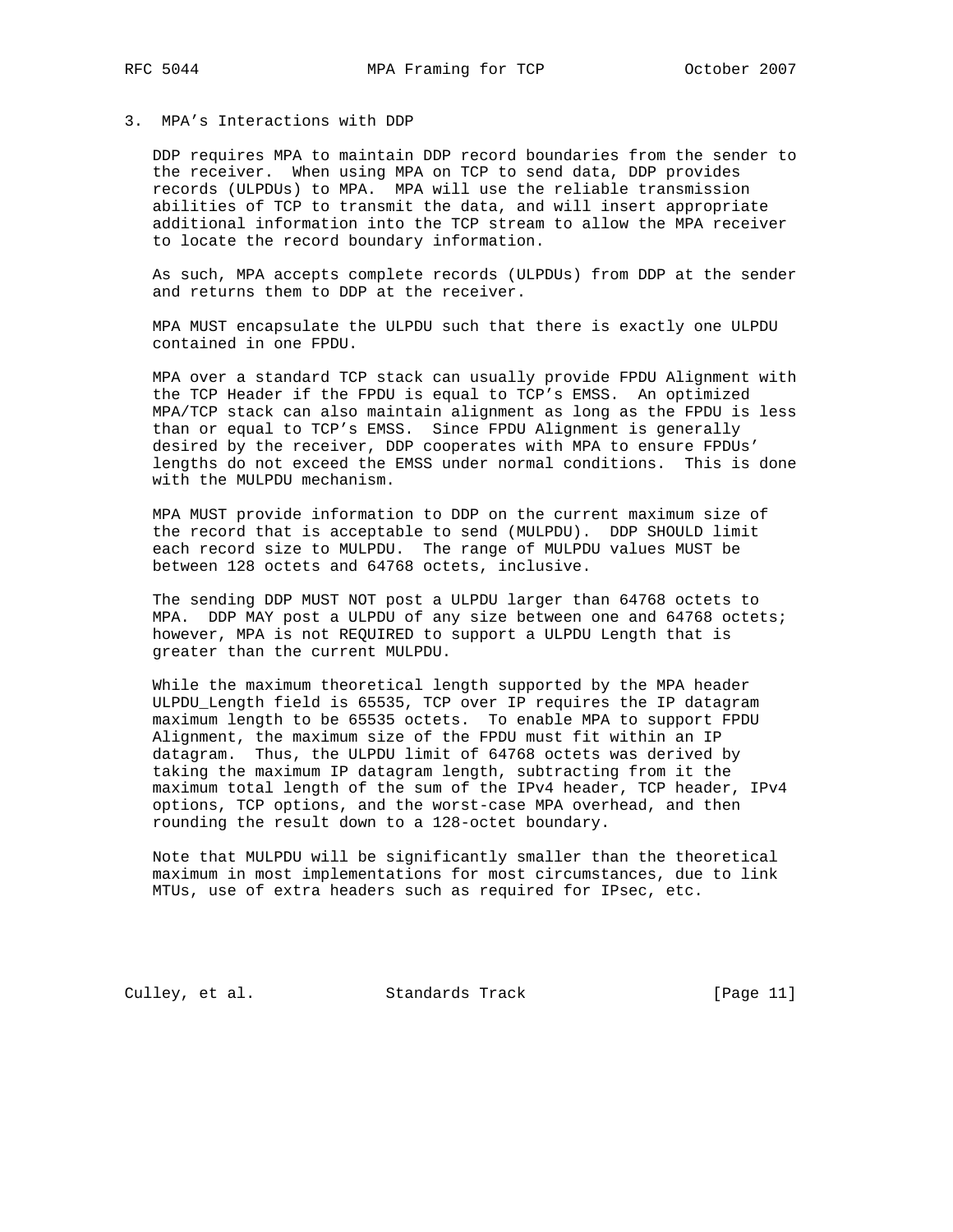On receive, MPA MUST pass each ULPDU with its length to DDP when it has been validated.

 If an MPA implementation supports passing out-of-order ULPDUs to DDP, the MPA implementation SHOULD:

- \* Pass each ULPDU with its length to DDP as soon as it has been fully received and validated.
- \* Provide a mechanism to indicate the ordering of ULPDUs as the sender transmitted them. One possible mechanism might be providing the TCP sequence number for each ULPDU.
- Provide a mechanism to indicate when a given ULPDU (and prior ULPDUs) are complete (Delivered to DDP). One possible mechanism might be to allow DDP to see the current outgoing TCP ACK sequence number.
- \* Provide an indication to DDP that the TCP has closed or has begun to close the connection (e.g., received a FIN).

 MPA MUST provide the protocol version negotiated with its peer to DDP. DDP will use this version to set the version in its header and to report the version to [RDMAP].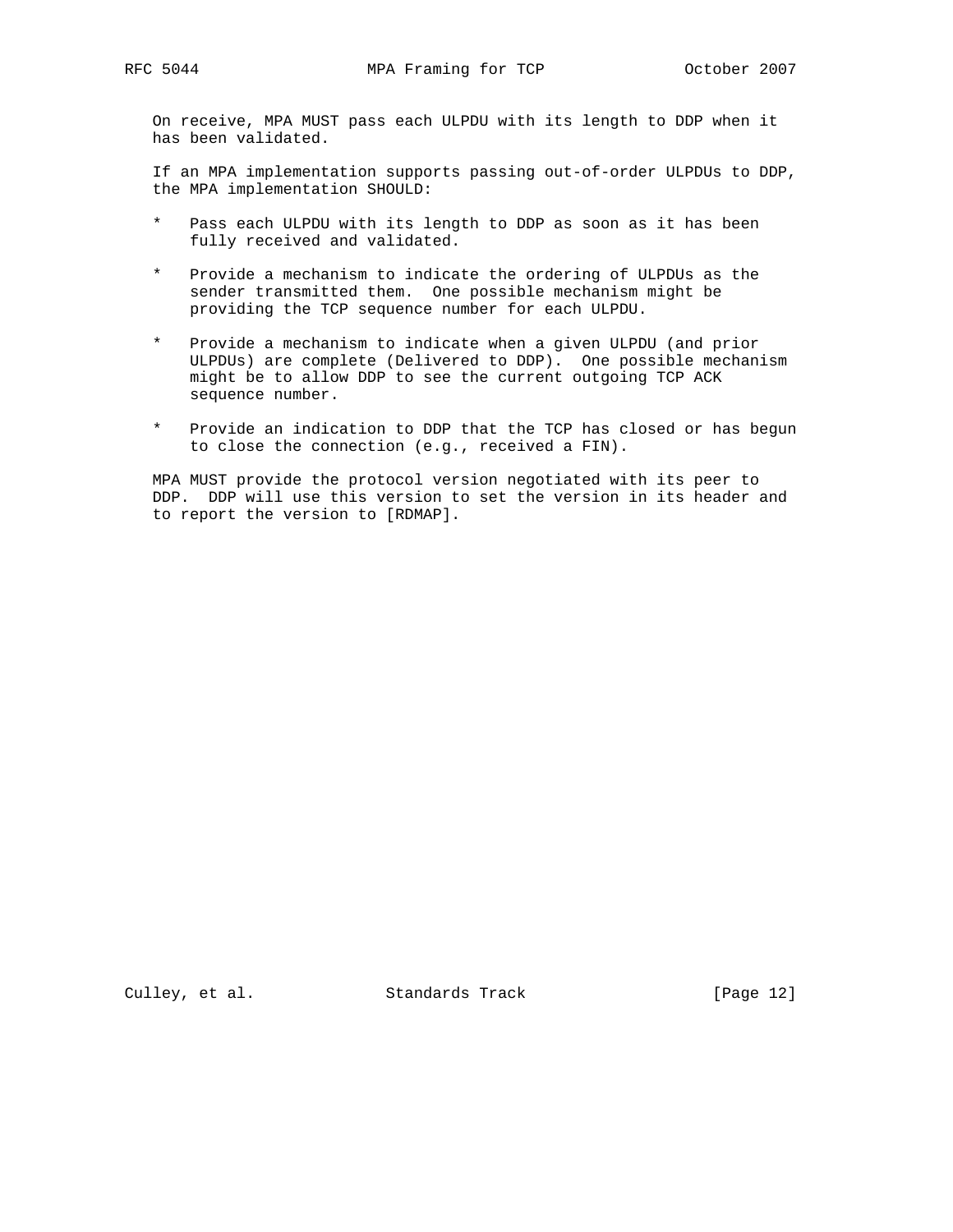4. MPA Full Operation Phase

 The following sections describe the main semantics of the Full Operation Phase of MPA.

4.1. FPDU Format

 MPA senders create FPDUs out of ULPDUs. The format of an FPDU shown below MUST be used for all MPA FPDUs. For purposes of clarity, Markers are not shown in Figure 2.

|                          | 0 1 2 3 4 5 6 7 8 9 0 1 2 3 4 5 6 7 8 9 0 1 2 3 4 5 6 7 8 9 0 1 |  |  |                          |  |  |  |       |                         |  |  |  |  |  |                    |  |                                         |  |
|--------------------------|-----------------------------------------------------------------|--|--|--------------------------|--|--|--|-------|-------------------------|--|--|--|--|--|--------------------|--|-----------------------------------------|--|
| +-+-+-+-+-+-+-+-+-+-+-+- |                                                                 |  |  |                          |  |  |  |       |                         |  |  |  |  |  |                    |  |                                         |  |
|                          |                                                                 |  |  | ULPDU_Length             |  |  |  |       |                         |  |  |  |  |  |                    |  |                                         |  |
|                          |                                                                 |  |  | -+-+-+-+-+-+-+-+-+-+-+-+ |  |  |  |       |                         |  |  |  |  |  |                    |  |                                         |  |
|                          |                                                                 |  |  |                          |  |  |  |       |                         |  |  |  |  |  |                    |  |                                         |  |
| ~                        |                                                                 |  |  |                          |  |  |  |       |                         |  |  |  |  |  |                    |  |                                         |  |
|                          |                                                                 |  |  |                          |  |  |  | ULPDU |                         |  |  |  |  |  |                    |  |                                         |  |
|                          |                                                                 |  |  |                          |  |  |  |       |                         |  |  |  |  |  |                    |  |                                         |  |
|                          |                                                                 |  |  |                          |  |  |  |       | +-+-+-+-+-+-+-+-+-+-+-+ |  |  |  |  |  |                    |  |                                         |  |
|                          |                                                                 |  |  |                          |  |  |  |       |                         |  |  |  |  |  | PAD $(0-3$ octets) |  |                                         |  |
| +-+-+-+-+-+-+-+-+-+-+-   |                                                                 |  |  |                          |  |  |  |       |                         |  |  |  |  |  |                    |  | -+-+-+-+-+-+-+-+-+-+-+-+-+-+-+-+-+-+-+- |  |
|                          |                                                                 |  |  |                          |  |  |  | CRC   |                         |  |  |  |  |  |                    |  |                                         |  |
|                          |                                                                 |  |  |                          |  |  |  |       |                         |  |  |  |  |  |                    |  |                                         |  |

#### Figure 2: FPDU Format

 ULPDU\_Length: 16 bits (unsigned integer). This is the number of octets of the contained ULPDU. It does not include the length of the FPDU header itself, the pad, the CRC, or of any Markers that fall within the ULPDU. The 16-bit ULPDU Length field is large enough to support the largest IP datagrams for IPv4 or IPv6.

 PAD: The PAD field trails the ULPDU and contains between 0 and 3 octets of data. The pad data MUST be set to zero by the sender and ignored by the receiver (except for CRC checking). The length of the pad is set so as to make the size of the FPDU an integral multiple of four.

 CRC: 32 bits. When CRCs are enabled, this field contains a CRC32c check value, which is used to verify the entire contents of the FPDU, using CRC32c. See Section 4.4, CRC Calculation. When CRCs are not enabled, this field is still present, may contain any value, and MUST NOT be checked.

Culley, et al. Standards Track [Page 13]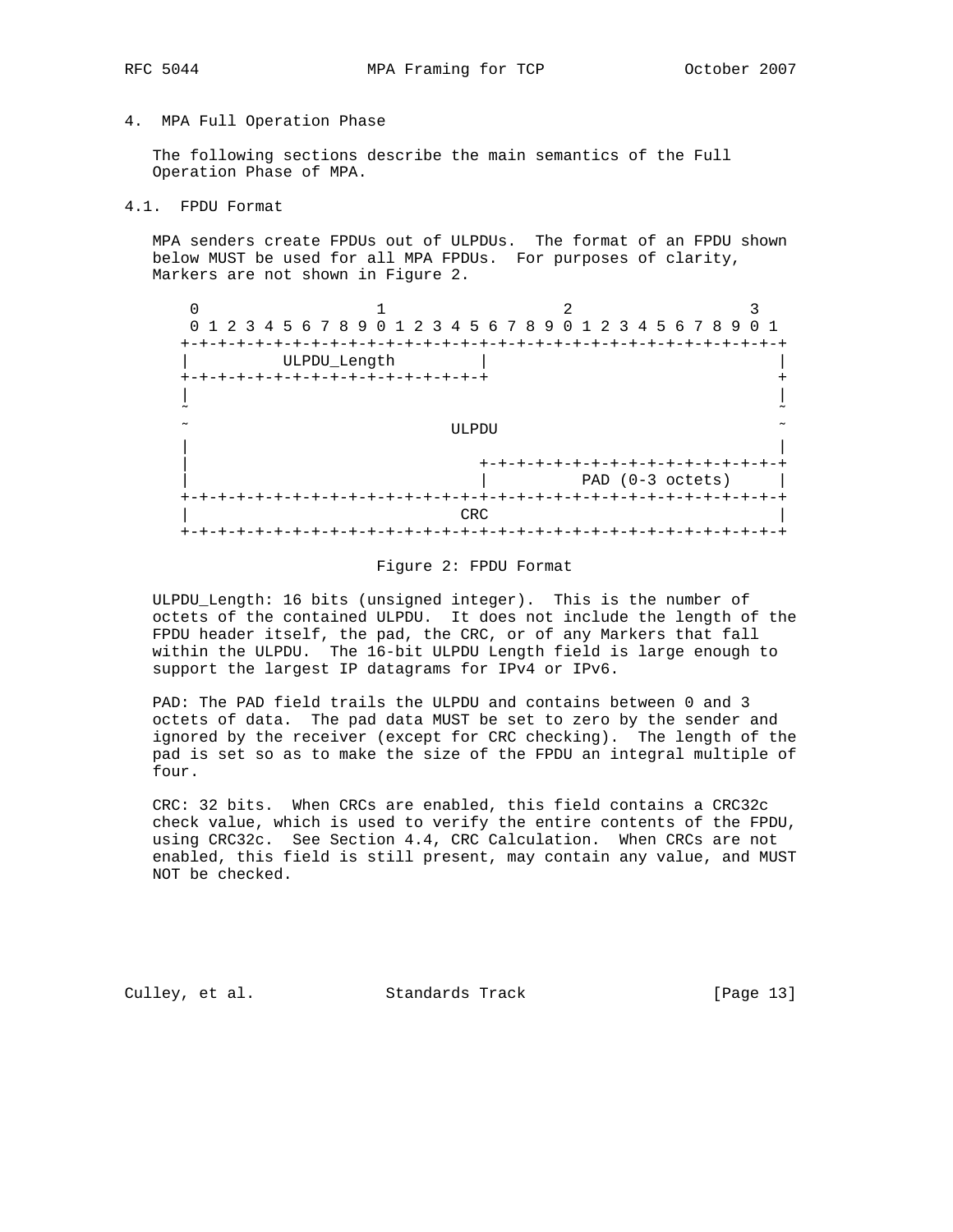RFC 5044 MPA Framing for TCP October 2007

 The FPDU adds a minimum of 6 octets to the length of the ULPDU. In addition, the total length of the FPDU will include the length of any Markers and from 0 to 3 pad octets added to round-up the ULPDU size.

#### 4.2. Marker Format

The format of a Marker MUST be as specified in Figure 3:

| 0 1 2 3 4 5 6 7 8 9 0 1 2 3 4 5 6 7 8 9 0 1 2 3 4 5 6 7 8 9 0 1 |  |  |  |  |  |  |  |  |  |  |          |  |  |  |  |  |  |  |  |  |  |  |  |  |  |  |
|-----------------------------------------------------------------|--|--|--|--|--|--|--|--|--|--|----------|--|--|--|--|--|--|--|--|--|--|--|--|--|--|--|
|                                                                 |  |  |  |  |  |  |  |  |  |  |          |  |  |  |  |  |  |  |  |  |  |  |  |  |  |  |
| RESERVED                                                        |  |  |  |  |  |  |  |  |  |  | FPDIJPTR |  |  |  |  |  |  |  |  |  |  |  |  |  |  |  |
|                                                                 |  |  |  |  |  |  |  |  |  |  |          |  |  |  |  |  |  |  |  |  |  |  |  |  |  |  |

#### Figure 3: Marker Format

 RESERVED: The Reserved field MUST be set to zero on transmit and ignored on receive (except for CRC calculation).

 FPDUPTR: The FPDU Pointer is a relative pointer, 16 bits long, interpreted as an unsigned integer that indicates the number of octets in the TCP stream from the beginning of the ULPDU Length field to the first octet of the entire Marker. The least significant two bits MUST always be set to zero at the transmitter, and the receivers MUST always treat these as zero for calculations.

# 4.3. MPA Markers

 MPA Markers are used to identify the start of FPDUs when packets are received out of order. This is done by locating the Markers at fixed intervals in the data stream (which is correlated to the TCP sequence number) and using the Marker value to locate the preceding FPDU start.

 All MPA Markers are included in the containing FPDU CRC calculation (when both CRCs and Markers are in use).

 The MPA receiver's ability to locate out-of-order FPDUs and pass the ULPDUs to DDP is implementation dependent. MPA/DDP allows those receivers that are able to deal with out-of-order FPDUs in this way to require the insertion of Markers in the data stream. When the receiver cannot deal with out-of-order FPDUs in this way, it may disable the insertion of Markers at the sender. All MPA senders MUST be able to generate Markers when their use is declared by the opposing receiver (see Section 7.1, Connection Setup).

Culley, et al. Standards Track [Page 14]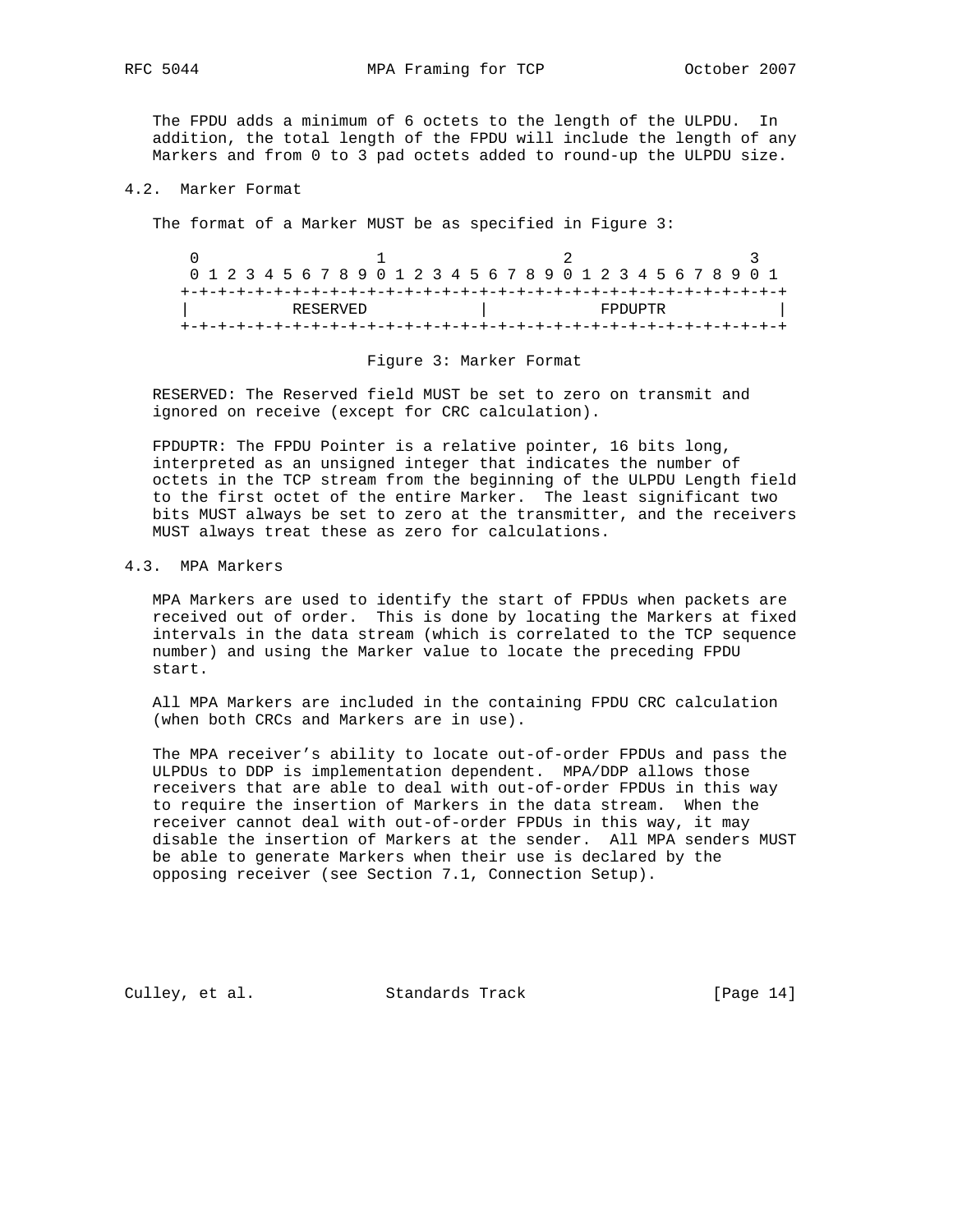When Markers are enabled, MPA senders MUST insert a Marker into the data stream at a 512-octet periodic interval in the TCP Sequence Number Space. The Marker contains a 16-bit unsigned integer referred to as the FPDUPTR (FPDU Pointer).

 If the FPDUPTR's value is non-zero, the FPDU Pointer is a 16-bit relative back-pointer. FPDUPTR MUST contain the number of octets in the TCP stream from the beginning of the ULPDU Length field to the first octet of the Marker, unless the Marker falls between FPDUs. Thus, the location of the first octet of the previous FPDU header can be determined by subtracting the value of the given Marker from the current octet-stream sequence number (i.e., TCP sequence number) of the first octet of the Marker. Note that this computation MUST take into account that the TCP sequence number could have wrapped between the Marker and the header.

 An FPDUPTR value of 0x0000 is a special case -- it is used when the Marker falls exactly between FPDUs (between the preceding FPDU CRC field and the next FPDU's ULPDU Length field). In this case, the Marker is considered to be contained in the following FPDU; the Marker MUST be included in the CRC calculation of the FPDU following the Marker (if CRCs are being generated or checked). Thus, an FPDUPTR value of 0x0000 means that immediately following the Marker is an FPDU header (the ULPDU Length field).

 Since all FPDUs are integral multiples of 4 octets, the bottom two bits of the FPDUPTR as calculated by the sender are zero. MPA reserves these bits so they MUST be treated as zero for computation at the receiver.

 When Markers are enabled (see Section 7.1, Connection Setup), the MPA Markers MUST be inserted immediately preceding the first FPDU of Full Operation Phase, and at every 512th octet of the TCP octet stream thereafter. As a result, the first Marker has an FPDUPTR value of 0x0000. If the first Marker begins at octet sequence number SeqStart, then Markers are inserted such that the first octet of the Marker is at octet sequence number SeqNum if the remainder of (SeqNum - SeqStart) mod 512 is zero. Note that SeqNum can wrap.

 For example, if the TCP sequence number were used to calculate the insertion point of the Marker, the starting TCP sequence number is unlikely to be zero, and 512-octet multiples are unlikely to fall on a modulo 512 of zero. If the MPA connection is started at TCP sequence number 11, then the 1st Marker will begin at 11, and subsequent Markers will begin at 523, 1035, etc.

Culley, et al. Standards Track [Page 15]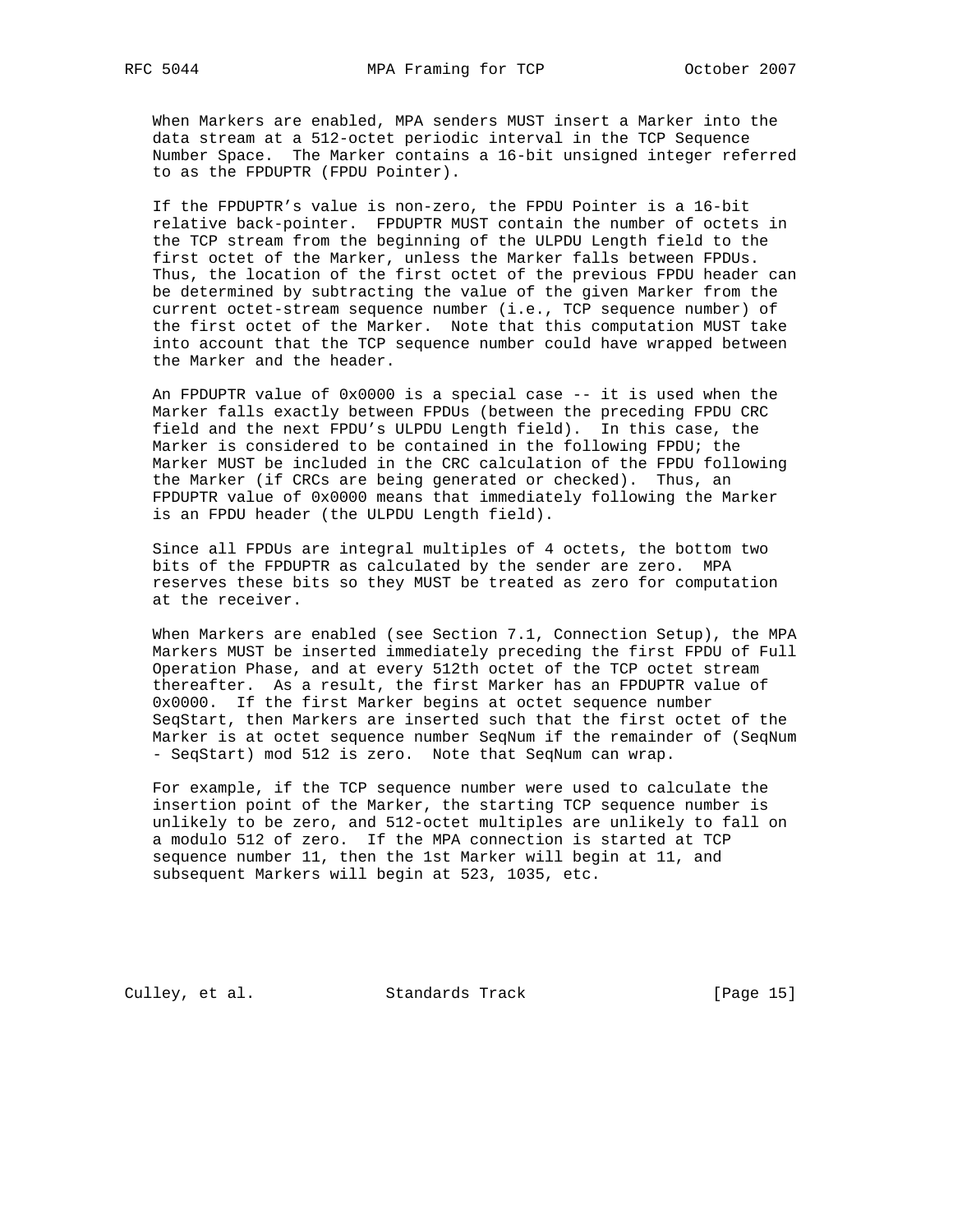If an FPDU is large enough to contain multiple Markers, they MUST all point to the same point in the TCP stream: the first octet of the ULPDU Length field for the FPDU.

 If a Marker interval contains multiple FPDUs (the FPDUs are small), the Marker MUST point to the start of the ULPDU Length field for the FPDU containing the Marker unless the Marker falls between FPDUs, in which case the Marker MUST be zero.

The following example shows an FPDU containing a Marker.

| 0 1 2 3 4 5 6 7 8 9 0 1 2 3 4 5 6 7 8 9 0 1 2 3 4 5 6 7 8 9 0 1 |                       |          |                           |  |                      |  |     |  |                    |  |                                 |  |  |  |  |
|-----------------------------------------------------------------|-----------------------|----------|---------------------------|--|----------------------|--|-----|--|--------------------|--|---------------------------------|--|--|--|--|
|                                                                 |                       |          |                           |  |                      |  |     |  |                    |  |                                 |  |  |  |  |
|                                                                 | ULPDU Length (0x0010) |          |                           |  |                      |  |     |  |                    |  |                                 |  |  |  |  |
| +-+-+-+-+-+-+-+-+-+-+-+-+-+-+-+-+-+                             |                       |          |                           |  |                      |  |     |  |                    |  |                                 |  |  |  |  |
|                                                                 |                       |          |                           |  |                      |  |     |  |                    |  |                                 |  |  |  |  |
|                                                                 |                       |          |                           |  |                      |  |     |  |                    |  |                                 |  |  |  |  |
|                                                                 |                       |          |                           |  |                      |  |     |  | ULPDU (octets 0-9) |  |                                 |  |  |  |  |
|                                                                 |                       |          |                           |  |                      |  |     |  |                    |  |                                 |  |  |  |  |
|                                                                 |                       | (0x0000) |                           |  |                      |  |     |  |                    |  | FPDU ptr (0x000C)               |  |  |  |  |
|                                                                 |                       |          |                           |  |                      |  |     |  |                    |  | -+-+-+-+-+-+-+-+-+-+            |  |  |  |  |
|                                                                 |                       |          |                           |  | ULPDU (octets 10-15) |  |     |  |                    |  |                                 |  |  |  |  |
|                                                                 |                       |          |                           |  |                      |  |     |  |                    |  | +-+-+-+-+-+-+-+-+-+-+-+-+-+-+-+ |  |  |  |  |
|                                                                 |                       |          |                           |  |                      |  |     |  |                    |  | PAD $(2 \text{octets: } 0, 0)$  |  |  |  |  |
|                                                                 |                       |          |                           |  |                      |  |     |  |                    |  |                                 |  |  |  |  |
|                                                                 |                       |          |                           |  |                      |  | CRC |  |                    |  |                                 |  |  |  |  |
|                                                                 |                       |          | +-+-+-+-+-+-+-+-+-+-+-+-+ |  |                      |  |     |  |                    |  |                                 |  |  |  |  |

Figure 4: Example FPDU Format with Marker

 MPA Receivers MUST preserve ULPDU boundaries when passing data to DDP. MPA Receivers MUST pass the ULPDU data and the ULPDU Length to DDP and not the Markers, headers, and CRC.

4.4. CRC Calculation

An MPA implementation MUST implement CRC support and MUST either:

 (1) always use CRCs; the MPA provider is not REQUIRED to support an administrator's request that CRCs not be used.

or

 (2a) only indicate a preference not to use CRCs on the explicit request of the system administrator, via an interface not defined in this spec. The default configuration for a connection MUST be to use CRCs.

| Culley, et al. | Standards Track | [Page 16] |
|----------------|-----------------|-----------|
|----------------|-----------------|-----------|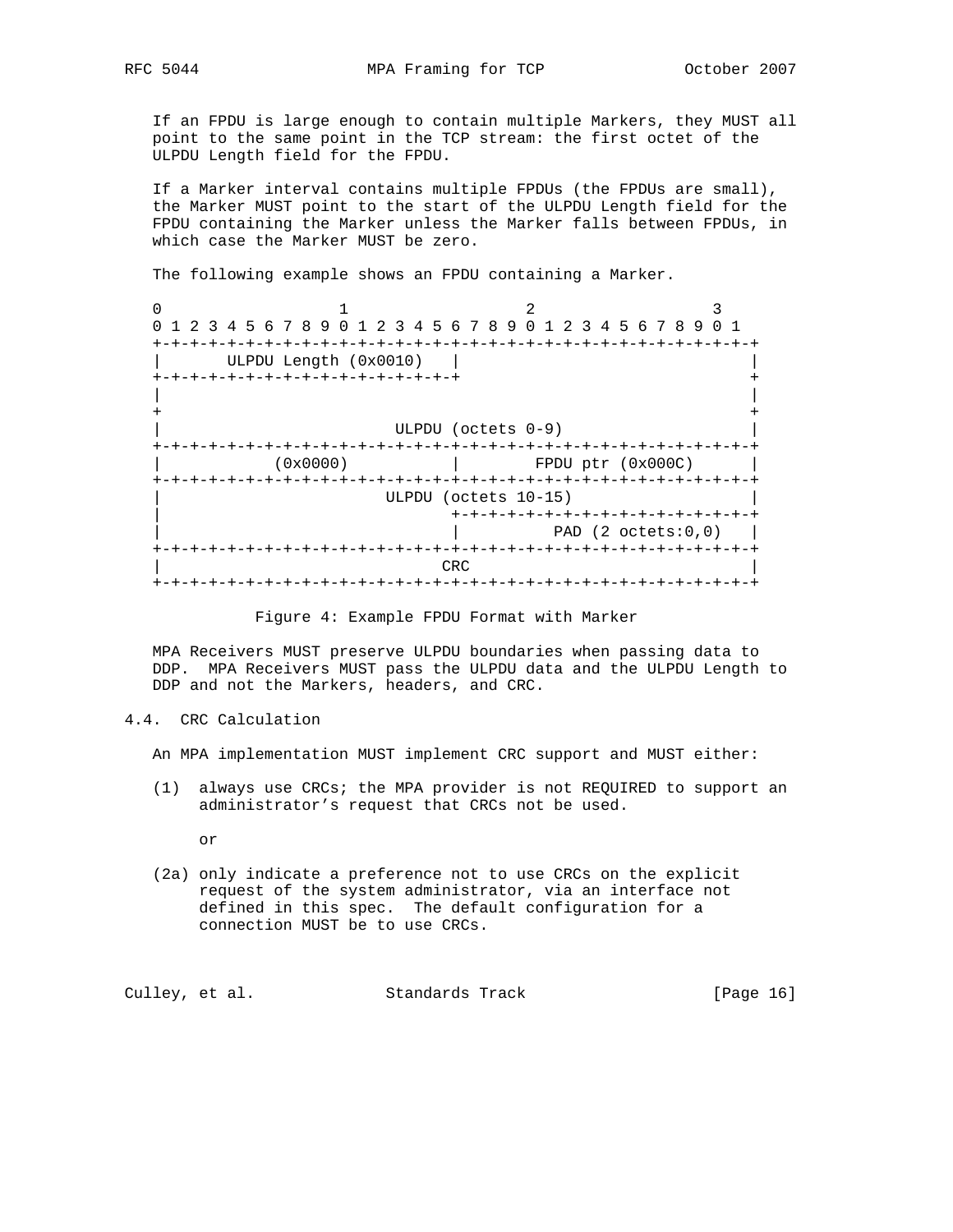(2b) disable CRC checking (and possibly generation) if both the local and remote endpoints indicate preference not to use CRCs.

 An administrative decision to have a host request CRC suppression SHOULD NOT be made unless there is assurance that the TCP connection involved provides protection from undetected errors that is at least as strong as an end-to-end CRC32c. End-to-end usage of an IPsec cryptographic integrity check is among the ways to provide such protection, and the use of channel bindings [NFSv4CHANNEL] by the ULP can provide a high level of assurance that the IPsec protection scope is end-to-end with respect to the ULP.

The process MUST be invisible to the ULP.

 After receipt of an MPA startup declaration indicating that its peer requires CRCs, an MPA instance MUST continue generating and checking CRCs until the connection terminates. If an MPA instance has declared that it does not require CRCs, it MUST turn off CRC checking immediately after receipt of an MPA mode declaration indicating that its peer also does not require CRCs. It MAY continue generating CRCs. See Section 7.1, Connection Setup, for details on the MPA startup.

 When sending an FPDU, the sender MUST include a CRC field. When CRCs are enabled, the CRC field in the MPA FPDU MUST be computed using the CRC32c polynomial in the manner described in the iSCSI Protocol [iSCSI] document for Header and Data Digests.

 The fields which MUST be included in the CRC calculation when sending an FPDU are as follows:

- 1) If a Marker does not immediately precede the ULPDU Length field, the CRC-32c is calculated from the first octet of the ULPDU Length field, through all the ULPDU and Markers (if present), to the last octet of the PAD (if present), inclusive. If there is a Marker immediately following the PAD, the Marker is included in the CRC calculation for this FPDU.
- 2) If a Marker immediately precedes the first octet of the ULPDU Length field of the FPDU, (i.e., the Marker fell between FPDUs, and thus is required to be included in the second FPDU), the CRC-32c is calculated from the first octet of the Marker, through the ULPDU Length header, through all the ULPDU and Markers (if present), to the last octet of the PAD (if present), inclusive.
- 3) After calculating the CRC-32c, the resultant value is placed into the CRC field at the end of the FPDU.

Culley, et al. Standards Track [Page 17]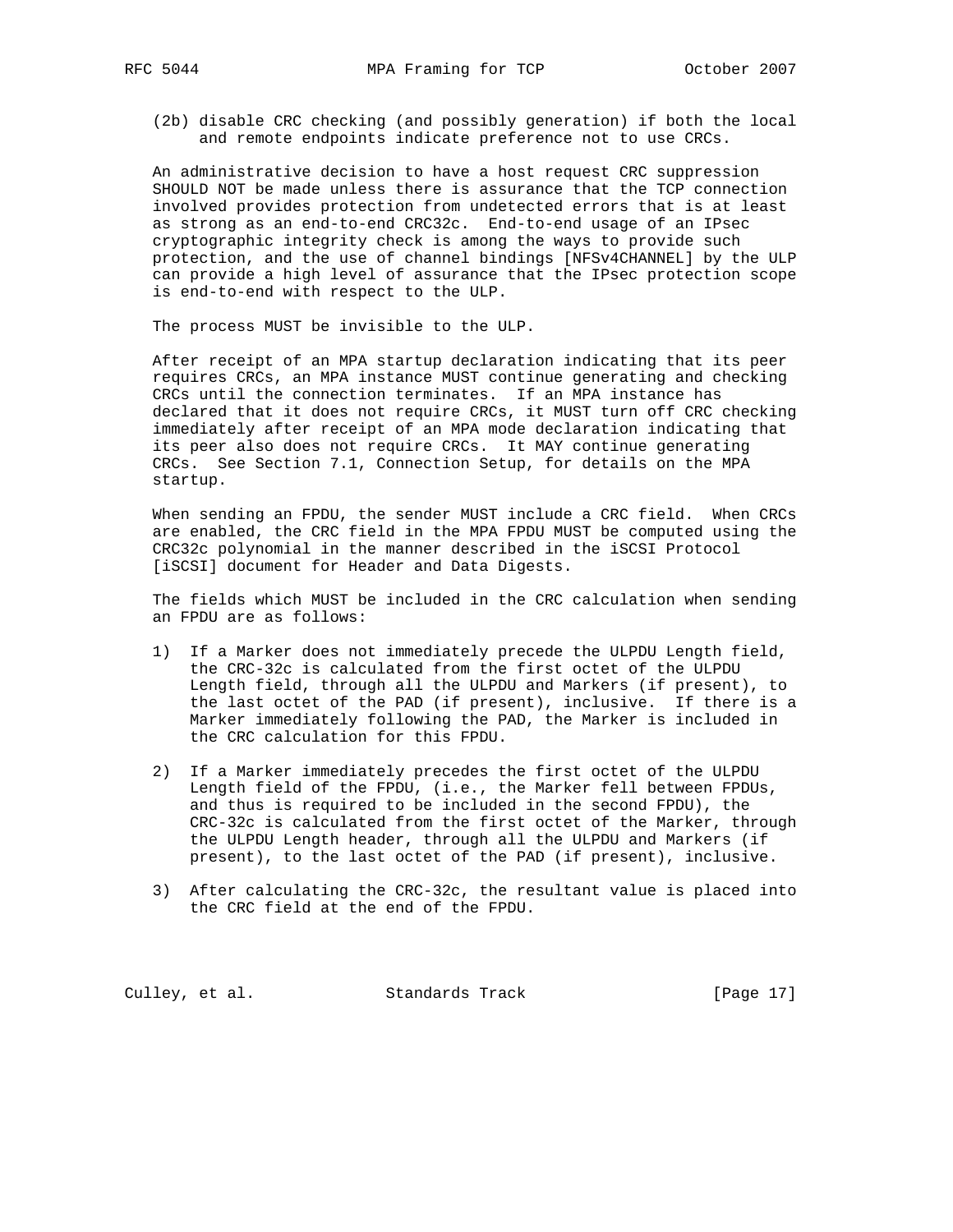When an FPDU is received, and CRC checking is enabled, the receiver MUST first perform the following:

- 1) Calculate the CRC of the incoming FPDU in the same fashion as defined above.
- 2) Verify that the calculated CRC-32c value is the same as the received CRC-32c value found in the FPDU CRC field. If not, the receiver MUST treat the FPDU as an invalid FPDU.

 The procedure for handling invalid FPDUs is covered in Section 8, Error Semantics.

 The following is an annotated hex dump of an example FPDU sent as the first FPDU on the stream. As such, it starts with a Marker. The FPDU contains a 42 octet ULPDU (an example DDP segment) which in turn contains 24 octets of the contained ULPDU, which is a data load that is all zeros. The CRC32c has been correctly calculated and can be used as a reference. See the [DDP] and [RDMAP] specification for definitions of the DDP Control field, Queue, MSN, MO, and Send Data.

Culley, et al. Standards Track [Page 18]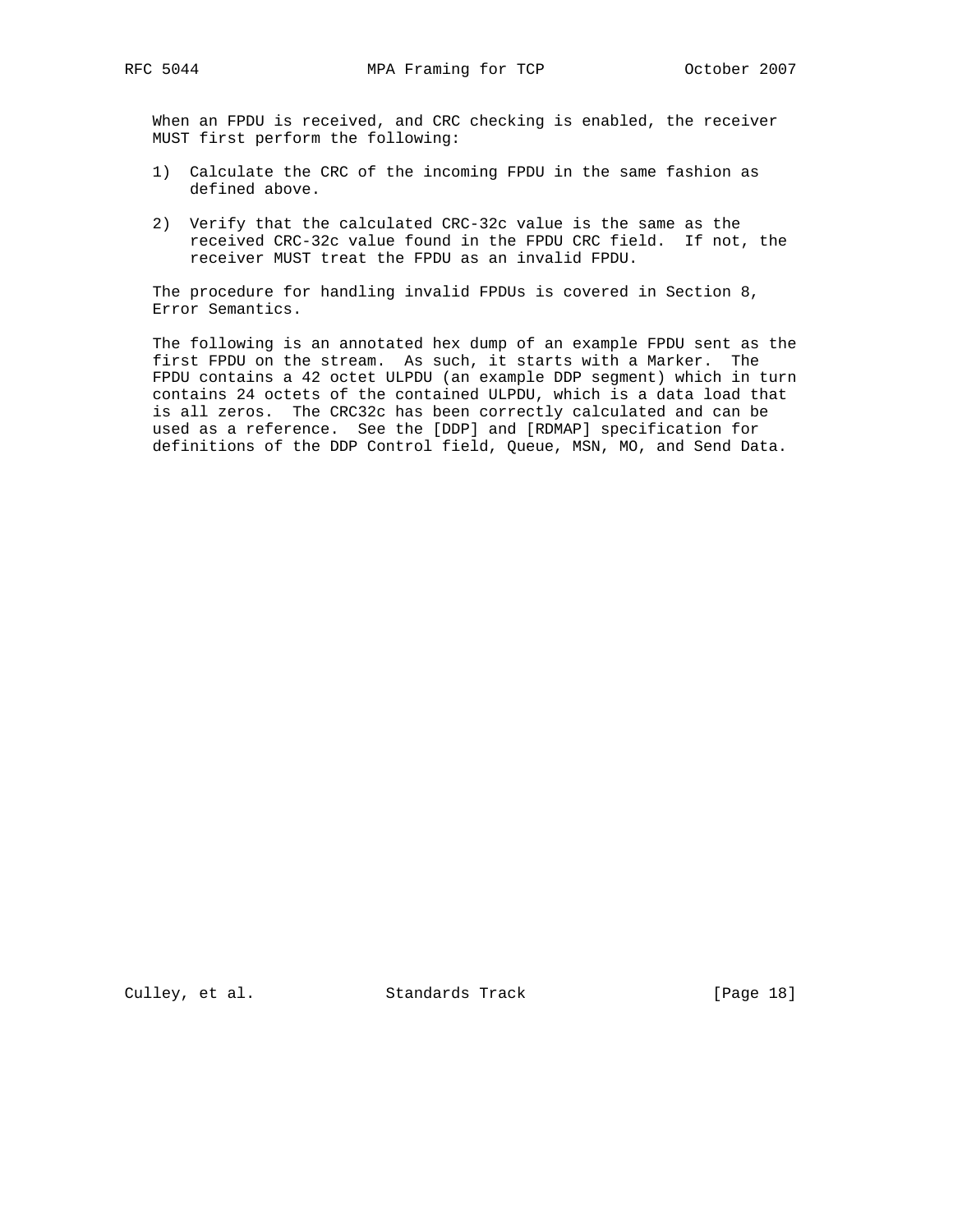RFC 5044 MPA Framing for TCP October 2007

| Count            |                | Octet Contents Annotation                  |
|------------------|----------------|--------------------------------------------|
| 0000             | 0 <sub>0</sub> | Marker: Reserved                           |
| 0001             | 0 <sub>0</sub> |                                            |
| 0002             | 0 <sub>0</sub> | Marker: FPDUPTR                            |
| 0003             | 0 <sub>0</sub> |                                            |
| 0004             | 0 <sub>0</sub> | ULPDU Length                               |
| 0005             | 2a             |                                            |
| 0006             | 41             | DDP Control Field, Send with Last flag set |
| 0007             | 43             |                                            |
| 0008             | 0 <sub>0</sub> | Reserved (DDP STag position with no STag)  |
| 0009             | 0 <sub>0</sub> |                                            |
| 000a             | 0 <sub>0</sub> |                                            |
| 000 <sub>b</sub> | 0 <sub>0</sub> |                                            |
| 000c             | 0 <sub>0</sub> | DDP Queue = $0$                            |
| 000d             | 0 <sub>0</sub> |                                            |
| 000e             | 0 <sub>0</sub> |                                            |
| 000f             | 0 <sub>0</sub> |                                            |
| 0010             | 0 <sub>0</sub> | $DDP$ MSN = 1                              |
| 0011             | 0 <sub>0</sub> |                                            |
| 0012             | 0 <sub>0</sub> |                                            |
| 0013             | 01             |                                            |
| 0014             | 0 <sub>0</sub> | $DDP MO = 0$                               |
| 0015             | 0 <sub>0</sub> |                                            |
| 0016             | 0 <sub>0</sub> |                                            |
| 0017             | 0 <sub>0</sub> |                                            |
| 0018             | 00             | DDP Send Data (24 octets of zeros)         |
| .                |                |                                            |
| 002f             | 00             |                                            |
| 0030             | 52             | CRC32c                                     |
| 0031             | 23             |                                            |
| 0032             | 99             |                                            |
| 0033             | 83             |                                            |

Figure 5: Annotated Hex Dump of an FPDU

Culley, et al. Standards Track [Page 19]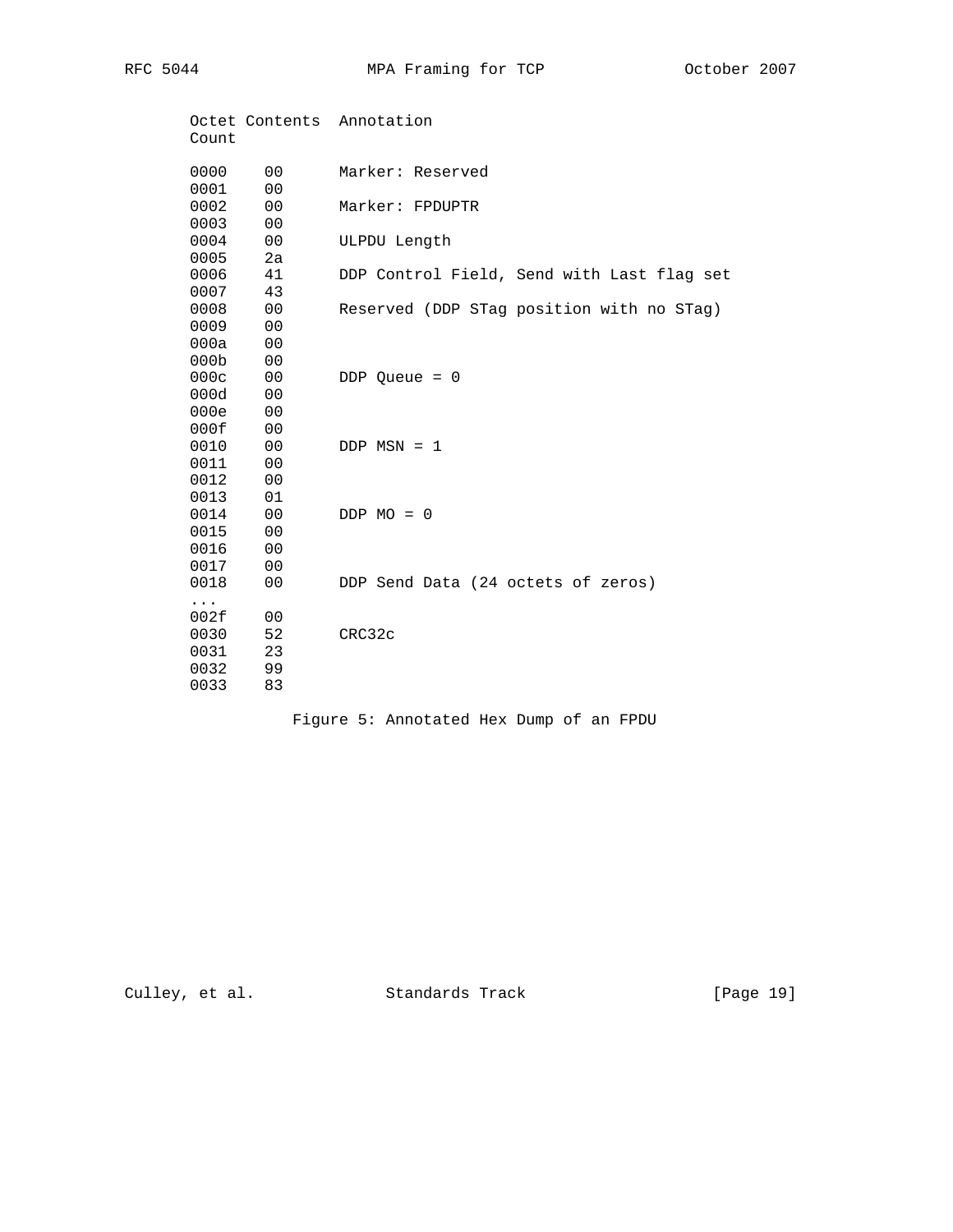Octet Contents Annotation

 The following is an example sent as the second FPDU of the stream where the first FPDU (which is not shown here) had a length of 492 octets and was also a Send to Queue 0 with Last Flag set. This example contains a Marker.

 Count 01ec 00 Length 01ed 2a 01ee 41 DDP Control Field: Send with Last Flag set 01ef 43 01f0 00 Reserved (DDP STag position with no STag) 01f1 00 01f2 00 01f3 00<br>01f4 00 DDP Queue = 0 01f5 00 01f6 00 01f7 00 01f8 00 DDP MSN = 2 01f9 00 01fa 00 01fb 02 01fc 00 DDP MO = 0 01fd 00  $01fe$ 01fe 00<br>01ff 00 0200 00 Marker: Reserved 0201 00 0202 00 Marker: FPDUPTR 0203 14 0204 00 DDP Send Data (24 octets of zeros) ... 021b 00 021c 84 CRC32c 021d 92<br>021e 58  $021e$ 021f 98

Figure 6: Annotated Hex Dump of an FPDU with Marker

Culley, et al. Standards Track [Page 20]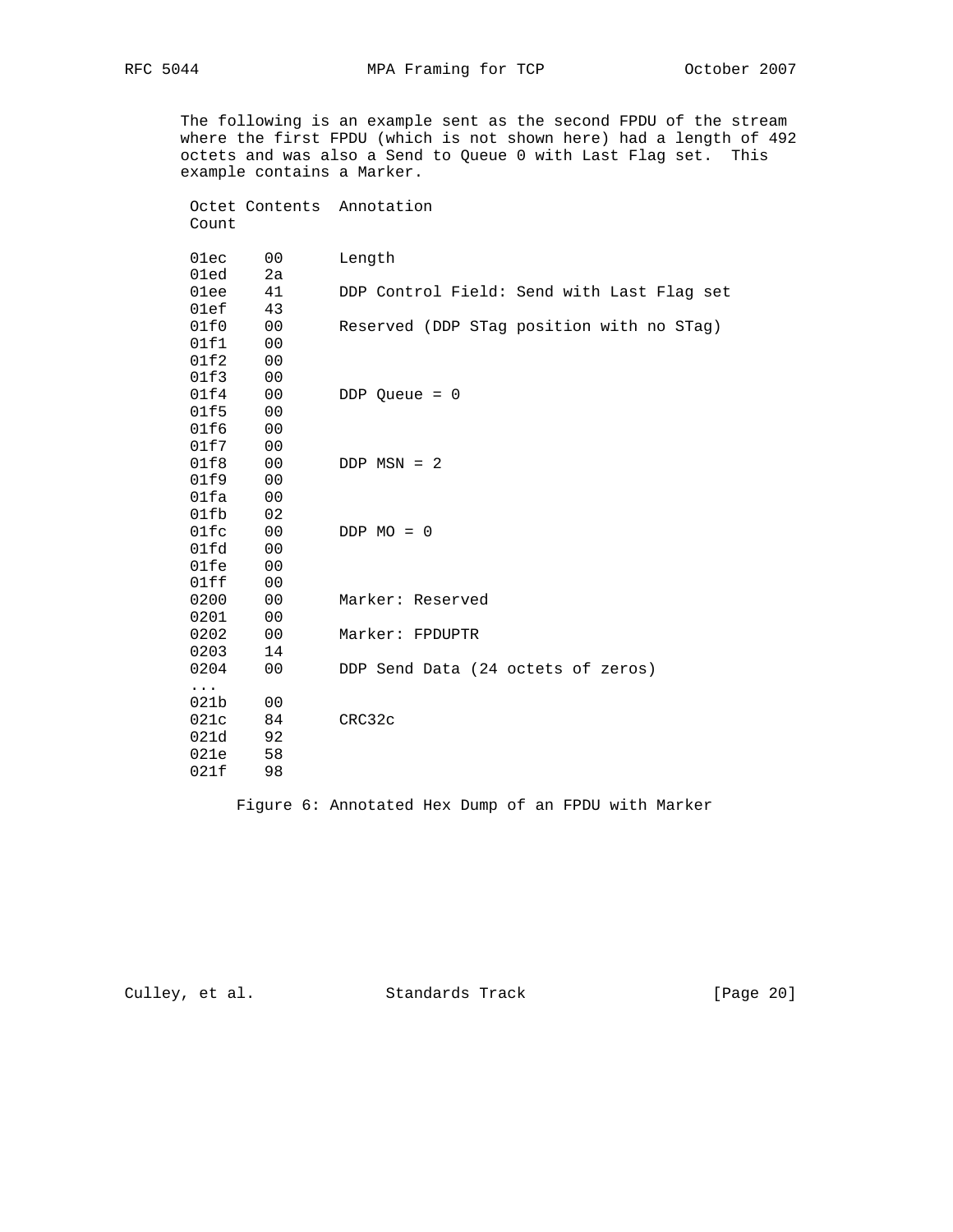### 4.5. FPDU Size Considerations

 MPA defines the Maximum Upper Layer Protocol Data Unit (MULPDU) as the size of the largest ULPDU fitting in an FPDU. For an empty TCP Segment, MULPDU is EMSS minus the FPDU overhead (6 octets) minus space for Markers and pad octets.

 The maximum ULPDU Length for a single ULPDU when Markers are present MUST be computed as:

MULPDU = EMSS -  $(6 + 4 *$  Ceiling(EMSS / 512) + EMSS mod 4)

The formula above accounts for the worst-case number of Markers.

 The maximum ULPDU Length for a single ULPDU when Markers are NOT present MUST be computed as:

 $MULPDU = EMSS - (6 + EMSS mod 4)$ 

 As a further optimization of the wire efficiency an MPA implementation MAY dynamically adjust the MULPDU (see Section 5 for latency and wire efficiency trade-offs). When one or more FPDUs are already packed into a TCP Segment, MULPDU MAY be reduced accordingly.

 DDP SHOULD provide ULPDUs that are as large as possible, but less than or equal to MULPDU.

 If the TCP implementation needs to adjust EMSS to support MTU changes or changing TCP options, the MULPDU value is changed accordingly.

 In certain rare situations, the EMSS may shrink below 128 octets in size. If this occurs, the MPA on TCP sender MUST NOT shrink the MULPDU below 128 octets and is not required to follow the segmentation rules in Section 5.1 and Appendix A.

 If one or more FPDUs are already packed into a TCP segment, such that the remaining room is less than 128 octets, MPA MUST NOT provide a MULPDU smaller than 128. In this case, MPA would typically provide a MULPDU for the next full sized segment, but may still pack the next FPDU into the small remaining room, provide that the next FPDU is small enough to fit.

 The value 128 is chosen as to allow DDP designers room for the DDP Header and some user data.

Culley, et al. Standards Track [Page 21]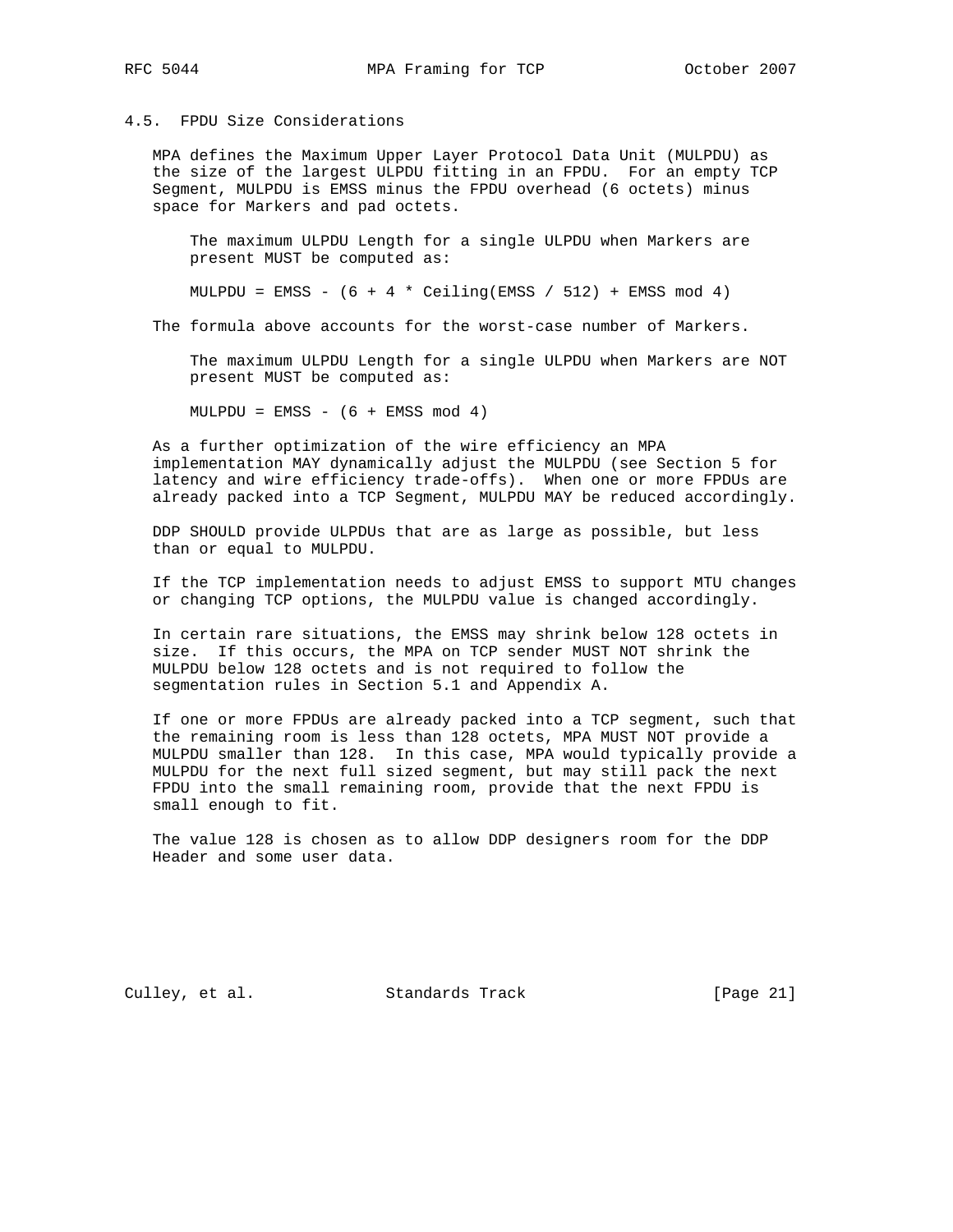# 5. MPA's interactions with TCP

 The following sections describe MPA's interactions with TCP. This section discusses using a standard layered TCP stack with MPA attached above a TCP socket. Discussion of using an optimized MPA aware TCP with an MPA implementation that takes advantage of the extra optimizations is done in Appendix A.



Figure 7: Fully Layered Implementation

 The Fully layered implementation is described for completeness; however, the user is cautioned that the reduced probability of FPDU alignment when transmitting with this implementation will tend to introduce a higher overhead at optimized receivers. In addition, the lack of out-of-order receive processing will significantly reduce the value of DDP/MPA by imposing higher buffering and copying overhead in the local receiver.

### 5.1. MPA transmitters with a standard layered TCP

 MPA transmitters SHOULD calculate a MULPDU as described in Section 4.5. If the TCP implementation allows EMSS to be determined by MPA, that value should be used. If the transmit side TCP implementation is not able to report the EMSS, MPA SHOULD use the current MTU value to establish a likely FPDU size, taking into account the various expected header sizes.

 MPA transmitters SHOULD also use whatever facilities the TCP stack presents to cause the TCP transmitter to start TCP segments at FPDU boundaries. Multiple FPDUs MAY be packed into a single TCP segment as determined by the EMSS calculation as long as they are entirely contained in the TCP segment.

Culley, et al. Standards Track [Page 22]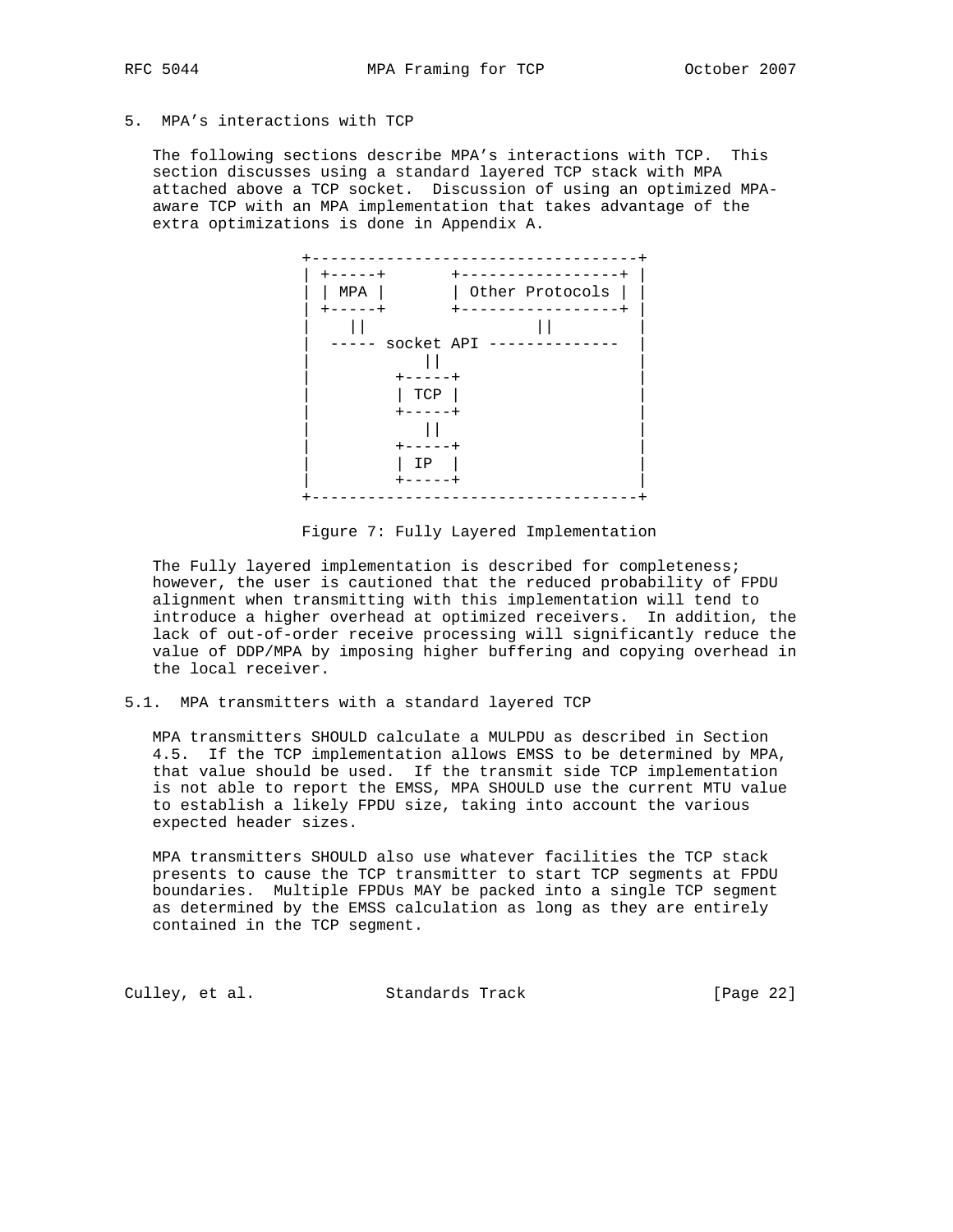For example, passing FPDU buffers sized to the current EMSS to the TCP socket and using the TCP\_NODELAY socket option to disable the Nagle [RFC896] algorithm will usually result in many of the segments starting with an FPDU.

 It is recognized that various effects can cause an FPDU Alignment to be lost. Following are a few of the effects:

- \* ULPDUs that are smaller than the MULPDU. If these are sent in a continuous stream, FPDU Alignment will be lost. Note that careful use of a dynamic MULPDU can help in this case; the MULPDU for future FPDUs can be adjusted to re-establish alignment with the segments based on the current EMSS.
- Sending enough data that the TCP receive window limit is reached. TCP may send a smaller segment to exactly fill the receive window.
- Sending data when TCP is operating up against the congestion window. If TCP is not tracking the congestion window in segments, it may transmit a smaller segment to exactly fill the receive window.
- \* Changes in EMSS due to varying TCP options, or changes in MTU.

 If FPDU Alignment with TCP segments is lost for any reason, the alignment is regained after a break in transmission where the TCP send buffers are emptied. Many usage models for DDP/MPA will include such breaks.

 MPA receivers are REQUIRED to be able to operate correctly even if alignment is lost (see Section 6).

### 5.2. MPA receivers with a standard layered TCP

 MPA receivers will get TCP data in the usual ordered stream. The receivers MUST identify FPDU boundaries by using the ULPDU\_LENGTH field, as described in Section 6. Receivers MAY utilize markers to check for FPDU boundary consistency, but they are NOT required to examine the markers to determine the FPDU boundaries.

Culley, et al. Standards Track [Page 23]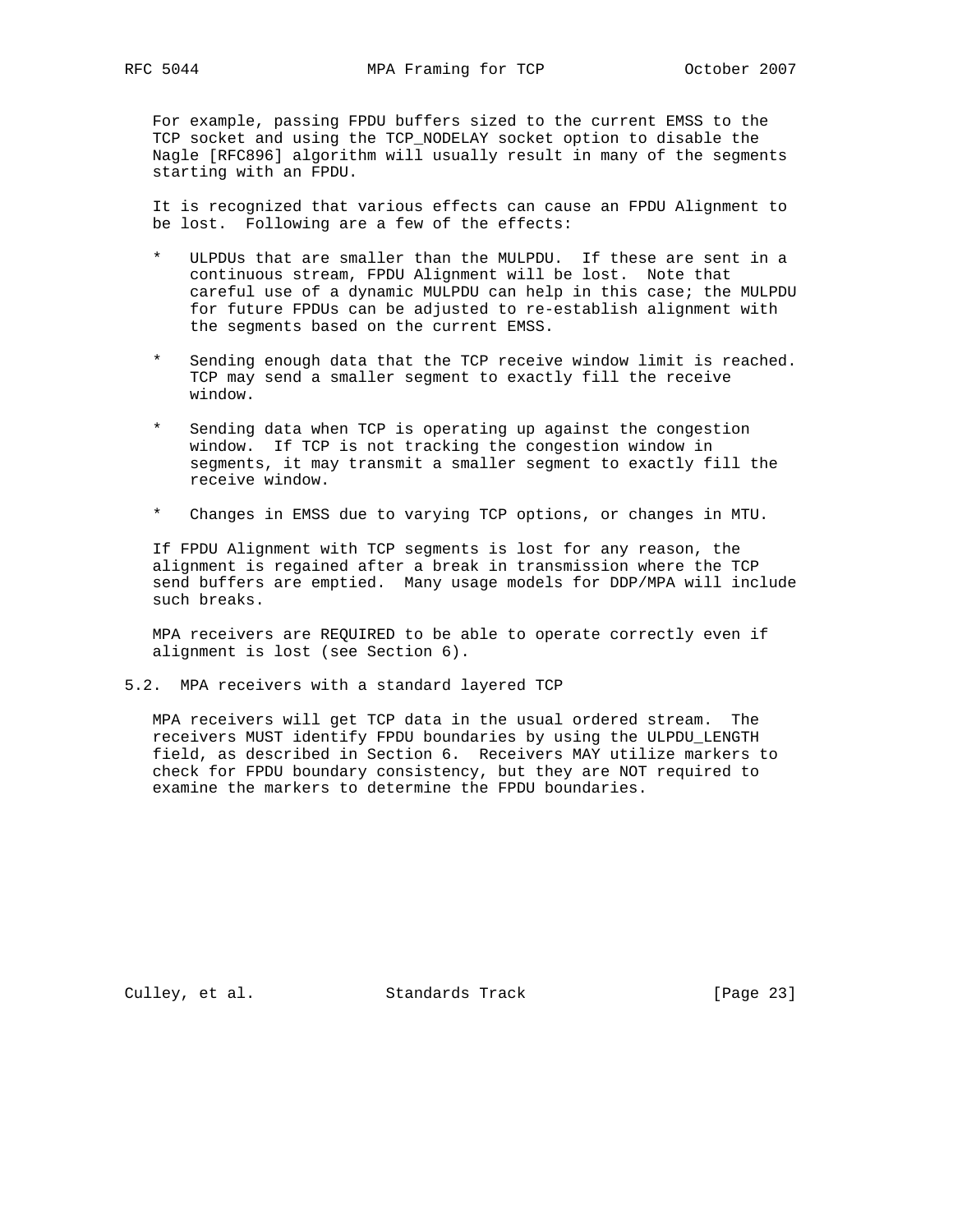- 
- 6. MPA Receiver FPDU Identification

 An MPA receiver MUST first verify the FPDU before passing the ULPDU to DDP. To do this, the receiver MUST:

- \* locate the start of the FPDU unambiguously,
- \* verify its CRC (if CRC checking is enabled).

 If the above conditions are true, the MPA receiver passes the ULPDU to DDP.

 To detect the start of the FPDU unambiguously one of the following MUST be used:

- 1: In an ordered TCP stream, the ULPDU Length field in the current FPDU when FPDU has a valid CRC, can be used to identify the beginning of the next FPDU.
- 2: For optimized MPA/TCP receivers that support out-of-order reception of FPDUs (see Section 4.3, MPA Markers) a Marker can always be used to locate the beginning of an FPDU (in FPDUs with valid CRCs). Since the location of the Marker is known in the octet stream (sequence number space), the Marker can always be found.
- 3: Having found an FPDU by means of a Marker, an optimized MPA/TCP receiver can find following contiguous FPDUs by using the ULPDU Length fields (from FPDUs with valid CRCs) to establish the next FPDU boundary.

 The ULPDU Length field (see Section 4) MUST be used to determine if the entire FPDU is present before forwarding the ULPDU to DDP.

CRC calculation is discussed in Section 4.4 above.

- 7. Connection Semantics
- 7.1. Connection Setup

 MPA requires that the Consumer MUST activate MPA, and any TCP enhancements for MPA, on a TCP half connection at the same location in the octet stream at both the sender and the receiver. This is required in order for the Marker scheme to correctly locate the Markers (if enabled) and to correctly locate the first FPDU.

 MPA, and any TCP enhancements for MPA are enabled by the ULP in both directions at once at an endpoint.

Culley, et al. Standards Track [Page 24]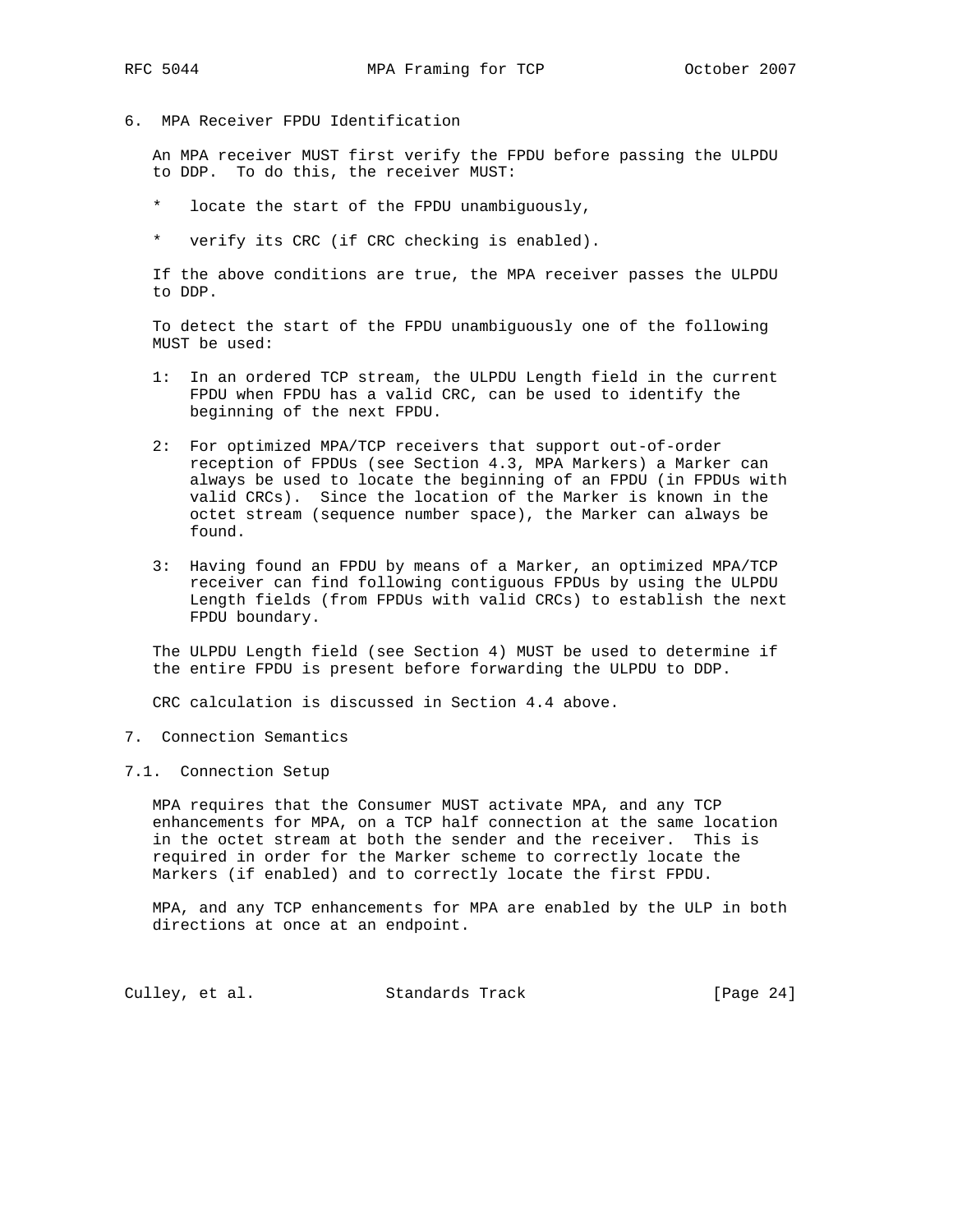This can be accomplished several ways, and is left up to DDP's ULP:

 \* DDP's ULP MAY require DDP on MPA startup immediately after TCP connection setup. This has the advantage that no streaming mode negotiation is needed. An example of such a protocol is shown in Figure 10: Example Immediate Startup negotiation.

 This may be accomplished by using a well-known port, or a service locator protocol to locate an appropriate port on which DDP on MPA is expected to operate.

DDP's ULP MAY negotiate the start of DDP on MPA sometime after a normal TCP startup, using TCP streaming data exchanges on the same connection. The exchange establishes that DDP on MPA (as well as other ULPs) will be used, and exactly locates the point in the octet stream where MPA is to begin operation. Note that such a negotiation protocol is outside the scope of this specification. A simplified example of such a protocol is shown in Figure 9: Example Delayed Startup negotiation on page 33.

An MPA endpoint operates in two distinct phases.

 The Startup Phase is used to verify correct MPA setup, exchange CRC and Marker configuration, and optionally pass Private Data between endpoints prior to completing a DDP connection. During this phase, specifically formatted frames are exchanged as TCP byte streams without using CRCs or Markers. During this phase a DDP endpoint need not be "bound" to the MPA connection. In fact, the choice of DDP endpoint and its operating parameters may not be known until the Consumer supplied Private Data (if any) has been examined by the Consumer.

 The second distinct phase is Full Operation during which FPDUs are sent using all the rules that pertain (CRCs, Markers, MULPDU restrictions, etc.). A DDP endpoint MUST be "bound" to the MPA connection at entry to this phase.

 When Private Data is passed between ULPs in the Startup Phase, the ULP is responsible for interpreting that data, and then placing MPA into Full Operation.

 Note: The following text differentiates the two endpoints by calling them Initiator and Responder. This is quite arbitrary and is NOT related to the TCP startup (SYN, SYN/ACK sequence). The Initiator is the side that sends first in the MPA startup sequence (the MPA Request Frame).

Culley, et al. Standards Track [Page 25]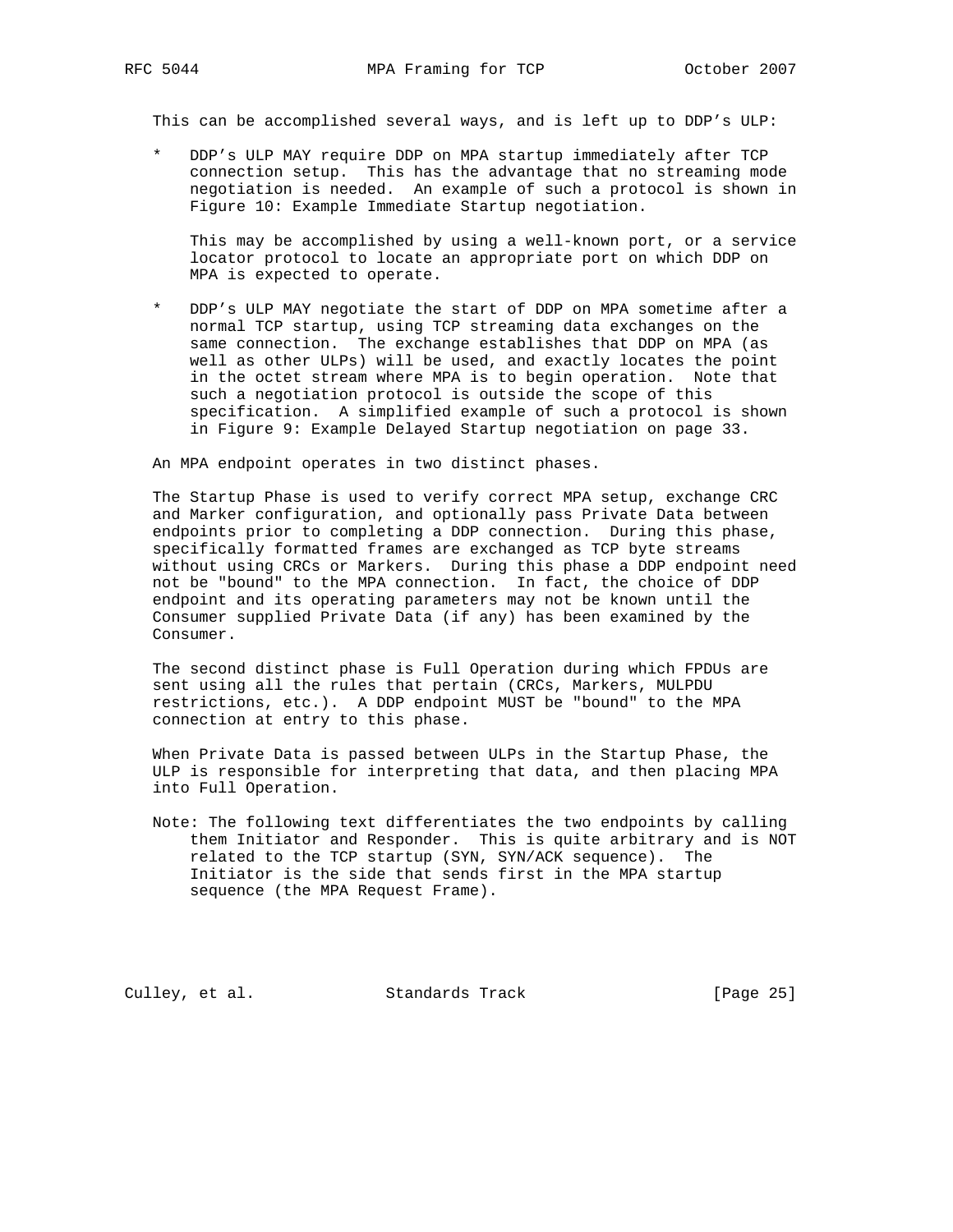Note: The possibility that both endpoints would be allowed to make a connection at the same time, sometimes called an active/active connection, was considered by the work group and rejected. There were several motivations for this decision. One was that applications needing this facility were few (none other than theoretical at the time of this document). Another was that the facility created some implementation difficulties, particularly with the "dual stack" designs described later on. A last issue was that dealing with rejected connections at startup would have required at least an additional frame type, and more recovery actions, complicating the protocol. While none of these issues was overwhelming, the group and implementers were not motivated to do the work to resolve these issues. The protocol includes a method of detecting these active/active startup attempts so that they can be rejected and an error reported.

 The ULP is responsible for determining which side is Initiator or Responder. For client/server type ULPs, this is easy. For peer-peer ULPs (which might utilize a TCP style active/active startup), some mechanism (not defined by this specification) must be established, or some streaming mode data exchanged prior to MPA startup to determine which side starts in Initiator and which starts in Responder MPA mode.

7.1.1 MPA Request and Reply Frame Format

0  $1$  2 3 0 1 2 3 4 5 6 7 8 9 0 1 2 3 4 5 6 7 8 9 0 1 2 3 4 5 6 7 8 9 0 1 +-+-+-+-+-+-+-+-+-+-+-+-+-+-+-+-+-+-+-+-+-+-+-+-+-+-+-+-+-+-+-+-+  $\overline{0}$  | Key (16 bytes containing "MPA ID Req Frame") 4 | (4D 50 41 20 49 44 20 52 65 71 20 46 72 61 6D 65) | Or (16 bytes containing "MPA ID Rep Frame") 8 | (4D 50 41 20 49 44 20 52 65 70 20 46 72 61 6D 65) | + +  $\frac{12}{ }$  | +-+-+-+-+-+-+-+-+-+-+-+-+-+-+-+-+-+-+-+-+-+-+-+-+-+-+-+-+-+-+-+-+ 16 |M|C|R| Res | Rev | PD\_Length +-+-+-+-+-+-+-+-+-+-+-+-+-+-+-+-+-+-+-+-+-+-+-+-+-+-+-+-+-+-+-+-+ | | ˜ ˜ Private Data | | | +-+-+-+-+-+-+-+-+-+-+-+-+-+-+-+-+ | | +-+-+-+-+-+-+-+-+-+-+-+-+-+-+-+-+

Figure 8: MPA Request/Reply Frame

| Culley, et al. | Standards Track | [Page 26] |
|----------------|-----------------|-----------|
|----------------|-----------------|-----------|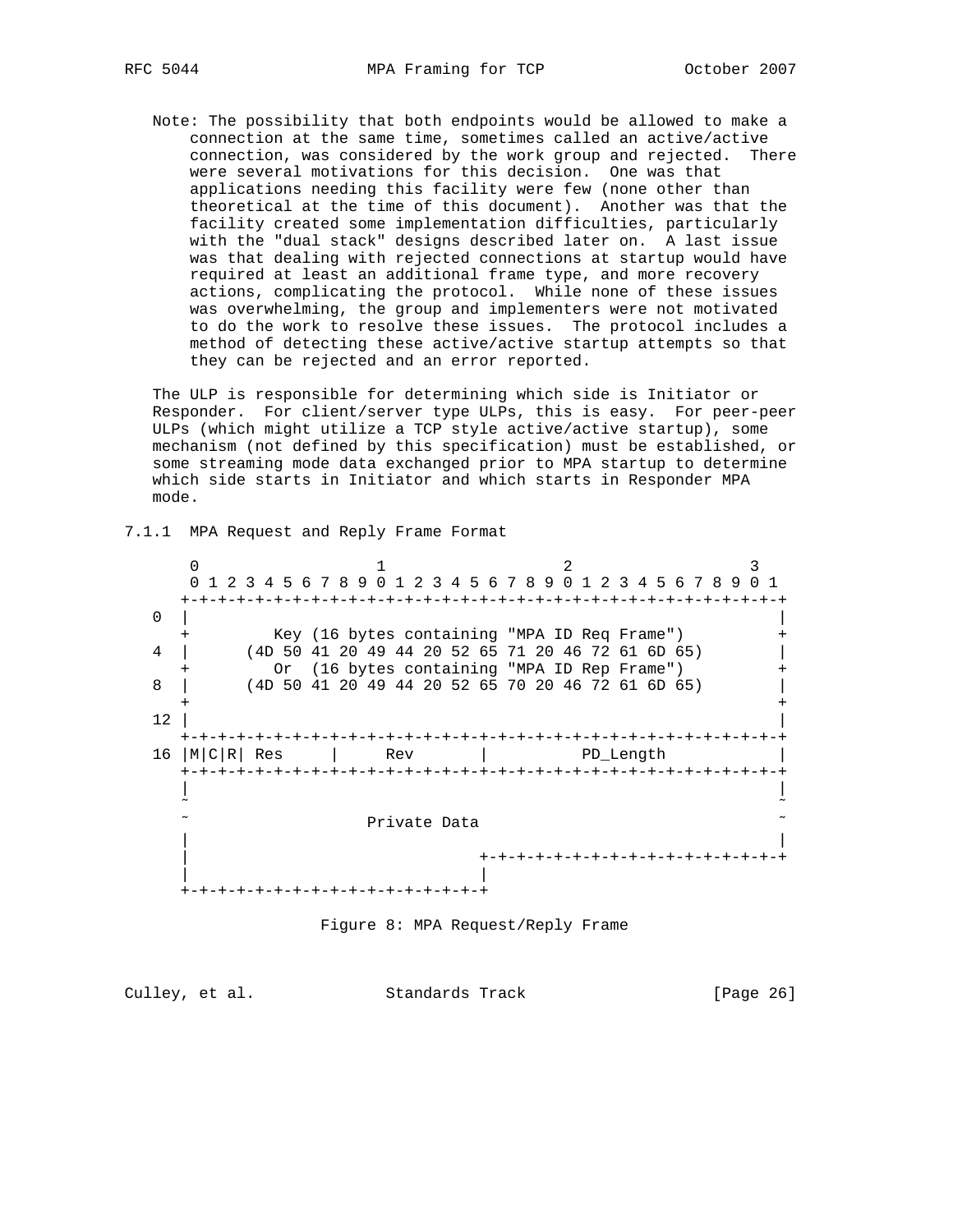- Key: This field contains the "key" used to validate that the sender is an MPA sender. Initiator mode senders MUST set this field to the fixed value "MPA ID Req Frame" or (in byte order) 4D 50 41 20 49 44 20 52 65 71 20 46 72 61 6D 65 (in hexadecimal). Responder mode receivers MUST check this field for the same value, and close the connection and report an error locally if any other value is detected. Responder mode senders MUST set this field to the fixed value "MPA ID Rep Frame" or (in byte order) 4D 50 41 20 49 44 20 52 65 70 20 46 72 61 6D 65 (in hexadecimal). Initiator mode receivers MUST check this field for the same value, and close the connection and report an error locally if any other value is detected.
- M: This bit declares an endpoint's REQUIRED Marker usage. When this bit is '1' in an MPA Request Frame, the Initiator declares that Markers are REQUIRED in FPDUs sent from the Responder. When set to '1' in an MPA Reply Frame, this bit declares that Markers are REQUIRED in FPDUs sent from the Initiator. When in a received MPA Request Frame or MPA Reply Frame and the value is '0', Markers MUST NOT be added to the data stream by that endpoint. When '1' Markers MUST be added as described in Section 4.3, MPA Markers.
- C: This bit declares an endpoint's preferred CRC usage. When this field is '0' in the MPA Request Frame and the MPA Reply Frame, CRCs MUST not be checked and need not be generated by either endpoint. When this bit is '1' in either the MPA Request Frame or MPA Reply Frame, CRCs MUST be generated and checked by both endpoints. Note that even when not in use, the CRC field remains present in the FPDU. When CRCs are not in use, the CRC field MUST be considered valid for FPDU checking regardless of its contents.
- R: This bit is set to zero, and not checked on reception in the MPA Request Frame. In the MPA Reply Frame, this bit is the Rejected Connection bit, set by the Responders ULP to indicate acceptance '0', or rejection '1', of the connection parameters provided in the Private Data.
- Res: This field is reserved for future use. It MUST be set to zero when sending, and not checked on reception.

Culley, et al. Standards Track [Page 27]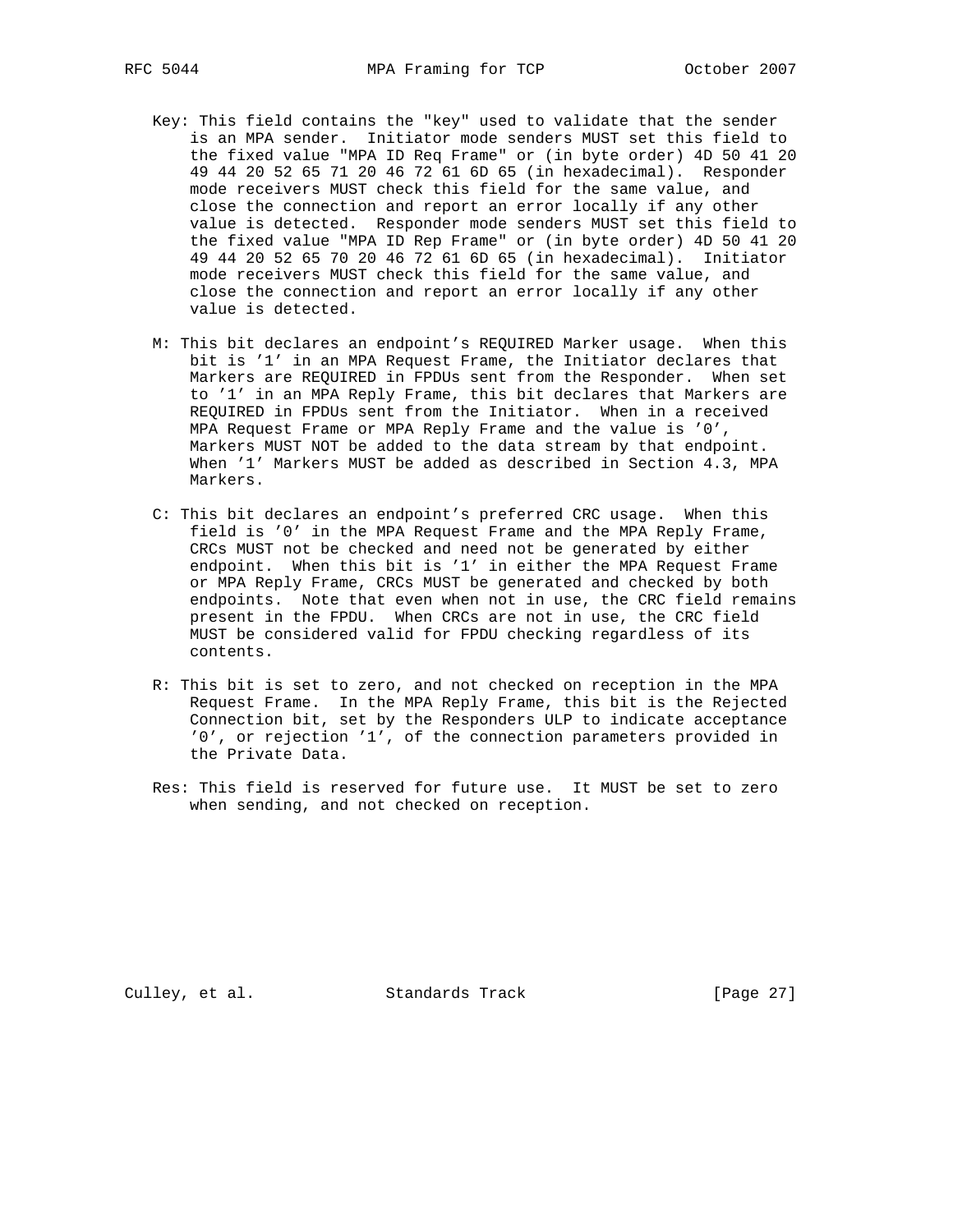- Rev: This field contains the revision of MPA. For this version of the specification, senders MUST set this field to one. MPA receivers compliant with this version of the specification MUST check this field. If the MPA receiver cannot interoperate with the received version, then it MUST close the connection and report an error locally. Otherwise, the MPA receiver should report the received version to the ULP.
- PD\_Length: This field MUST contain the length in octets of the Private Data field. A value of zero indicates that there is no Private Data field present at all. If the receiver detects that the PD\_Length field does not match the length of the Private Data field, or if the length of the Private Data field exceeds 512 octets, the receiver MUST close the connection and report an error locally. Otherwise, the MPA receiver should pass the PD\_Length value and Private Data to the ULP.
- Private Data: This field may contain any value defined by ULPs or may not be present. The Private Data field MUST be between 0 and 512 octets in length. ULPs define how to size, set, and validate this field within these limits. Private Data usage is further discussed in Section 7.1.4.
- 7.1.2. Connection Startup Rules

The following rules apply to MPA connection Startup Phase:

- 1. When MPA is started in the Initiator mode, the MPA implementation MUST send a valid MPA Request Frame. The MPA Request Frame MAY include ULP-supplied Private Data.
- 2. When MPA is started in the Responder mode, the MPA implementation MUST wait until an MPA Request Frame is received and validated before entering Full MPA/DDP Operation.

 If the MPA Request Frame is improperly formatted, the implementation MUST close the TCP connection and exit MPA.

 If the MPA Request Frame is properly formatted but the Private Data is not acceptable, the implementation SHOULD return an MPA Reply Frame with the Rejected Connection bit set to '1'; the MPA Reply Frame MAY include ULP-supplied Private Data; the implementation MUST exit MPA, leaving the TCP connection open. The ULP may close TCP or use the connection for other purposes.

 If the MPA Request Frame is properly formatted and the Private Data is acceptable, the implementation SHOULD return an MPA Reply Frame with the Rejected Connection bit set to '0'; the MPA Reply

Culley, et al. Standards Track [Page 28]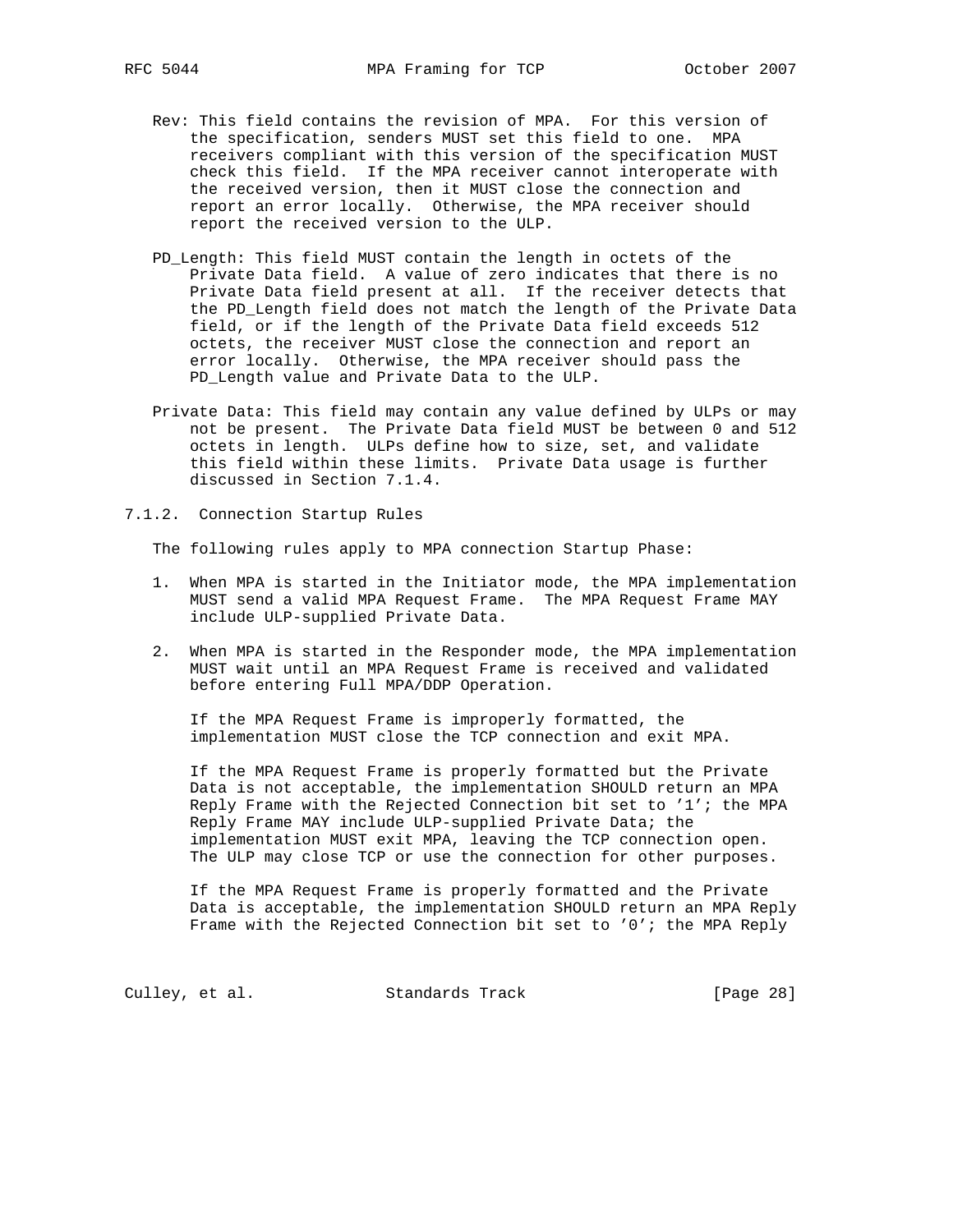Frame MAY include ULP-supplied Private Data; and the Responder SHOULD prepare to interpret any data received as FPDUs and pass any received ULPDUs to DDP.

- Note: Since the receiver's ability to deal with Markers is unknown until the Request and Reply Frames have been received, sending FPDUs before this occurs is not possible.
- Note: The requirement to wait on a Request Frame before sending a Reply Frame is a design choice. It makes for a well-ordered sequence of events at each end, and avoids having to specify how to deal with situations where both ends start at the same time.
- 3. MPA Initiator mode implementations MUST receive and validate an MPA Reply Frame.

 If the MPA Reply Frame is improperly formatted, the implementation MUST close the TCP connection and exit MPA.

 If the MPA Reply Frame is properly formatted but is the Private Data is not acceptable, or if the Rejected Connection bit is set to '1', the implementation MUST exit MPA, leaving the TCP connection open. The ULP may close TCP or use the connection for other purposes.

 If the MPA Reply Frame is properly formatted and the Private Data is acceptable, and the Reject Connection bit is set to '0', the implementation SHOULD enter Full MPA/DDP Operation Phase; interpreting any received data as FPDUs and sending DDP ULPDUs as FPDUs.

- 4. MPA Responder mode implementations MUST receive and validate at least one FPDU before sending any FPDUs or Markers.
	- Note: This requirement is present to allow the Initiator time to get its receiver into Full Operation before an FPDU arrives, avoiding potential race conditions at the Initiator. This was also subject to some debate in the work group before rough consensus was reached. Eliminating this requirement would allow faster startup in some types of applications. However, that would also make certain implementations (particularly "dual stack") much harder.
- 5. If a received "Key" does not match the expected value (see Section 7.1.1, MPA Request and Reply Frame Format) the TCP/DDP connection MUST be closed, and an error returned to the ULP.

Culley, et al. Standards Track [Page 29]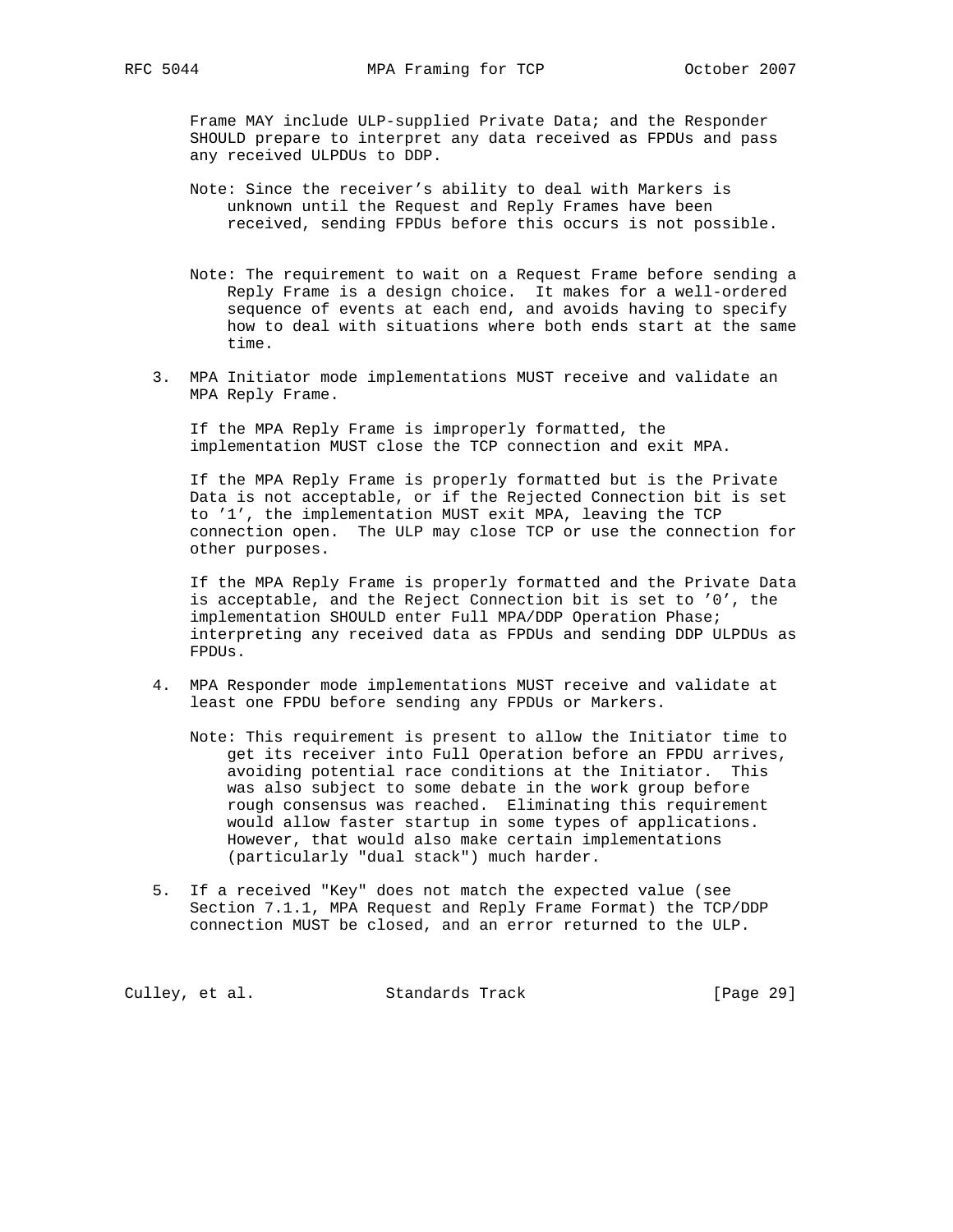- 6. The received Private Data fields may be used by Consumers at either end to further validate the connection and set up DDP or other ULP parameters. The Initiator ULP MAY close the TCP/MPA/DDP connection as a result of validating the Private Data fields. The Responder SHOULD return an MPA Reply Frame with the "Reject Connection" bit set to '1' if the validation of the Private Data is not acceptable to the ULP.
- 7. When the first FPDU is to be sent, then if Markers are enabled, the first octets sent are the special Marker 0x00000000, followed by the start of the FPDU (the FPDU's ULPDU Length field). If Markers are not enabled, the first octets sent are the start of the FPDU (the FPDU's ULPDU Length field).
- 8. MPA implementations MUST use the difference between the MPA Request Frame and the MPA Reply Frame to check for incorrect "Initiator/Initiator" startups. Implementations SHOULD put a timeout on waiting for the MPA Request Frame when started in Responder mode, to detect incorrect "Responder/Responder" startups.
- 9. MPA implementations MUST validate the PD\_Length field. The buffer that receives the Private Data field MUST be large enough to receive that data; the amount of Private Data MUST not exceed the PD\_Length or the application buffer. If any of the above fails, the startup frame MUST be considered improperly formatted.
- 10. MPA implementations SHOULD implement a reasonable timeout while waiting for the entire set of startup frames; this prevents certain denial-of-service attacks. ULPs SHOULD implement a reasonable timeout while waiting for FPDUs, ULPDUs, and application level messages to guard against application failures and certain denial-of-service attacks.
- 7.1.3. Example Delayed Startup Sequence

 A variety of startup sequences are possible when using MPA on TCP. Following is an example of an MPA/DDP startup that occurs after TCP has been running for a while and has exchanged some amount of streaming data. This example does not use any Private Data (an example that does is shown later in Section 7.1.4.2, Example Immediate Startup Using Private Data), although it is perfectly legal to include the Private Data. Note that since the example does not use any Private Data, there are no ULP interactions shown between receiving "startup frames" and putting MPA into Full Operation.

Culley, et al. Standards Track [Page 30]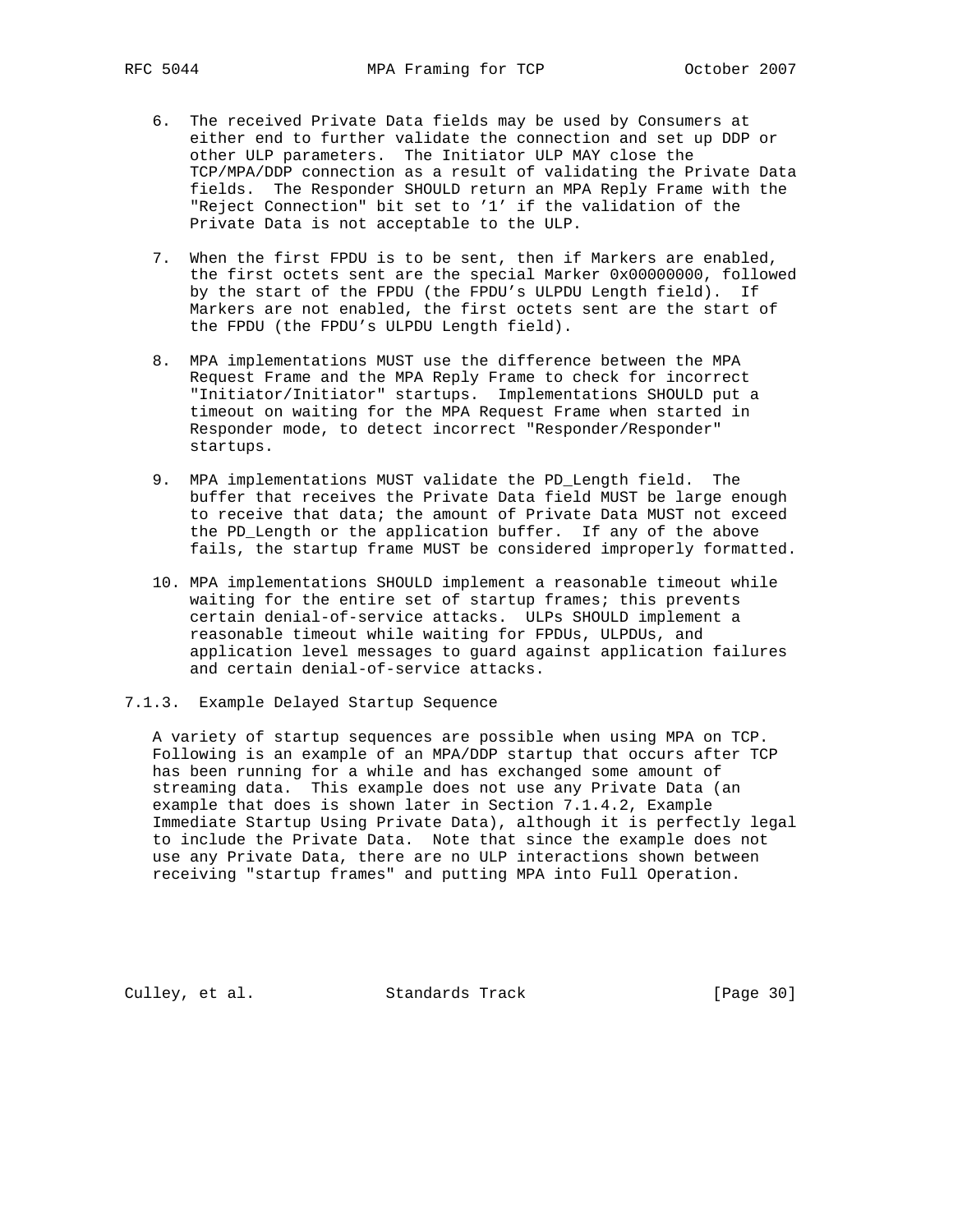Initiator **Responder** 

| ULP streaming mode<br><hello> request to<br/>transition to DDP/MPA</hello>                                              |         |                                                                                                                                                                                          |
|-------------------------------------------------------------------------------------------------------------------------|---------|------------------------------------------------------------------------------------------------------------------------------------------------------------------------------------------|
| mode (optional).                                                                                                        |         | ULP gets request;<br>enables MPA Responder<br>mode with last (optional)<br>streaming mode<br><hello ack=""> for MPA to<br/>send.<br/>MPA waits for incoming</hello>                      |
| ULP receives streaming<br>$Hell$ Ack>;                                                                                  |         | <mpa frame="" request="">.<br/>____________________</mpa>                                                                                                                                |
| Enters MPA Initiator mode;<br>MPA sends<br><mpa frame="" request="">;<br/>MPA waits for incoming</mpa>                  |         | -------------                                                                                                                                                                            |
| <mpa frame="" reply="">.<br/>_____________________<br/>---------------------</mpa>                                      |         | MPA receives<br><mpa frame="" request="">.<br/>Consumer binds DDP to MPA;<br/>MPA sends the<br/><mpa frame="" reply="">.<br/>DDP/MPA enables FPDU<br/>decoding, but does not</mpa></mpa> |
| MPA receives the<br><mpa frame="" reply=""><br/>Consumer binds DDP to MPA;<br/>DDP/MPA begins Full<br/>Operation.</mpa> |         | send any FPDUs.                                                                                                                                                                          |
| MPA sends first FPDU (as<br>DDP ULPDUs become<br>available).                                                            |         | $======>$ MPA receives first FPDU.<br>MPA sends first FPDU (as                                                                                                                           |
|                                                                                                                         | <====== | DDP ULPDUs become<br>available).                                                                                                                                                         |
|                                                                                                                         |         |                                                                                                                                                                                          |

Figure 9: Example Delayed Startup Negotiation

Culley, et al. Standards Track [Page 31]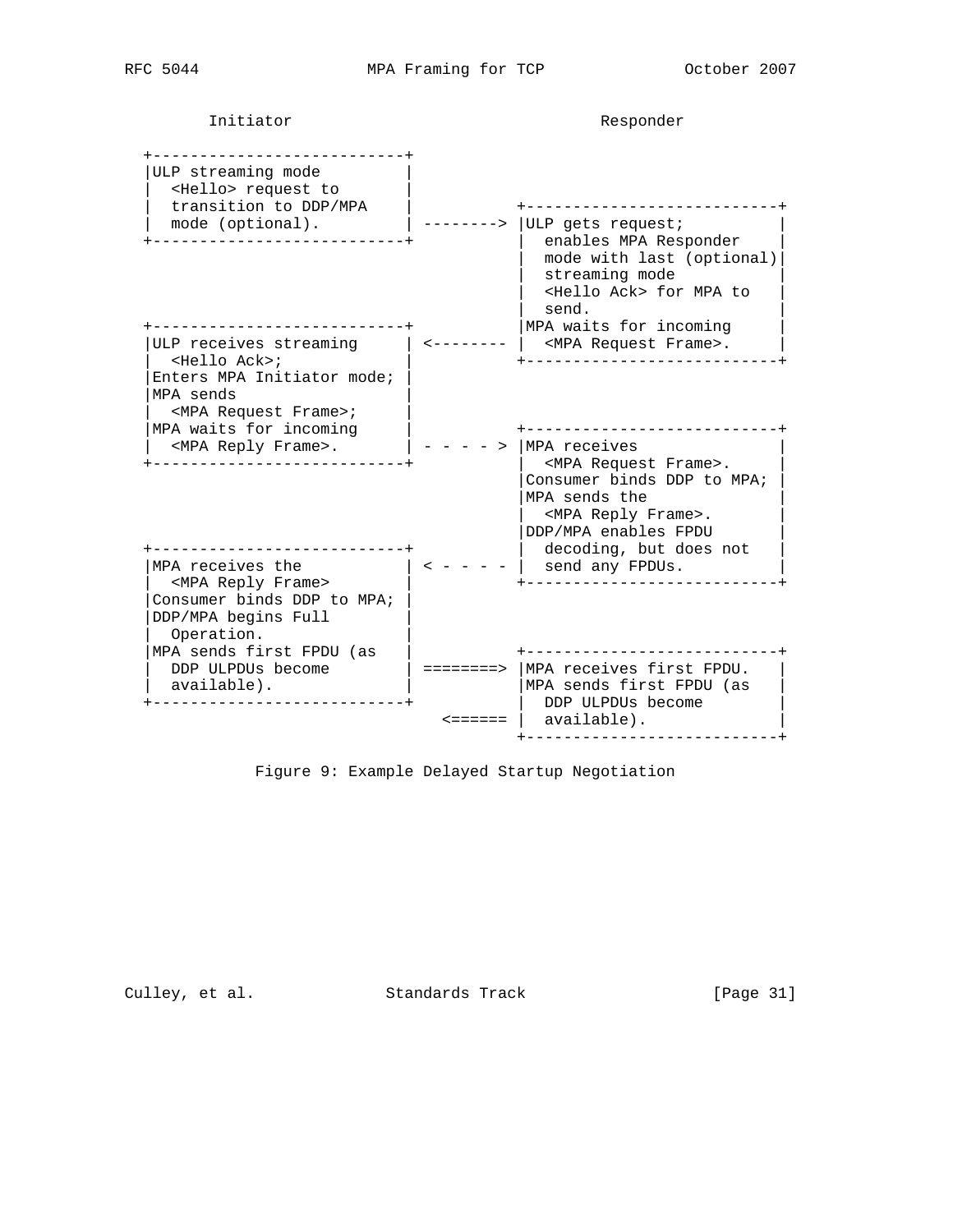An example Delayed Startup sequence is described below:

- Active and passive sides start up a TCP connection in the usual fashion, probably using sockets APIs. They exchange some amount of streaming mode data. At some point, one side (the MPA Initiator) sends streaming mode data that effectively says "Hello, let's go into MPA/DDP mode".
- When the remote side (the MPA Responder) gets this streaming mode message, the Consumer would send a last streaming mode message that effectively says "I acknowledge your Hello, and am now in MPA Responder mode". The exchange of these messages establishes the exact point in the TCP stream where MPA is enabled. The Responding Consumer enables MPA in the Responder mode and waits for the initial MPA startup message.
	- The Initiating Consumer would enable MPA startup in the Initiator mode which then sends the MPA Request Frame. It is assumed that no Private Data messages are needed for this example, although it is possible to do so. The Initiating MPA (and Consumer) would also wait for the MPA connection to be accepted.
- The Responding MPA would receive the initial MPA Request Frame and would inform the Consumer that this message arrived. The Consumer can then accept the MPA/DDP connection or close the TCP connection.
- To accept the connection request, the Responding Consumer would use an appropriate API to bind the TCP/MPA connections to a DDP endpoint, thus enabling MPA/DDP into Full Operation. In the process of going to Full Operation, MPA sends the MPA Reply Frame. MPA/DDP waits for the first incoming FPDU before sending any FPDUs.
- If the initial TCP data was not a properly formatted MPA Request Frame, MPA will close or reset the TCP connection immediately.
	- The Initiating MPA would receive the MPA Reply Frame and would report this message to the Consumer. The Consumer can then accept the MPA/DDP connection, or close or reset the TCP connection to abort the process.
	- On determining that the connection is acceptable, the Initiating Consumer would use an appropriate API to bind the TCP/MPA connections to a DDP endpoint thus enabling MPA/DDP into Full Operation. MPA/DDP would begin sending DDP messages as MPA FPDUs.

Culley, et al. Standards Track [Page 32]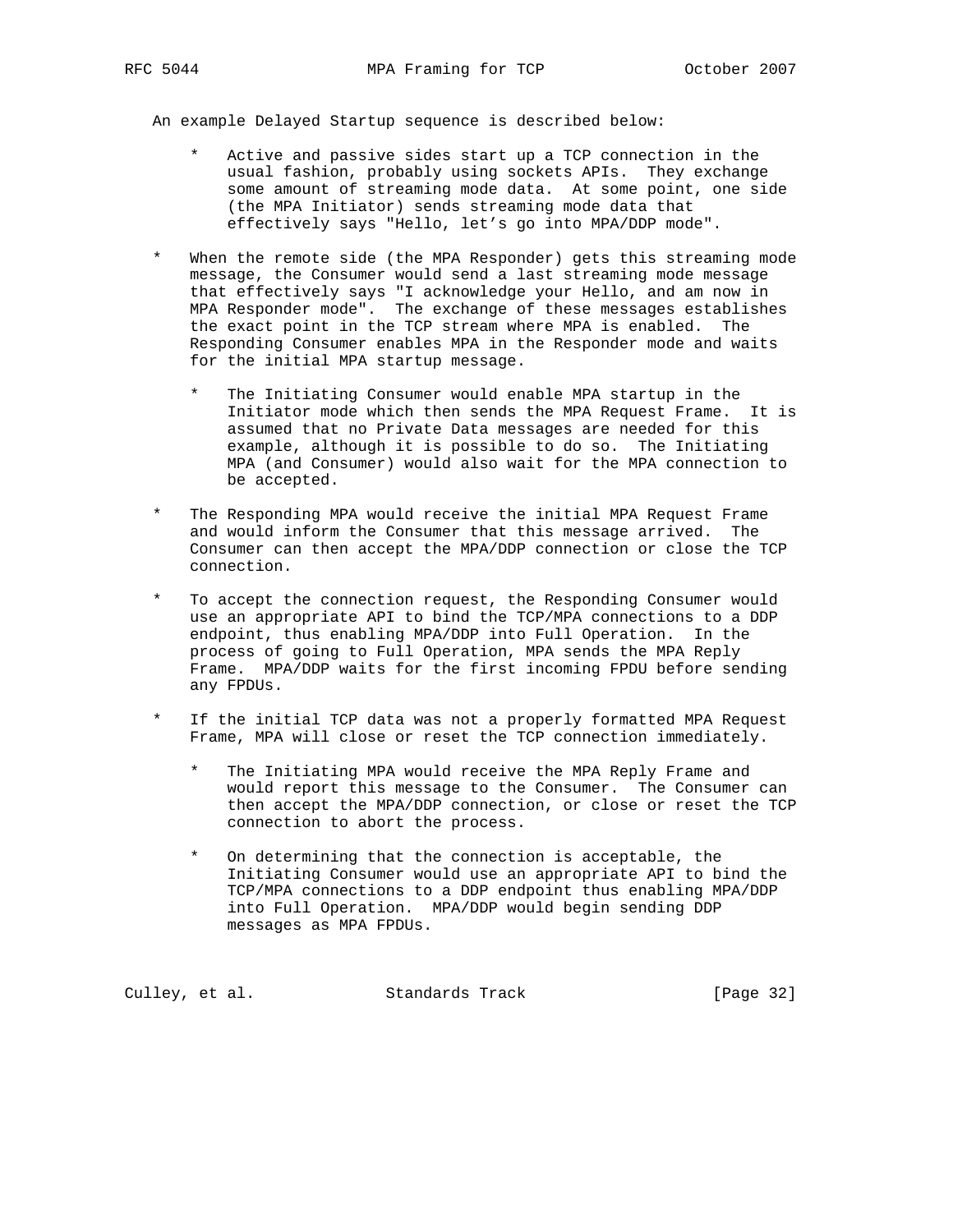### 7.1.4. Use of Private Data

 This section is advisory in nature, in that it suggests a method by which a ULP can deal with pre-DDP connection information exchange.

# 7.1.4.1. Motivation

 Prior RDMA protocols have been developed that provide Private Data via out-of-band mechanisms. As a result, many applications now expect some form of Private Data to be available for application use prior to setting up the DDP/RDMA connection. Following are some examples of the use of Private Data.

 An RDMA endpoint (referred to as a Queue Pair, or QP, in InfiniBand and the [VERBS-RDMA]) must be associated with a Protection Domain. No receive operations may be posted to the endpoint before it is associated with a Protection Domain. Indeed under both the InfiniBand and proposed RDMA/DDP verbs [VERBS-RDMA] an endpoint/QP is created within a Protection Domain.

 There are some applications where the choice of Protection Domain is dependent upon the identity of the remote ULP client. For example, if a user session requires multiple connections, it is highly desirable for all of those connections to use a single Protection Domain. Note: Use of Protection Domains is further discussed in [RDMASEC].

 InfiniBand, the DAT APIs [DAT-API], and the IT-API [IT-API] all provide for the active-side ULP to provide Private Data when requesting a connection. This data is passed to the ULP to allow it to determine whether to accept the connection, and if so with which endpoint (and implicitly which Protection Domain).

 The Private Data can also be used to ensure that both ends of the connection have configured their RDMA endpoints compatibly on such matters as the RDMA Read capacity (see [RDMAP]). Further ULP specific uses are also presumed, such as establishing the identity of the client.

 Private Data is also allowed for when accepting the connection, to allow completion of any negotiation on RDMA resources and for other ULP reasons.

 There are several potential ways to exchange this Private Data. For example, the InfiniBand specification includes a connection management protocol that allows a small amount of Private Data to be exchanged using datagrams before actually starting the RDMA connection.

Culley, et al. Standards Track [Page 33]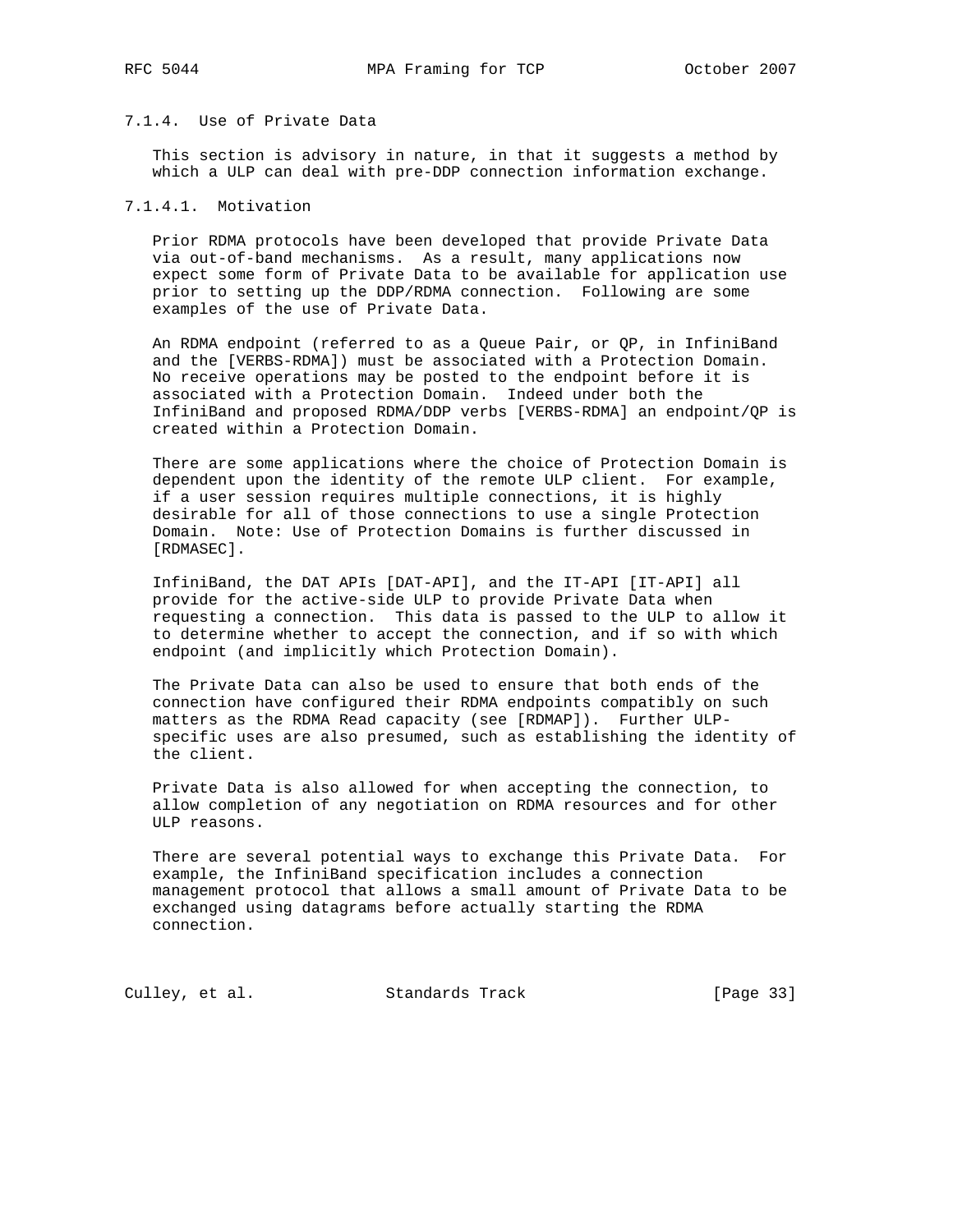This document allows for small amounts of Private Data to be exchanged as part of the MPA startup sequence. The actual Private Data fields are carried in the MPA Request Frame and the MPA Reply Frame.

 If larger amounts of Private Data or more negotiation is necessary, TCP streaming mode messages may be exchanged prior to enabling MPA.

Culley, et al. Standards Track [Page 34]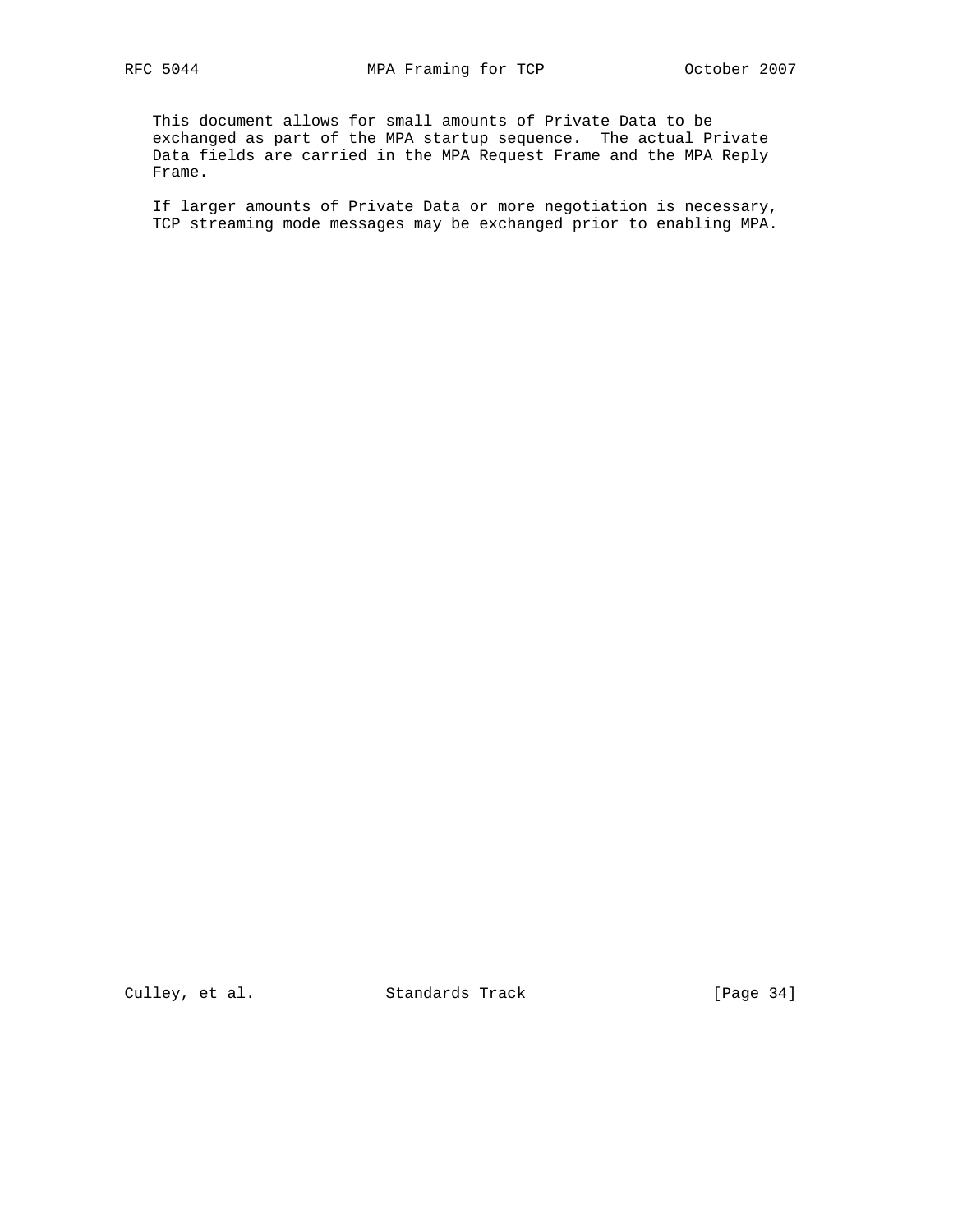7.1.4.2. Example Immediate Startup Using Private Data

#### Initiator Responder

 +---------------------------+ |TCP SYN sent. | +--------------------------+ +--------------------------+ --------> |TCP gets SYN packet; +---------------------------+ | sends SYN-Ack. | |TCP gets SYN-Ack | <-------- +--------------------------+ | sends Ack. | +---------------------------+ --------> +--------------------------+ +---------------------------+ |Consumer enables MPA | |Consumer enables MPA | |Responder mode, waits for |  $|$ Initiator mode with  $|$   $|$  <MPA Request frame>.  $|$  |Private Data; MPA sends | +--------------------------+ | <MPA Request Frame>; | |MPA waits for incoming |  $\qquad$  +---------------------------+ | <MPA Reply Frame>. | - - - - > |MPA receives | +---------------------------+ | <MPA Request Frame>. | |Consumer examines Private | |Data, provides MPA with | |return Private Data, | |binds DDP to MPA, and | |enables MPA to send an | | <MPA Reply Frame>. | |DDP/MPA enables FPDU | +---------------------------+ |decoding, but does not | | MPA receives the  $| 2 - - - - |$  send any FPDUs. | <MPA Reply Frame>. | +--------------------------+ |Consumer examines Private | |Data, binds DDP to MPA, | |and enables DDP/MPA to | begin Full Operation. |MPA sends first FPDU (as | +--------------------------+ |DDP ULPDUs become  $\parallel$  =======> |MPA receives first FPDU. | |MPA sends first FPDU (as )| | |MPA sends first FPDU (as +---------------------------+ |DDP ULPDUs become | <====== |available). +--------------------------+

Figure 10: Example Immediate Startup Negotiation

 Note: The exact order of when MPA is started in the TCP connection sequence is implementation dependent; the above diagram shows one possible sequence. Also, the Initiator "Ack" to the Responder's "SYN-Ack" may be combined into the same TCP segment containing the MPA Request Frame (as is allowed by TCP RFCs).

Culley, et al. Standards Track [Page 35]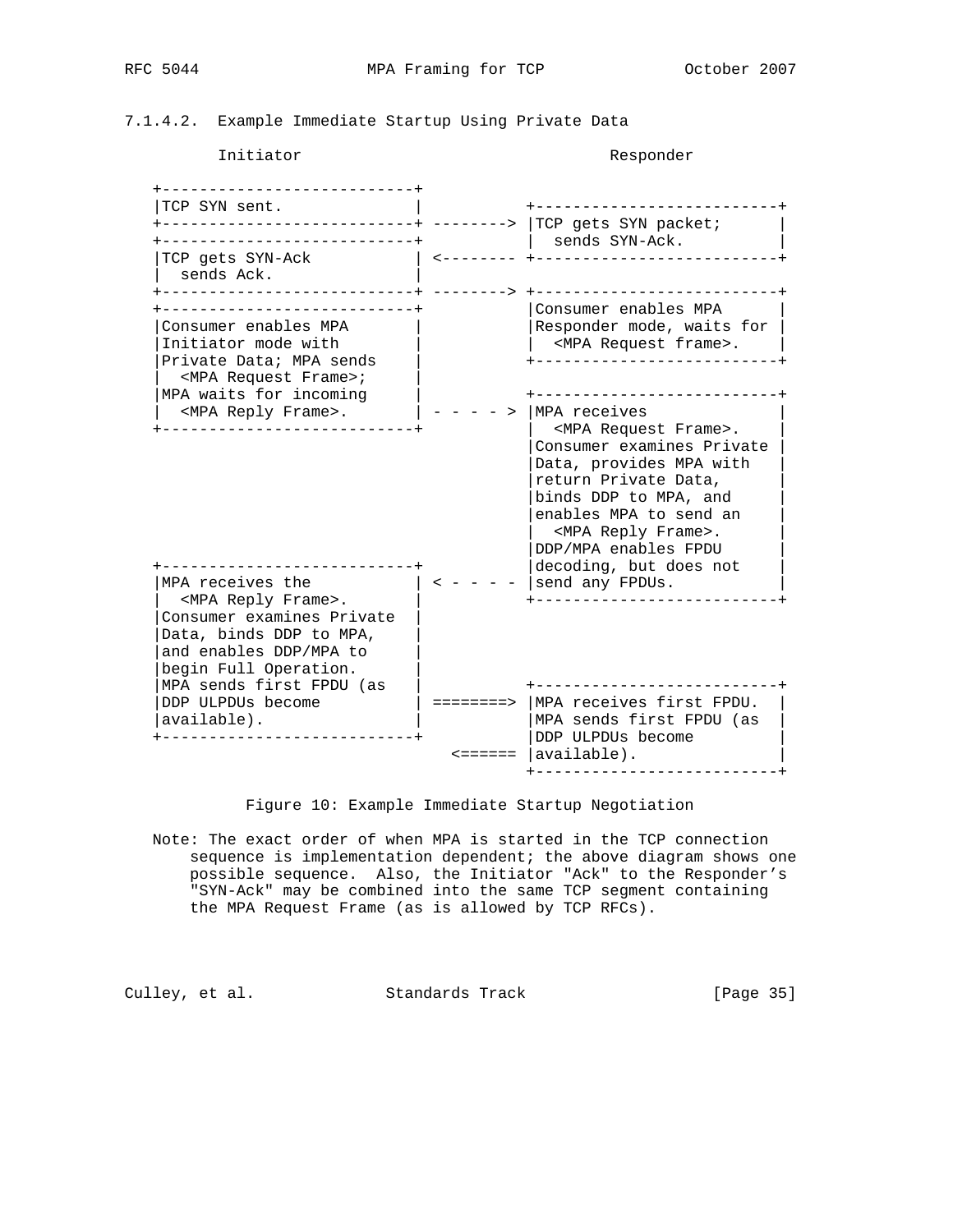The example immediate startup sequence is described below:

- The passive side (Responding Consumer) would listen on the TCP destination port, to indicate its readiness to accept a connection.
	- The active side (Initiating Consumer) would request a connection from a TCP endpoint (that expected to upgrade to MPA/DDP/RDMA and expected the Private Data) to a destination address and port.
	- The Initiating Consumer would initiate a TCP connection to the destination port. Acceptance/rejection of the connection would proceed as per normal TCP connection establishment.
- The passive side (Responding Consumer) would receive the TCP connection request as usual allowing normal TCP gatekeepers, such as INETD and TCPserver, to exercise their normal safeguard/logging functions. On acceptance of the TCP connection, the Responding Consumer would enable MPA in the Responder mode and wait for the initial MPA startup message.
	- The Initiating Consumer would enable MPA startup in the Initiator mode to send an initial MPA Request Frame with its included Private Data message to send. The Initiating MPA (and Consumer) would also wait for the MPA connection to be accepted, and any returned Private Data.
- The Responding MPA would receive the initial MPA Request Frame with the Private Data message and would pass the Private Data through to the Consumer. The Consumer can then accept the MPA/DDP connection, close the TCP connection, or reject the MPA connection with a return message.
- To accept the connection request, the Responding Consumer would use an appropriate API to bind the TCP/MPA connections to a DDP endpoint, thus enabling MPA/DDP into Full Operation. In the process of going to Full Operation, MPA sends the MPA Reply Frame, which includes the Consumer-supplied Private Data containing any appropriate Consumer response. MPA/DDP waits for the first incoming FPDU before sending any FPDUs.
- If the initial TCP data was not a properly formatted MPA Request Frame, MPA will close or reset the TCP connection immediately.

Culley, et al. Standards Track [Page 36]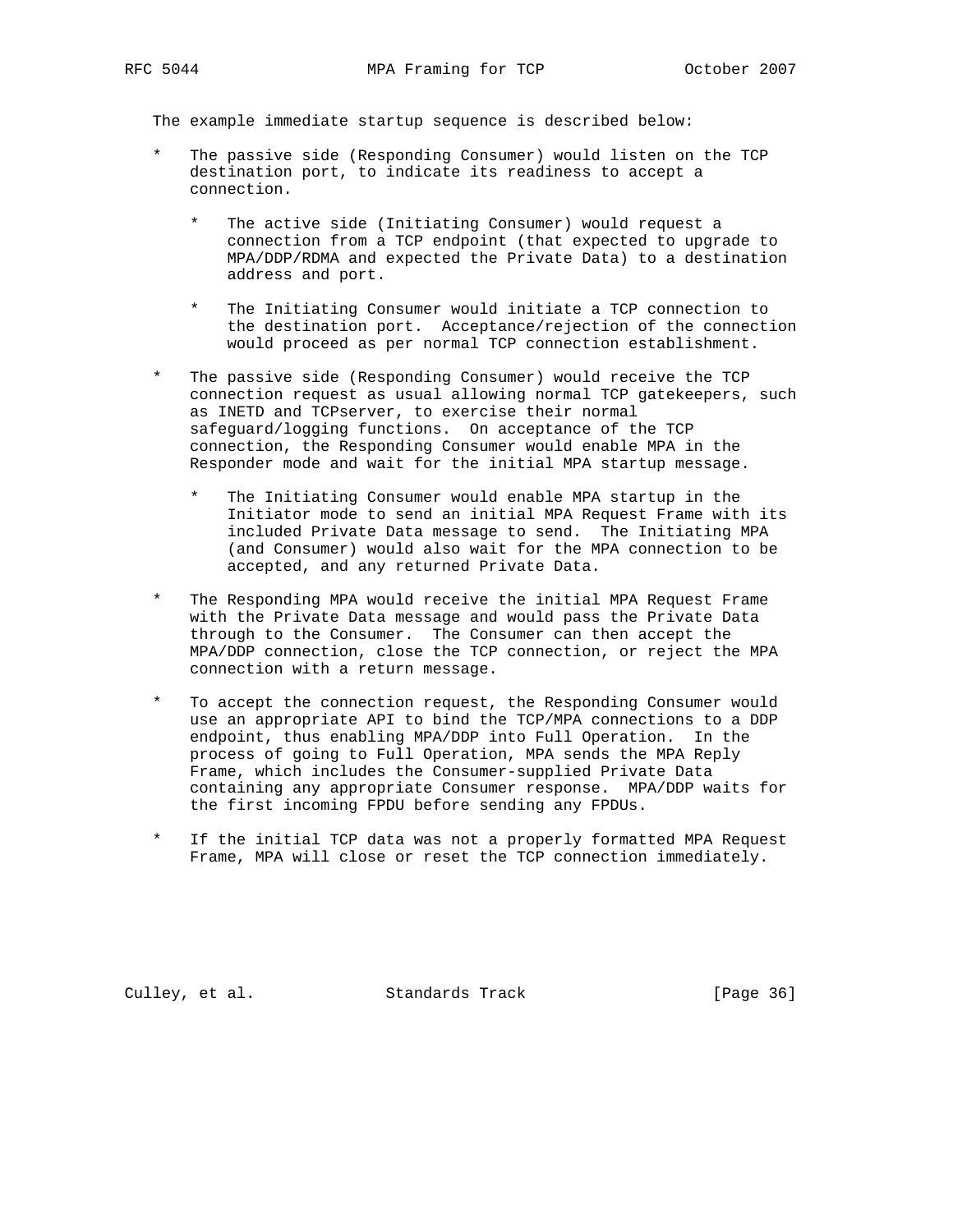- To reject the MPA connection request, the Responding Consumer would send an MPA Reply Frame with any ULP-supplied Private Data (with reason for rejection), with the "Rejected Connection" bit set to '1', and may close the TCP connection.
	- The Initiating MPA would receive the MPA Reply Frame with the Private Data message and would report this message to the Consumer, including the supplied Private Data.

 If the "Rejected Connection" bit is set to a '1', MPA will close the TCP connection and exit.

 If the "Rejected Connection" bit is set to a '0', and on determining from the MPA Reply Frame Private Data that the connection is acceptable, the Initiating Consumer would use an appropriate API to bind the TCP/MPA connections to a DDP endpoint thus enabling MPA/DDP into Full Operation. MPA/DDP would begin sending DDP messages as MPA FPDUs.

7.1.5. "Dual Stack" Implementations

 MPA/DDP implementations are commonly expected to be implemented as part of a "dual stack" architecture. One stack is the traditional TCP stack, usually with a sockets interface API (Application Programming Interface). The second stack is the MPA/DDP stack with its own API, and potentially separate code or hardware to deal with the MPA/DDP data. Of course, implementations may vary, so the following comments are of an advisory nature only.

The use of the two stacks offers advantages:

 TCP connection setup is usually done with the TCP stack. This allows use of the usual naming and addressing mechanisms. It also means that any mechanisms used to "harden" the connection setup against security threats are also used when starting MPA/DDP.

 Some applications may have been originally designed for TCP, but are "enhanced" to utilize MPA/DDP after a negotiation reveals the capability to do so. The negotiation process takes place in TCP's streaming mode, using the usual TCP APIs.

 Some new applications, designed for RDMA or DDP, still need to exchange some data prior to starting MPA/DDP. This exchange can be of arbitrary length or complexity, but often consists of only a small amount of Private Data, perhaps only a single message. Using the TCP streaming mode for this exchange allows this to be done using well-understood methods.

Culley, et al. Standards Track [Page 37]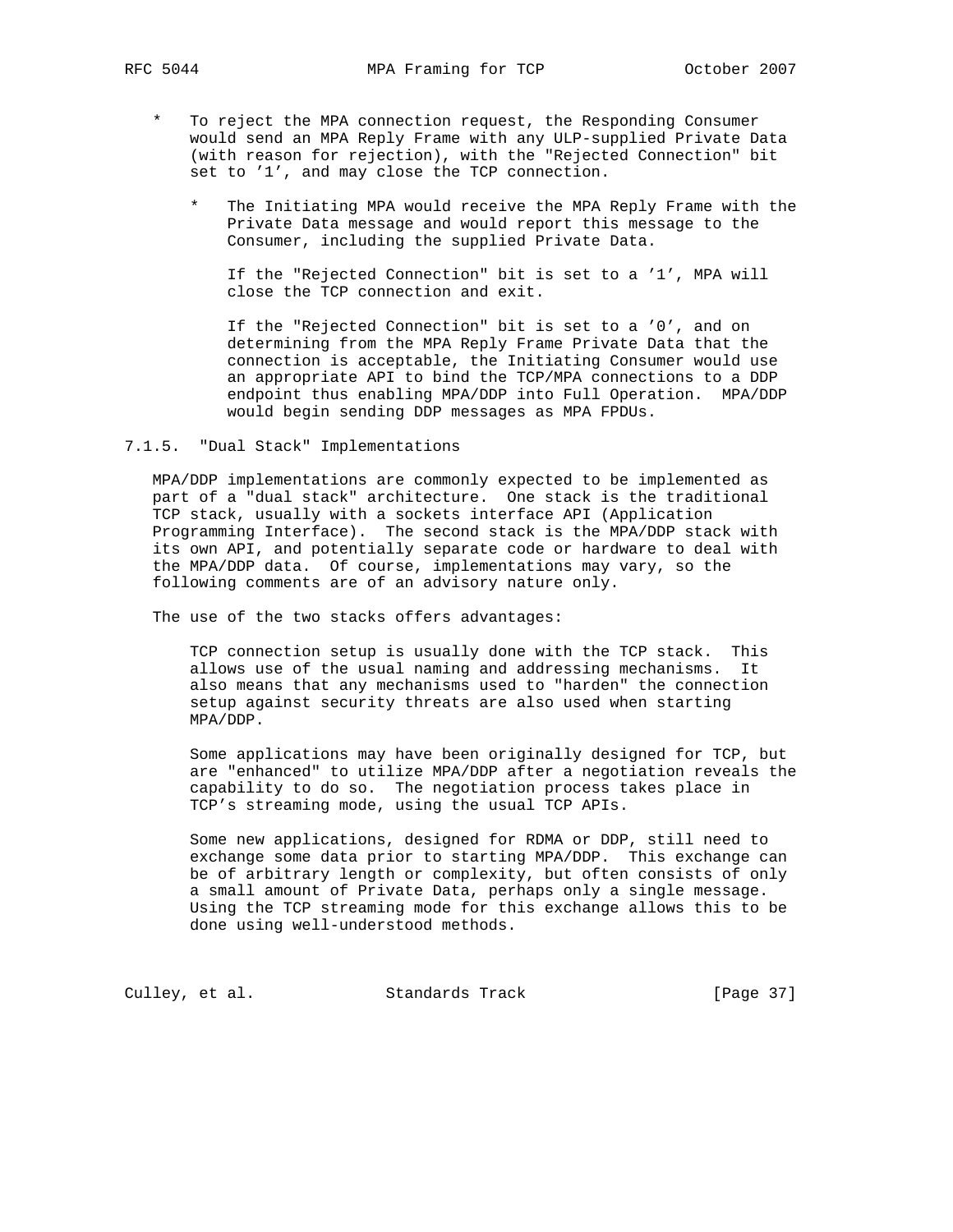The main disadvantage of using two stacks is the conversion of an active TCP connection between them. This process must be done with care to prevent loss of data.

 To avoid some of the problems when using a "dual stack" architecture, the following additional restrictions may be required by the implementation:

- 1. Enabling the DDP/MPA stack SHOULD be done only when no incoming stream data is expected. This is typically managed by the ULP protocol. When following the recommended startup sequence, the Responder side enters DDP/MPA mode, sends the last streaming mode data, and then waits for the MPA Request Frame. No additional streaming mode data is expected. The Initiator side ULP receives the last streaming mode data, and then enters DDP/MPA mode. Again, no additional streaming mode data is expected.
- 2. The DDP/MPA MAY provide the ability to send a "last streaming message" as part of its Responder DDP/MPA enable function. This allows the DDP/MPA stack to more easily manage the conversion to DDP/MPA mode (and avoid problems with a very fast return of the MPA Request Frame from the Initiator side).
- Note: Regardless of the "stack" architecture used, TCP's rules MUST be followed. For example, if network data is lost, re-segmented, or re-ordered, TCP MUST recover appropriately even when this occurs while switching stacks.
- 7.2. Normal Connection Teardown

 Each half connection of MPA terminates when DDP closes the corresponding TCP half connection.

 A mechanism SHOULD be provided by MPA to DDP for DDP to be made aware that a graceful close of the TCP connection has been received by the TCP (e.g., FIN is received).

Culley, et al. Standards Track [Page 38]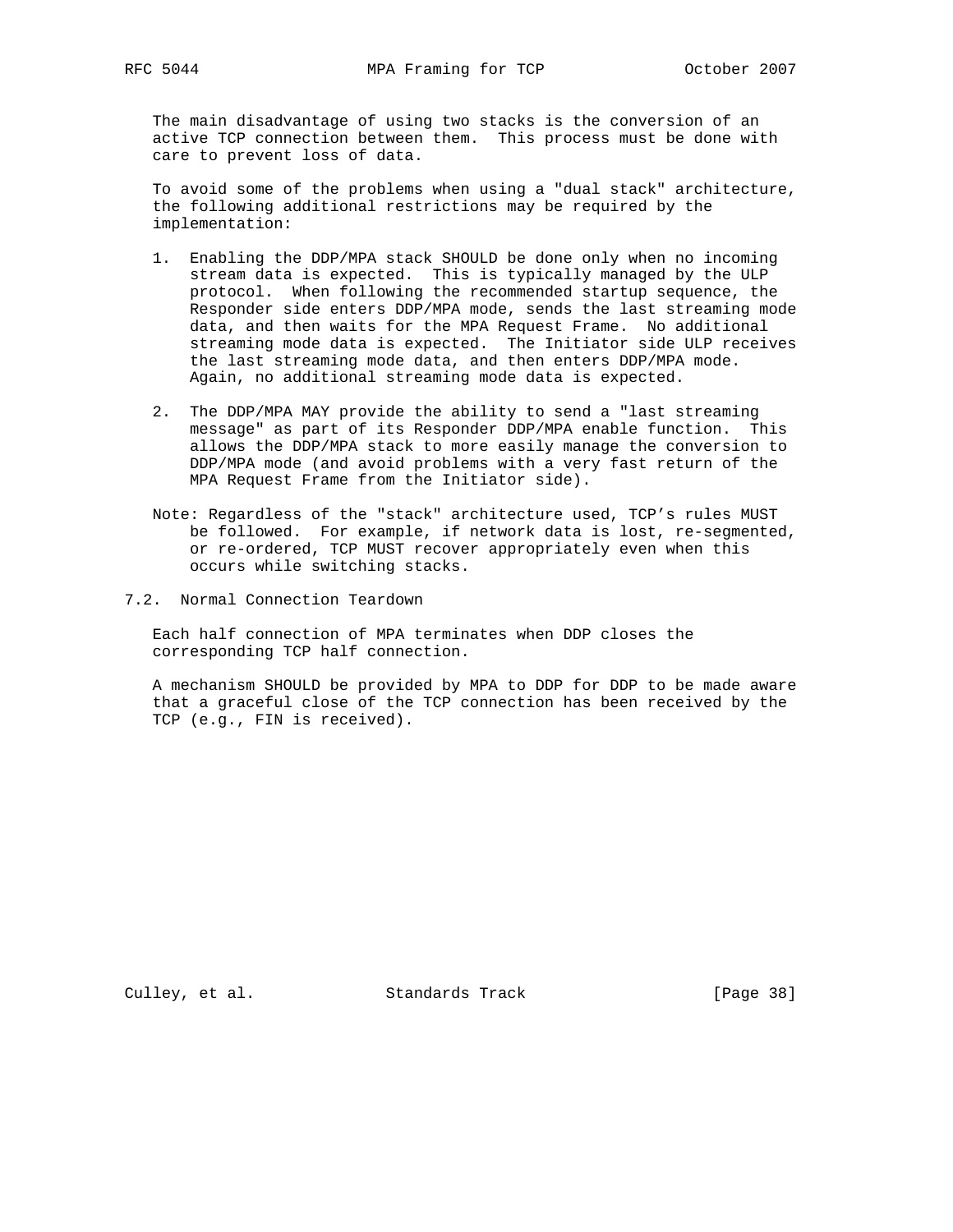## 8. Error Semantics

 The following errors MUST be detected by MPA and the codes SHOULD be provided to DDP or other Consumer:

Code Error

- 1 TCP connection closed, terminated, or lost. This includes lost by timeout, too many retries, RST received, or FIN received.
- 2 Received MPA CRC does not match the calculated value for the FPDU.
- 3 In the event that the CRC is valid, received MPA Marker (if enabled) and ULPDU Length fields do not agree on the start of an FPDU. If the FPDU start determined from previous ULPDU Length fields does not match with the MPA Marker position, MPA SHOULD deliver an error to DDP. It may not be possible to make this check as a segment arrives, but the check SHOULD be made when a gap creating an out-of-order sequence is closed and any time a Marker points to an already identified FPDU. It is OPTIONAL for a receiver to check each Marker, if multiple Markers are present in an FPDU, or if the segment is received in order.
- 4 Invalid MPA Request Frame or MPA Response Frame received. In this case, the TCP connection MUST be immediately closed. DDP and other ULPs should treat this similar to code 1, above.

 When conditions 2 or 3 above are detected, an optimized MPA/TCP implementation MAY choose to silently drop the TCP segment rather than reporting the error to DDP. In this case, the sending TCP will retry the segment, usually correcting the error, unless the problem was at the source. In that case, the source will usually exceed the number of retries and terminate the connection.

 Once MPA delivers an error of any type, it MUST NOT pass or deliver any additional FPDUs on that half connection.

 For Error codes 2 and 3, MPA MUST NOT close the TCP connection following a reported error. Closing the connection is the responsibility of DDP's ULP.

 Note that since MPA will not Deliver any FPDUs on a half connection following an error detected on the receive side of that connection, DDP's ULP is expected to tear down the connection. This may not occur until after one or more last messages are transmitted on the opposite half connection. This allows a diagnostic error message to be sent.

Culley, et al. Standards Track [Page 39]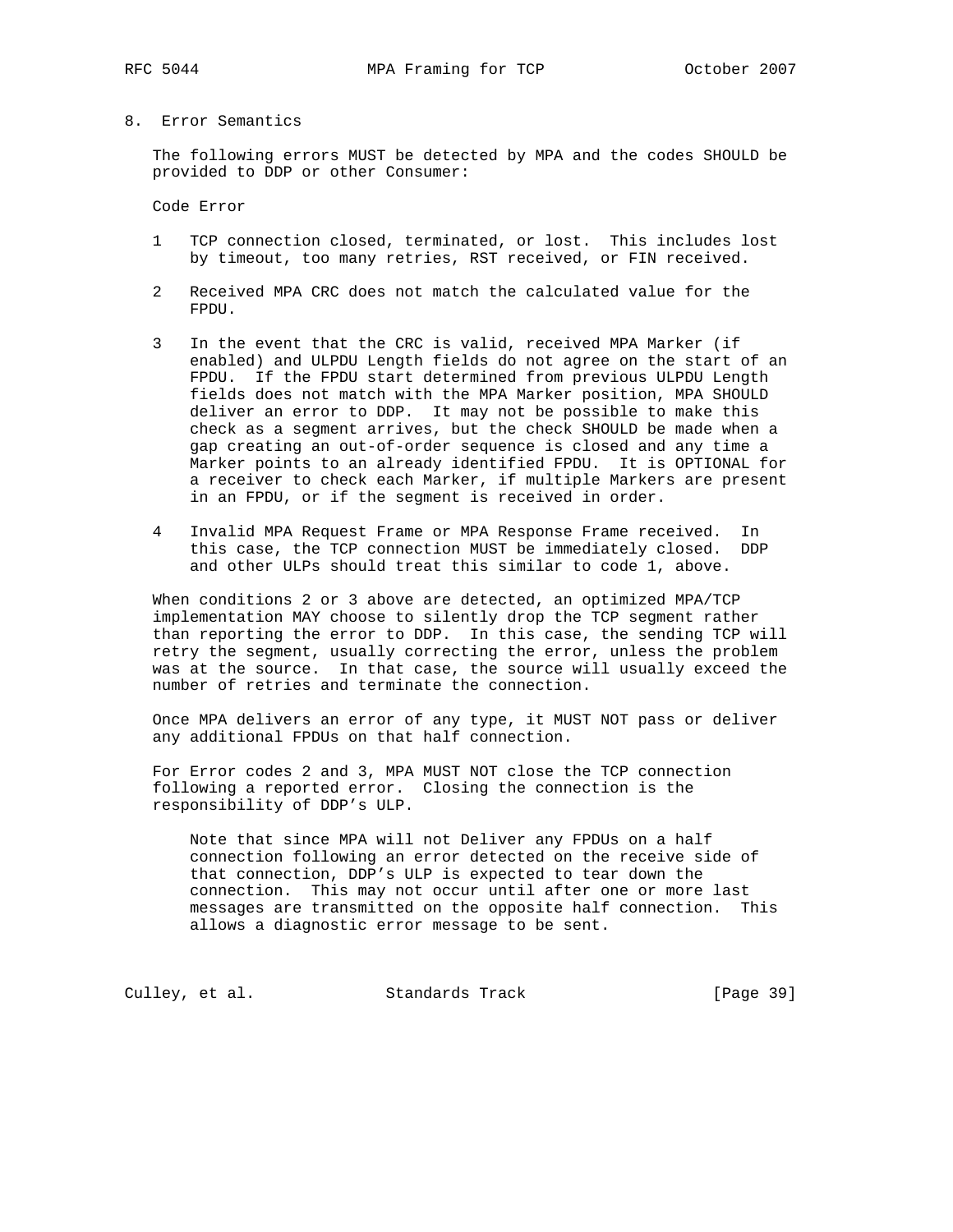#### 9. Security Considerations

This section discusses the security considerations for MPA.

9.1. Protocol-Specific Security Considerations

 The vulnerabilities of MPA to third-party attacks are no greater than any other protocol running over TCP. A third party, by sending packets into the network that are delivered to an MPA receiver, could launch a variety of attacks that take advantage of how MPA operates. For example, a third party could send random packets that are valid for TCP, but contain no FPDU headers. An MPA receiver reports an error to DDP when any packet arrives that cannot be validated as an FPDU when properly located on an FPDU boundary. A third party could also send packets that are valid for TCP, MPA, and DDP, but do not target valid buffers. These types of attacks ultimately result in loss of connection and thus become a type of DOS (Denial Of Service) attack. Communication security mechanisms such as IPsec [RFC2401, RFC4301] may be used to prevent such attacks.

 Independent of how MPA operates, a third party could use ICMP messages to reduce the path MTU to such a small size that performance would likewise be severely impacted. Range checking on path MTU sizes in ICMP packets may be used to prevent such attacks.

 [RDMAP] and [DDP] are used to control, read, and write data buffers over IP networks. Therefore, the control and the data packets of these protocols are vulnerable to the spoofing, tampering, and information disclosure attacks listed below. In addition, connection to/from an unauthorized or unauthenticated endpoint is a potential problem with most applications using RDMA, DDP, and MPA.

#### 9.1.1. Spoofing

 Spoofing attacks can be launched by the Remote Peer or by a network based attacker. A network-based spoofing attack applies to all Remote Peers. Because the MPA Stream requires a TCP Stream in the ESTABLISHED state, certain types of traditional forms of wire attacks do not apply -- an end-to-end handshake must have occurred to establish the MPA Stream. So, the only form of spoofing that applies is one when a remote node can both send and receive packets. Yet even with this limitation the Stream is still exposed to the following spoofing attacks.

Culley, et al. Standards Track [Page 40]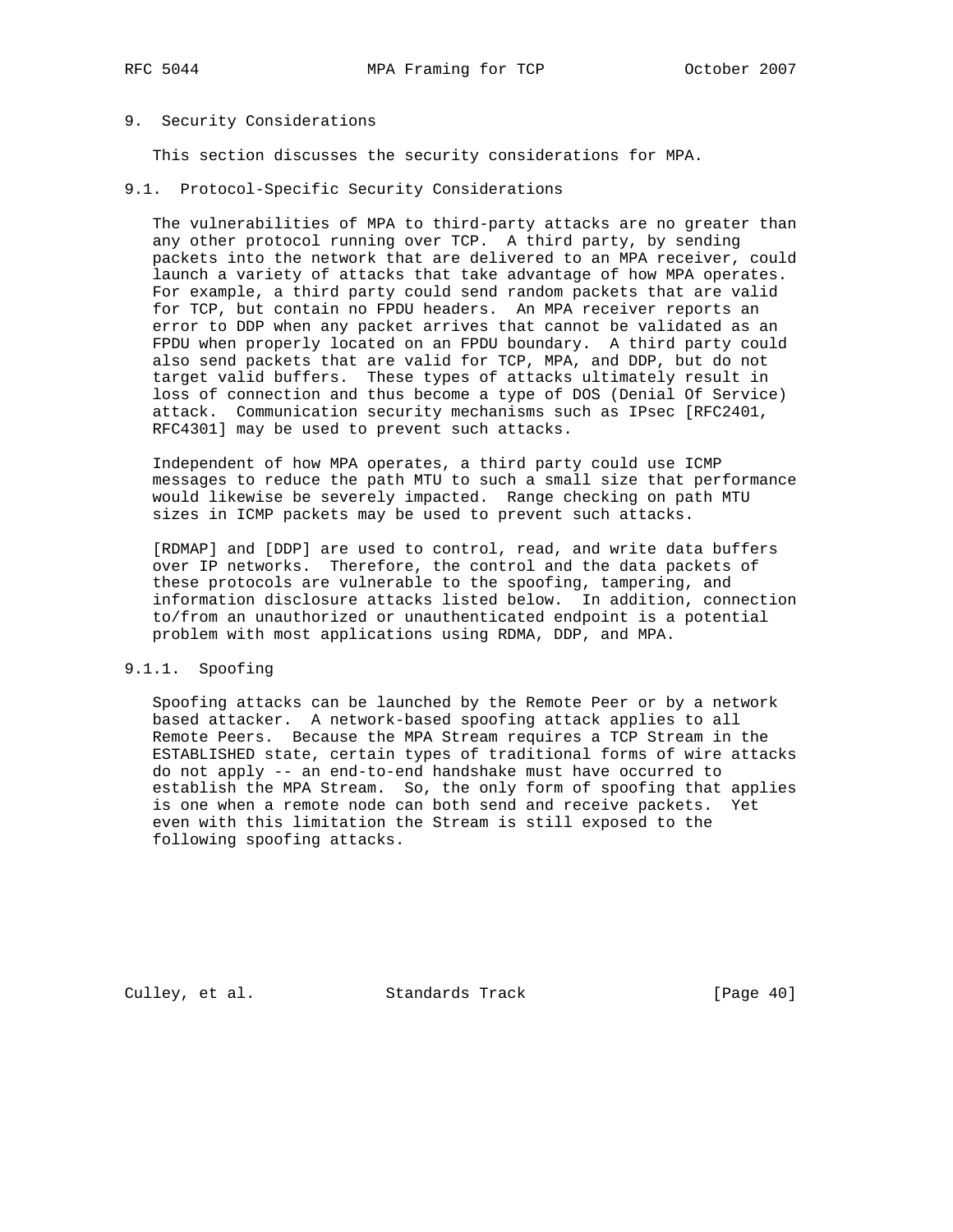## 9.1.1.1. Impersonation

 A network-based attacker can impersonate a legal MPA/DDP/RDMAP peer (by spoofing a legal IP address) and establish an MPA/DDP/RDMAP Stream with the victim. End-to-end authentication (i.e., IPsec or ULP authentication) provides protection against this attack.

## 9.1.1.2. Stream Hijacking

 Stream hijacking happens when a network-based attacker follows the Stream establishment phase, and waits until the authentication phase (if such a phase exists) is completed successfully. He can then spoof the IP address and redirect the Stream from the victim to its own machine. For example, an attacker can wait until an iSCSI authentication is completed successfully, and hijack the iSCSI Stream.

 The best protection against this form of attack is end-to-end integrity protection and authentication, such as IPsec, to prevent spoofing. Another option is to provide physical security. Discussion of physical security is out of scope for this document.

## 9.1.1.3. Man-in-the-Middle Attack

 If a network-based attacker has the ability to delete, inject, replay, or modify packets that will still be accepted by MPA (e.g., TCP sequence number is correct, FPDU is valid, etc.), then the Stream can be exposed to a man-in-the-middle attack. The attacker could potentially use the services of [DDP] and [RDMAP] to read the contents of the associated Data Buffer, to modify the contents of the associated Data Buffer, or to disable further access to the buffer. Other attacks on the connection setup sequence and even on TCP can be used to cause denial of service. The only countermeasure for this form of attack is to either secure the MPA/DDP/RDMAP Stream (i.e., integrity protect) or attempt to provide physical security to prevent man-in-the-middle type attacks.

 The best protection against this form of attack is end-to-end integrity protection and authentication, such as IPsec, to prevent spoofing or tampering. If Stream or session level authentication and integrity protection are not used, then a man-in-the-middle attack can occur, enabling spoofing and tampering.

 Another approach is to restrict access to only the local subnet/link and provide some mechanism to limit access, such as physical security or 802.1.x. This model is an extremely limited deployment scenario and will not be further examined here.

Culley, et al. Standards Track [Page 41]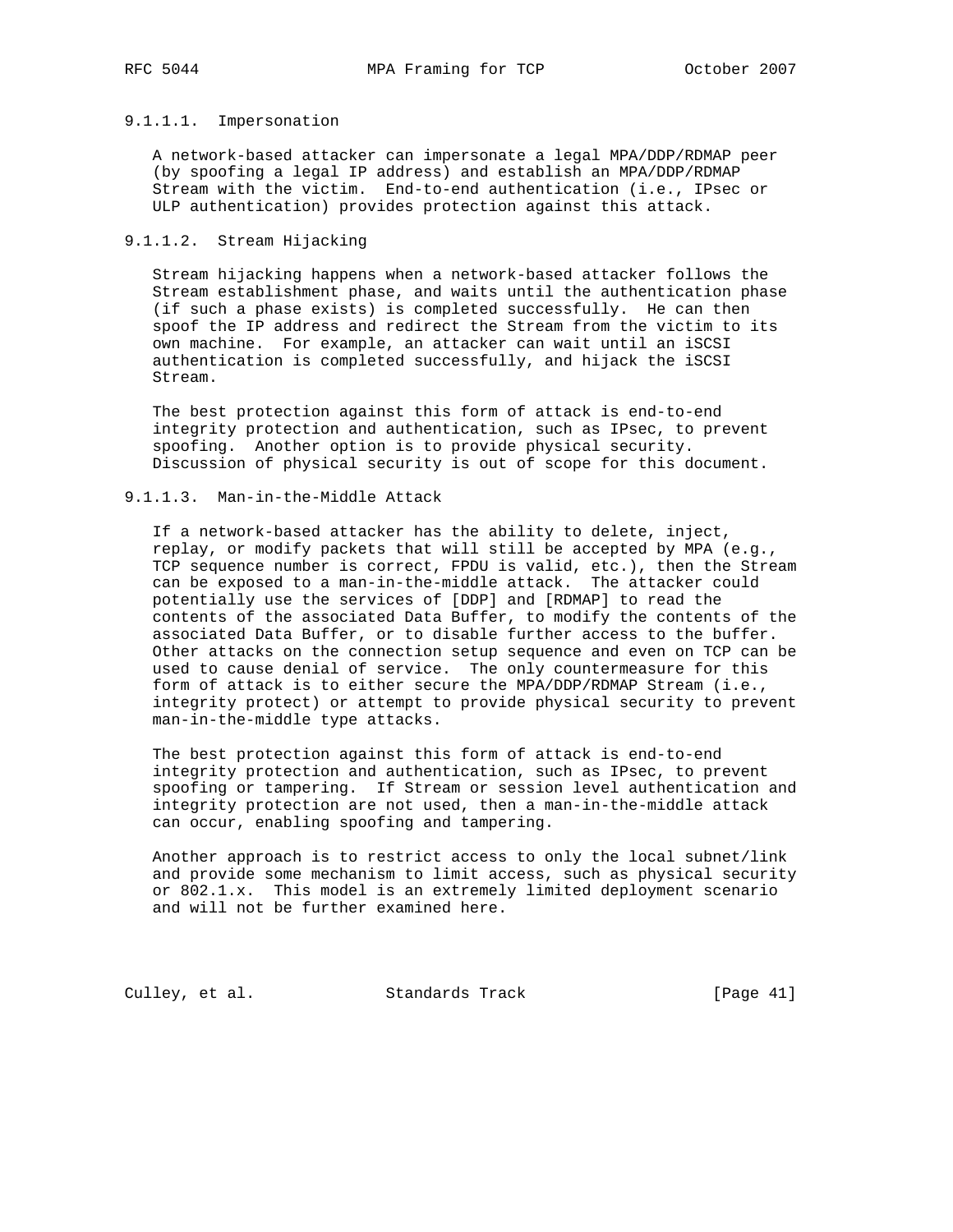## 9.1.2. Eavesdropping

 Generally speaking, Stream confidentiality protects against eavesdropping. Stream and/or session authentication and integrity protection are a counter measurement against various spoofing and tampering attacks. The effectiveness of authentication and integrity against a specific attack depend on whether the authentication is machine-level authentication (as the one provided by IPsec) or ULP authentication.

## 9.2. Introduction to Security Options

 The following security services can be applied to an MPA/DDP/RDMAP Stream:

- 1. Session confidentiality protects against eavesdropping.
- 2. Per-packet data source authentication protects against the following spoofing attacks: network-based impersonation, Stream hijacking, and man in the middle.
- 3. Per-packet integrity protects against tampering done by network-based modification of FPDUs (indirectly affecting buffer content through DDP services).
- 4. Packet sequencing protects against replay attacks, which is a special case of the above tampering attack.

 If an MPA/DDP/RDMAP Stream may be subject to impersonation attacks, or Stream hijacking attacks, it is recommended that the Stream be authenticated, integrity protected, and protected from replay attacks. It may use confidentiality protection to protect from eavesdropping (in case the MPA/DDP/RDMAP Stream traverses a public network).

 IPsec is capable of providing the above security services for IP and TCP traffic.

 ULP protocols may be able to provide part of the above security services. See [NFSv4CHAN] for additional information on a promising approach called "channel binding". From [NFSv4CHAN]:

 "The concept of channel bindings allows applications to prove that the end-points of two secure channels at different network layers are the same by binding authentication at one channel to the session protection at the other channel. The use of channel

Culley, et al. Standards Track [Page 42]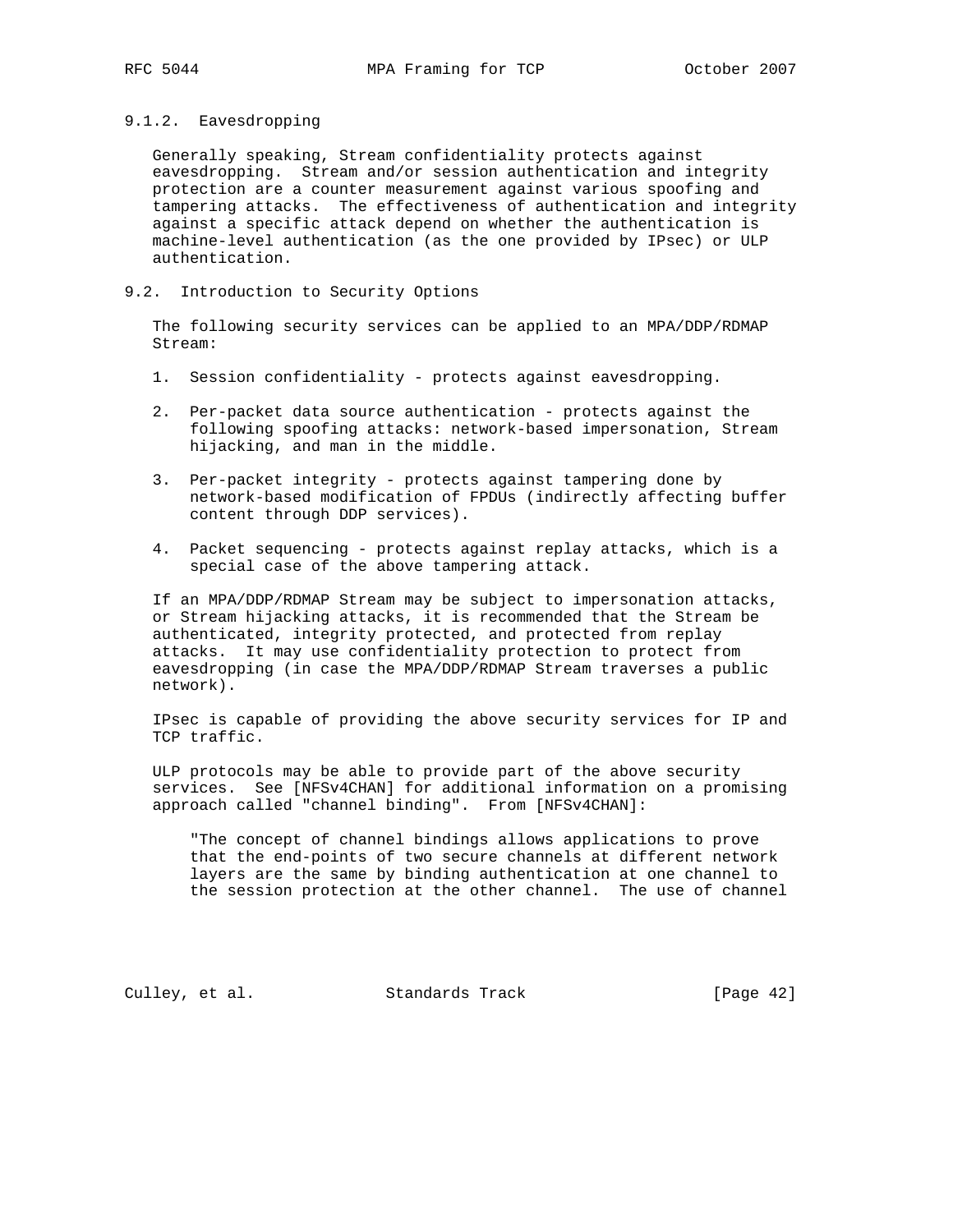bindings allows applications to delegate session protection to lower layers, which may significantly improve performance for some applications."

9.3. Using IPsec with MPA

 IPsec can be used to protect against the packet injection attacks outlined above. Because IPsec is designed to secure individual IP packets, MPA can run above IPsec without change. IPsec packets are processed (e.g., integrity checked and decrypted) in the order they are received, and an MPA receiver will process the decrypted FPDUs contained in these packets in the same manner as FPDUs contained in unsecured IP packets.

 MPA implementations MUST implement IPsec as described in Section 9.4 below. The use of IPsec is up to ULPs and administrators.

9.4. Requirements for IPsec Encapsulation of MPA/DDP

 The IP Storage working group has spent significant time and effort to define the normative IPsec requirements for IP storage [RFC3723]. Portions of that specification are applicable to a wide variety of protocols, including the RDDP protocol suite. In order not to replicate this effort, an MPA on TCP implementation MUST follow the requirements defined in RFC 3723, Sections 2.3 and 5, including the associated normative references for those sections.

 Additionally, since IPsec acceleration hardware may only be able to handle a limited number of active Internet Key Exchange Protocol (IKE) Phase 2 security associations (SAs), Phase 2 delete messages MAY be sent for idle SAs, as a means of keeping the number of active Phase 2 SAs to a minimum. The receipt of an IKE Phase 2 delete message MUST NOT be interpreted as a reason for tearing down a DDP/RDMA Stream. Rather, it is preferable to leave the Stream up, and if additional traffic is sent on it, to bring up another IKE Phase 2 SA to protect it. This avoids the potential for continually bringing Streams up and down.

 The IPsec requirements for RDDP are based on the version of IPsec specified in RFC 2401 [RFC2401] and related RFCs, as profiled by RFC 3723 [RFC3723], despite the existence of a newer version of IPsec specified in RFC 4301 [RFC4301] and related RFCs. One of the important early applications of the RDDP protocols is their use with iSCSI [iSER]; RDDP's IPsec requirements follow those of IPsec in order to facilitate that usage by allowing a common profile of IPsec to be used with iSCSI and the RDDP protocols. In the future, RFC

Culley, et al. Standards Track [Page 43]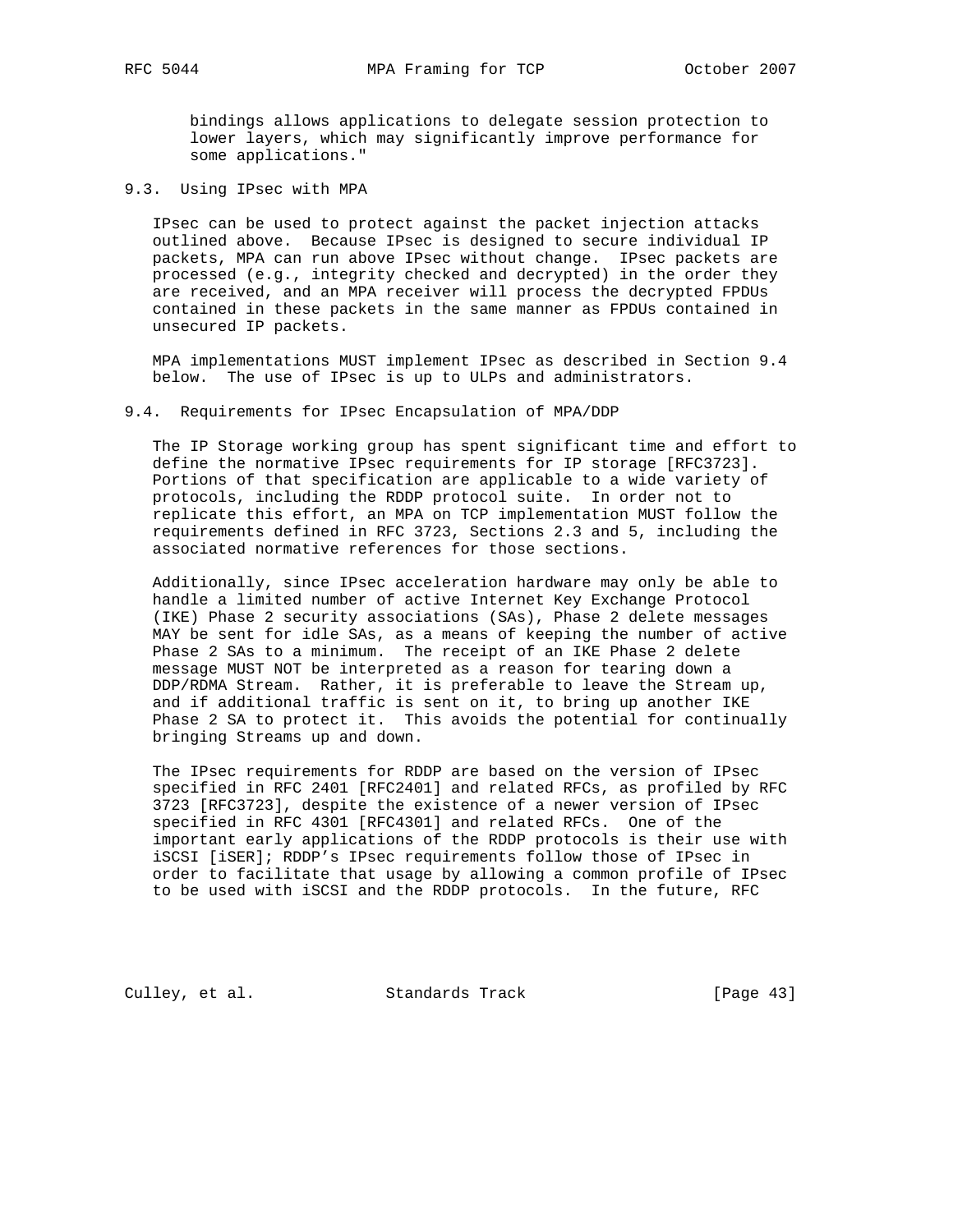3723 may be updated to the newer version of IPsec; the IPsec security requirements of any such update should apply uniformly to iSCSI and the RDDP protocols.

 Note that there are serious security issues if IPsec is not implemented end-to-end. For example, if IPsec is implemented as a tunnel in the middle of the network, any hosts between the peer and the IPsec tunneling device can freely attack the unprotected Stream.

#### 10. IANA Considerations

No IANA actions are required by this document.

 If a well-known port is chosen as the mechanism to identify a DDP on MPA on TCP, the well-known port must be registered with IANA. Because the use of the port is DDP specific, registration of the port with IANA is left to DDP.

Culley, et al. Standards Track [Page 44]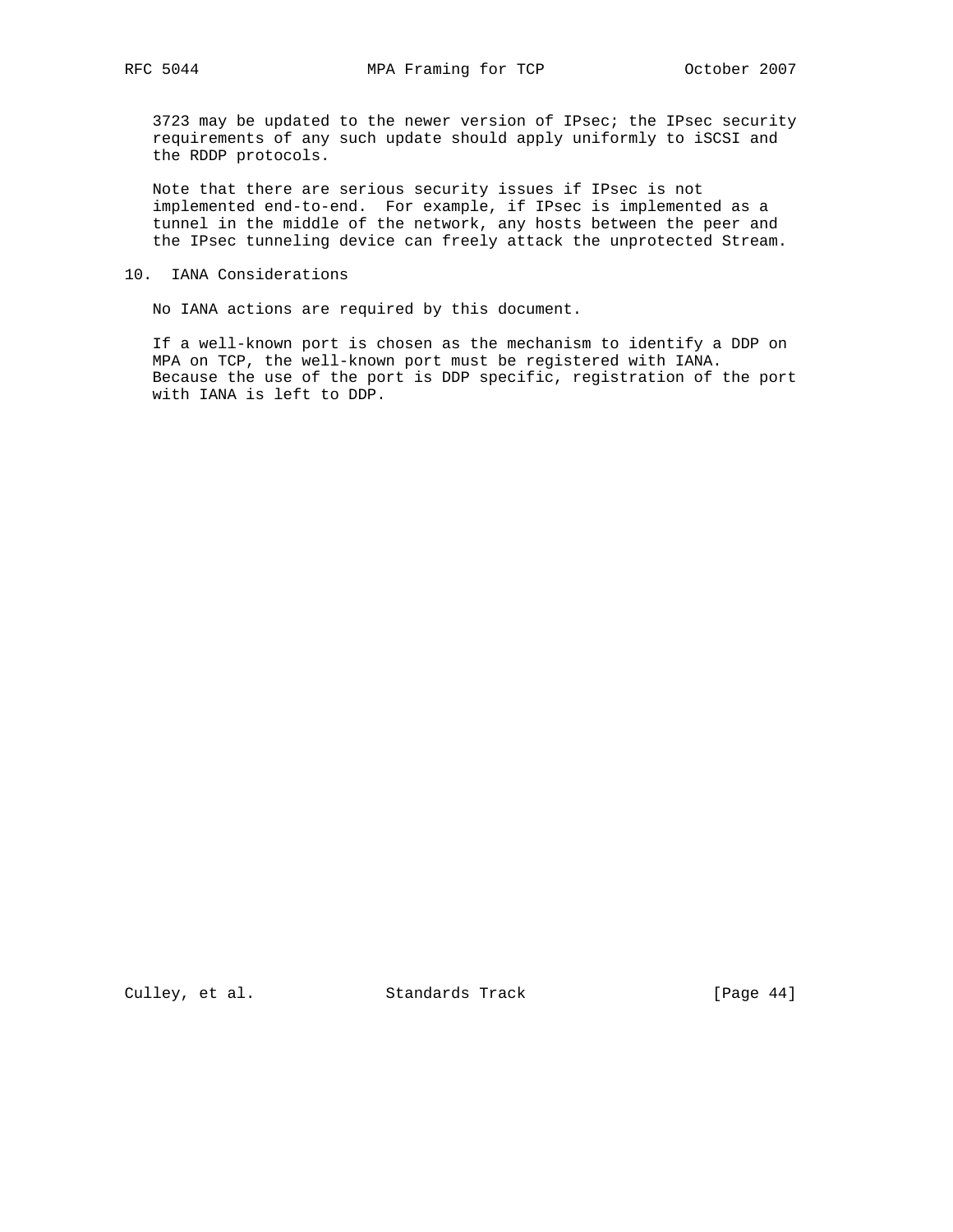Appendix A. Optimized MPA-Aware TCP Implementations

 This appendix is for information only and is NOT part of the standard.

 This appendix covers some Optimized MPA-aware TCP implementation guidance to implementers. It is intended for those implementations that want to send/receive as much traffic as possible in an aligned and zero-copy fashion.



Figure 11: Optimized MPA/TCP Implementation

 The diagram above shows a block diagram of a potential implementation. The network sub-system in the diagram can support traditional sockets-based connections using the normal API as shown on the right side of the diagram. Connections for DDP/MPA/TCP are run using the facilities shown on the left side of the diagram.

 The DDP/MPA/TCP connections can be started using the facilities shown on the left side using some suitable API, or they can be initiated using the facilities shown on the right side and transitioned to the left side at the point in the connection setup where MPA goes to "Full MPA/DDP Operation Phase" as described in Section 7.1.2.

 The optimized MPA/TCP implementations (left side of diagram and described below) are only applicable to MPA. All other TCP applications continue to use the standard TCP stacks and interfaces shown in the right side of the diagram.

Culley, et al. Standards Track [Page 45]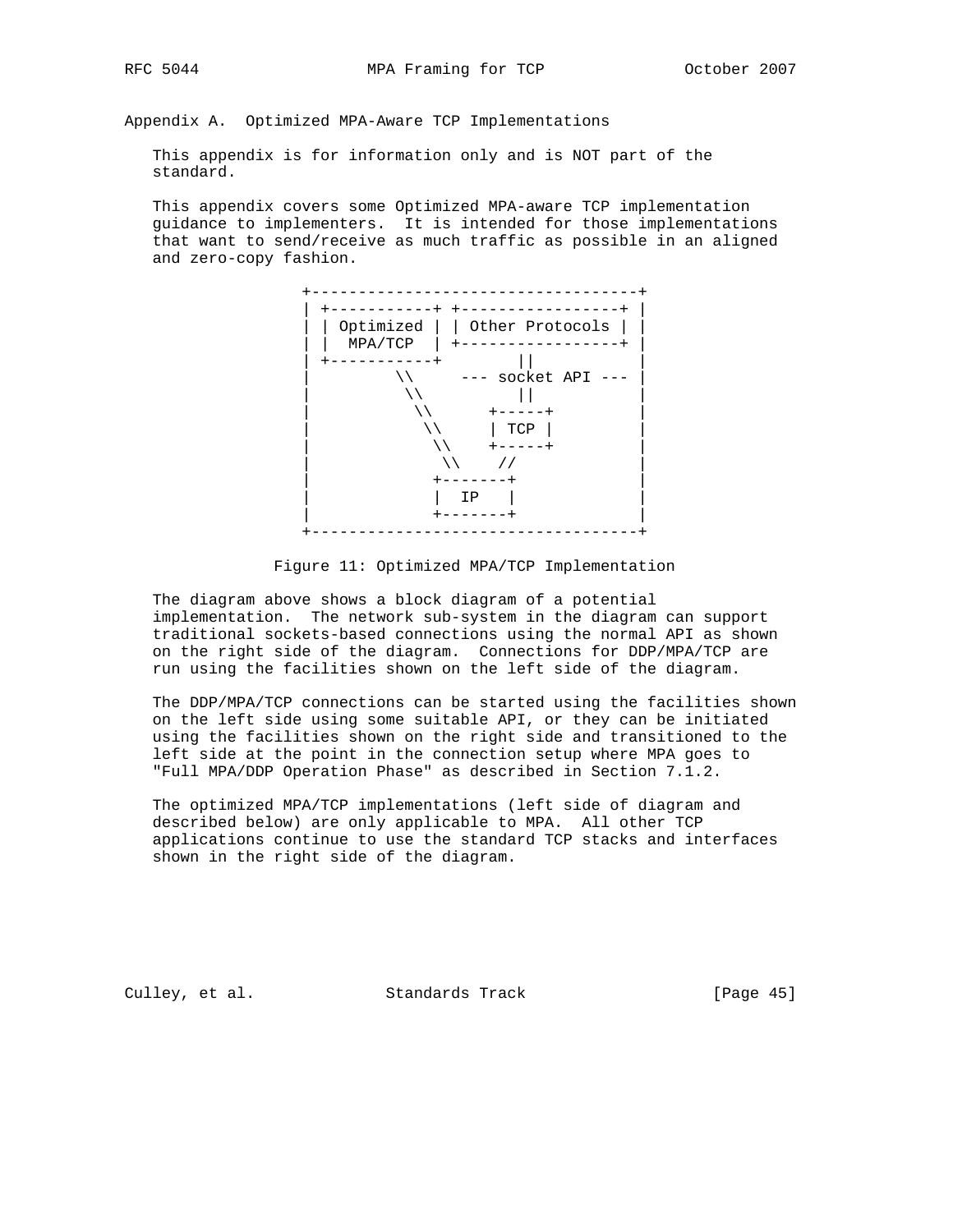## A.1. Optimized MPA/TCP Transmitters

 The various TCP RFCs allow considerable choice in segmenting a TCP stream. In order to optimize FPDU recovery at the MPA receiver, an optimized MPA/TCP implementation uses additional segmentation rules.

 To provide optimum performance, an optimized MPA/TCP transmit side implementation should be enabled to:

- \* With an EMSS large enough to contain the FPDU(s), segment the outgoing TCP stream such that the first octet of every TCP segment begins with an FPDU. Multiple FPDUs may be packed into a single TCP segment as long as they are entirely contained in the TCP segment.
- Report the current EMSS from the TCP to the MPA transmit layer.

 There are exceptions to the above rule. Once an ULPDU is provided to MPA, the MPA/TCP sender transmits it or fails the connection; it cannot be repudiated. As a result, during changes in MTU and EMSS, or when TCP's Receive Window size (RWIN) becomes too small, it may be necessary to send FPDUs that do not conform to the segmentation rule above.

 A possible, but less desirable, alternative is to use IP fragmentation on accepted FPDUs to deal with MTU reductions or extremely small EMSS.

 Even when alignment with TCP segments is lost, the sender still formats the FPDU according to FPDU format as shown in Figure 2.

 On a retransmission, TCP does not necessarily preserve original TCP segmentation boundaries. This can lead to the loss of FPDU Alignment and containment within a TCP segment during TCP retransmissions. An optimized MPA/TCP sender should try to preserve original TCP segmentation boundaries on a retransmission.

## A.2. Effects of Optimized MPA/TCP Segmentation

 Optimized MPA/TCP senders will fill TCP segments to the EMSS with a single FPDU when a DDP message is large enough. Since the DDP message may not exactly fit into TCP segments, a "message tail" often occurs that results in an FPDU that is smaller than a single TCP segment. Additionally, some DDP messages may be considerably shorter than the EMSS. If a small FPDU is sent in a single TCP segment, the result is a "short" TCP segment.

Culley, et al. Standards Track [Page 46]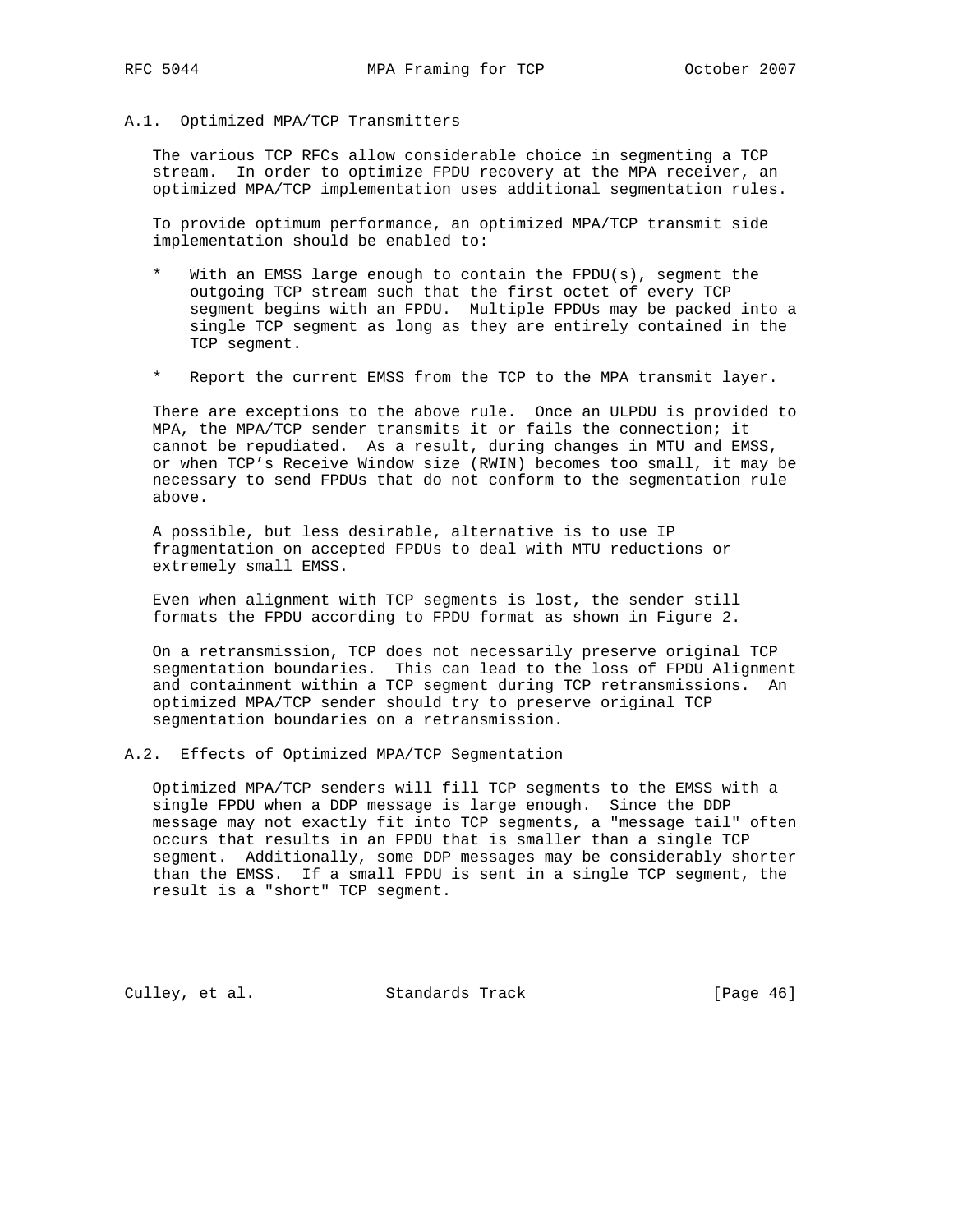Applications expected to see strong advantages from Direct Data Placement include transaction-based applications and throughput applications. Request/response protocols typically send one FPDU per TCP segment and then wait for a response. Under these conditions, these "short" TCP segments are an appropriate and expected effect of the segmentation.

 Another possibility is that the application might be sending multiple messages (FPDUs) to the same endpoint before waiting for a response. In this case, the segmentation policy would tend to reduce the available connection bandwidth by under-filling the TCP segments.

 Standard TCP implementations often utilize the Nagle [RFC896] algorithm to ensure that segments are filled to the EMSS whenever the round-trip latency is large enough that the source stream can fully fill segments before ACKs arrive. The algorithm does this by delaying the transmission of TCP segments until a ULP can fill a segment, or until an ACK arrives from the far side. The algorithm thus allows for smaller segments when latencies are shorter to keep the ULP's end-to-end latency to reasonable levels.

The Nagle algorithm is not mandatory to use [RFC1122].

 When used with optimized MPA/TCP stacks, Nagle and similar algorithms can result in the "packing" of multiple FPDUs into TCP segments.

 If a "message tail", small DDP messages, or the start of a larger DDP message are available, MPA may pack multiple FPDUs into TCP segments. When this is done, the TCP segments can be more fully utilized, but, due to the size constraints of FPDUs, segments may not be filled to the EMSS. A dynamic MULPDU that informs DDP of the size of the remaining TCP segment space makes filling the TCP segment more effective.

 Note that MPA receivers do more processing of a TCP segment that contains multiple FPDUs; this may affect the performance of some receiver implementations.

 It is up to the ULP to decide if Nagle is useful with DDP/MPA. Note that many of the applications expected to take advantage of MPA/DDP prefer to avoid the extra delays caused by Nagle. In such scenarios, it is anticipated there will be minimal opportunity for packing at the transmitter and receivers may choose to optimize their performance for this anticipated behavior.

Culley, et al. Standards Track [Page 47]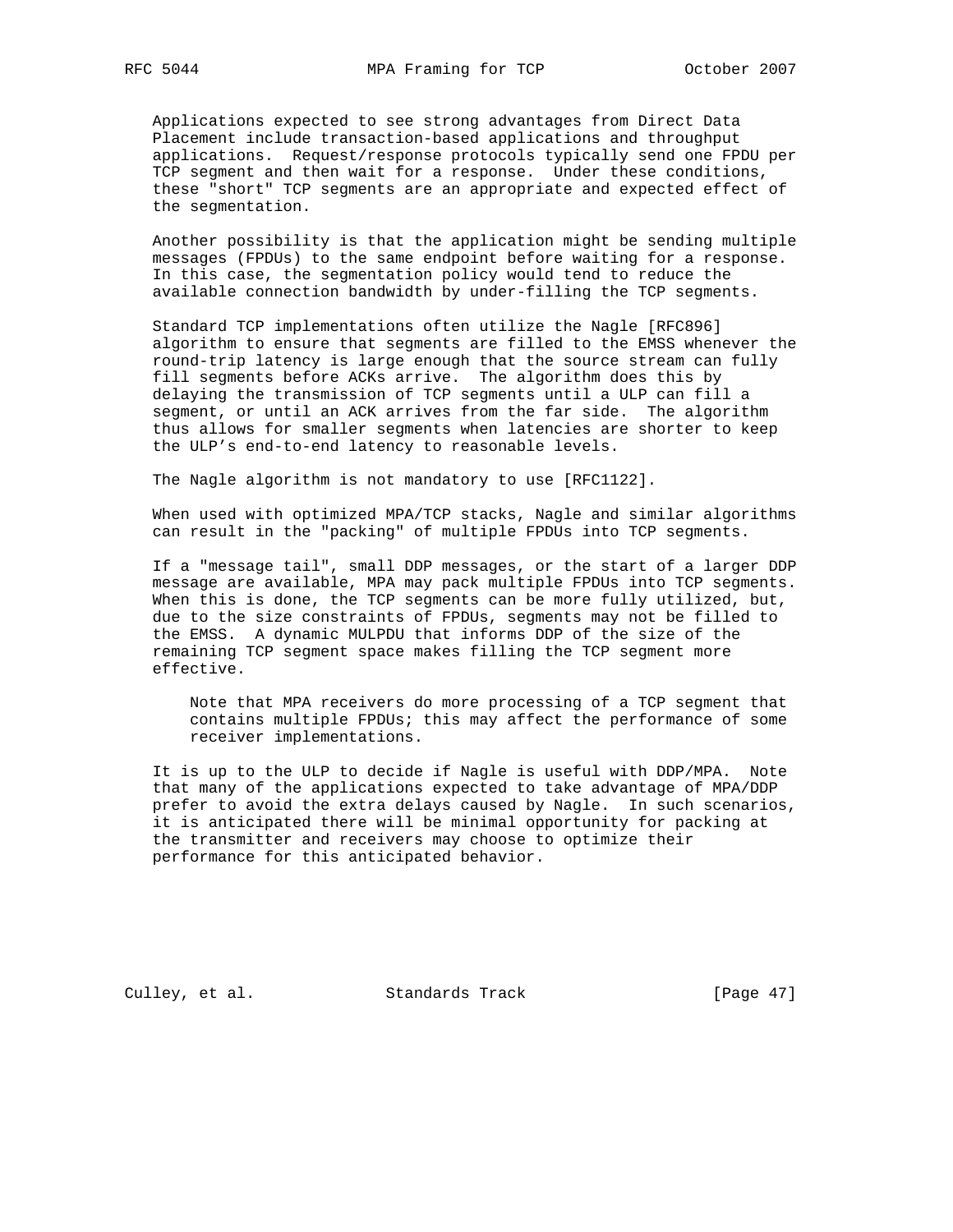Therefore, the application is expected to set TCP parameters such that it can trade off latency and wire efficiency. Implementations should provide a connection option that disables Nagle for MPA/TCP similar to the way the TCP\_NODELAY socket option is provided for a traditional sockets interface.

 When latency is not critical, application is expected to leave Nagle enabled. In this case, the TCP implementation may pack any available FPDUs into TCP segments so that the segments are filled to the EMSS. If the amount of data available is not enough to fill the TCP segment when it is prepared for transmission, TCP can send the segment partly filled, or use the Nagle algorithm to wait for the ULP to post more data.

#### A.3. Optimized MPA/TCP Receivers

 When an MPA receive implementation and the MPA-aware receive side TCP implementation support handling out-of-order ULPDUs, the TCP receive implementation performs the following functions:

 1) The implementation passes incoming TCP segments to MPA as soon as they have been received and validated, even if not received in order. The TCP layer commits to keeping each segment before it can be passed to the MPA. This means that the segment must have passed the TCP, IP, and lower layer data integrity validation (i.e., checksum), must be in the receive window, must be part of the same epoch (if timestamps are used to verify this), and must have passed any other checks required by TCP RFCs.

 This is not to imply that the data must be completely ordered before use. An implementation can accept out-of-order segments, SACK them [RFC2018], and pass them to MPA immediately, before the reception of the segments needed to fill in the gaps. MPA expects to utilize these segments when they are complete FPDUs or can be combined into complete FPDUs to allow the passing of ULPDUs to DDP when they arrive, independent of ordering. DDP uses the passed ULPDU to "place" the DDP segments (see [DDP] for more details).

 Since MPA performs a CRC calculation and other checks on received FPDUs, the MPA/TCP implementation ensures that any TCP segments that duplicate data already received and processed (as can happen during TCP retries) do not overwrite already received and processed FPDUs. This avoids the possibility that duplicate data may corrupt already validated FPDUs.

Culley, et al. Standards Track [Page 48]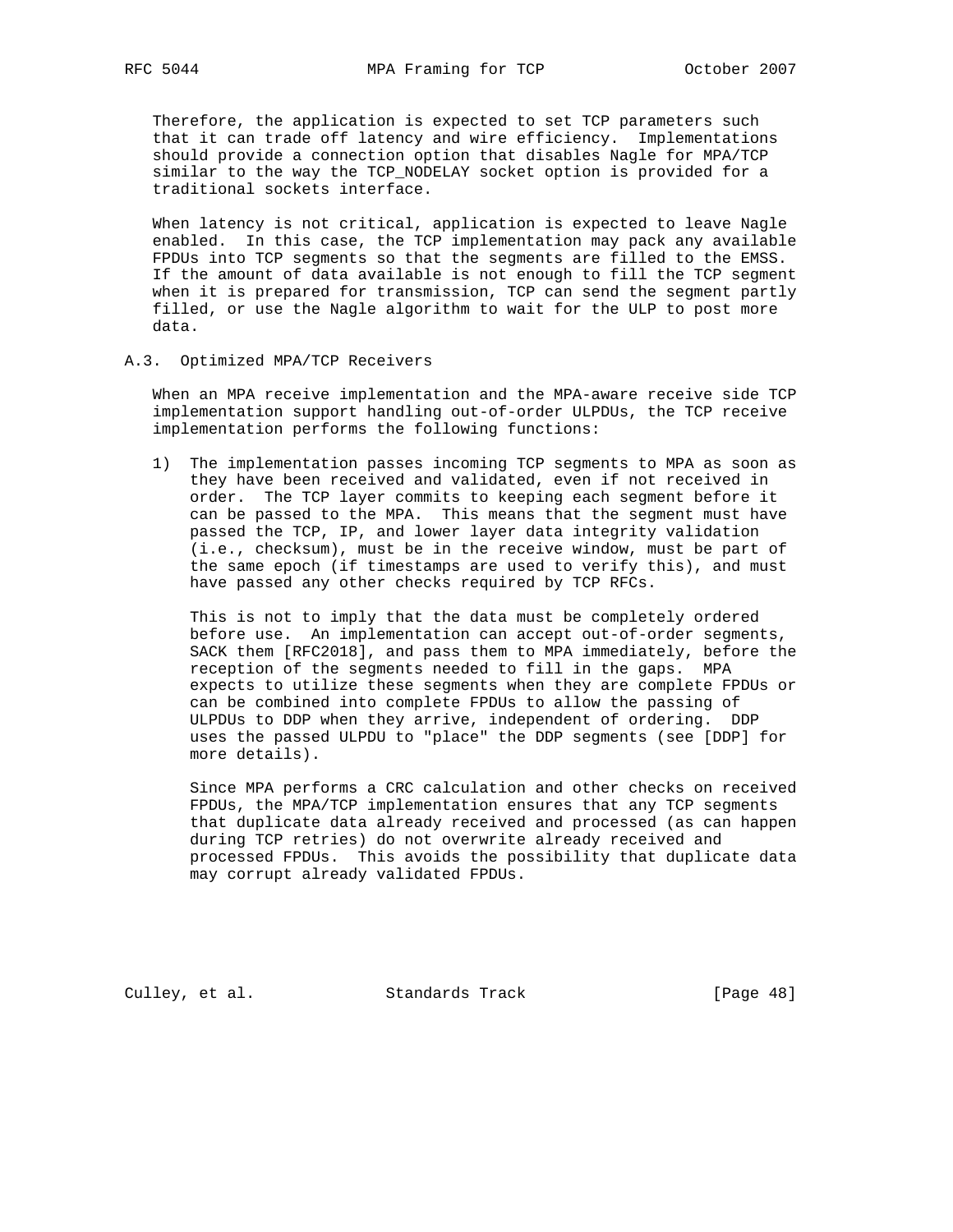- 2) The implementation provides a mechanism to indicate the ordering of TCP segments as the sender transmitted them. One possible mechanism might be attaching the TCP sequence number to each segment.
- 3) The implementation also provides a mechanism to indicate when a given TCP segment (and the prior TCP stream) is complete. One possible mechanism might be to utilize the leading (left) edge of the TCP Receive Window.

 MPA uses the ordering and completion indications to inform DDP when a ULPDU is complete; MPA Delivers the FPDU to DDP. DDP uses the indications to "deliver" its messages to the DDP consumer (see [DDP] for more details).

 DDP on MPA utilizes the above two mechanisms to establish the Delivery semantics that DDP's consumers agree to. These semantics are described fully in [DDP]. These include requirements on DDP's consumer to respect ownership of buffers prior to the time that DDP delivers them to the Consumer.

 The use of SACK [RFC2018] significantly improves network utilization and performance and is therefore recommended. When combined with the out-of-order passing of segments to MPA and DDP, significant buffering and copying of received data can be avoided.

## A.4. Re-Segmenting Middleboxes and Non-Optimized MPA/TCP Senders

 Since MPA senders often start FPDUs on TCP segment boundaries, a receiving optimized MPA/TCP implementation may be able to optimize the reception of data in various ways.

 However, MPA receivers MUST NOT depend on FPDU Alignment on TCP segment boundaries.

 Some MPA senders may be unable to conform to the sender requirements because their implementation of TCP is not designed with MPA in mind. Even for optimized MPA/TCP senders, the network may contain "middleboxes" which modify the TCP stream by changing the segmentation. This is generally interoperable with TCP and its users and MPA must be no exception.

 The presence of Markers in MPA (when enabled) allows an optimized MPA/TCP receiver to recover the FPDUs despite these obstacles, although it may be necessary to utilize additional buffering at the receiver to do so.

Culley, et al. Standards Track [Page 49]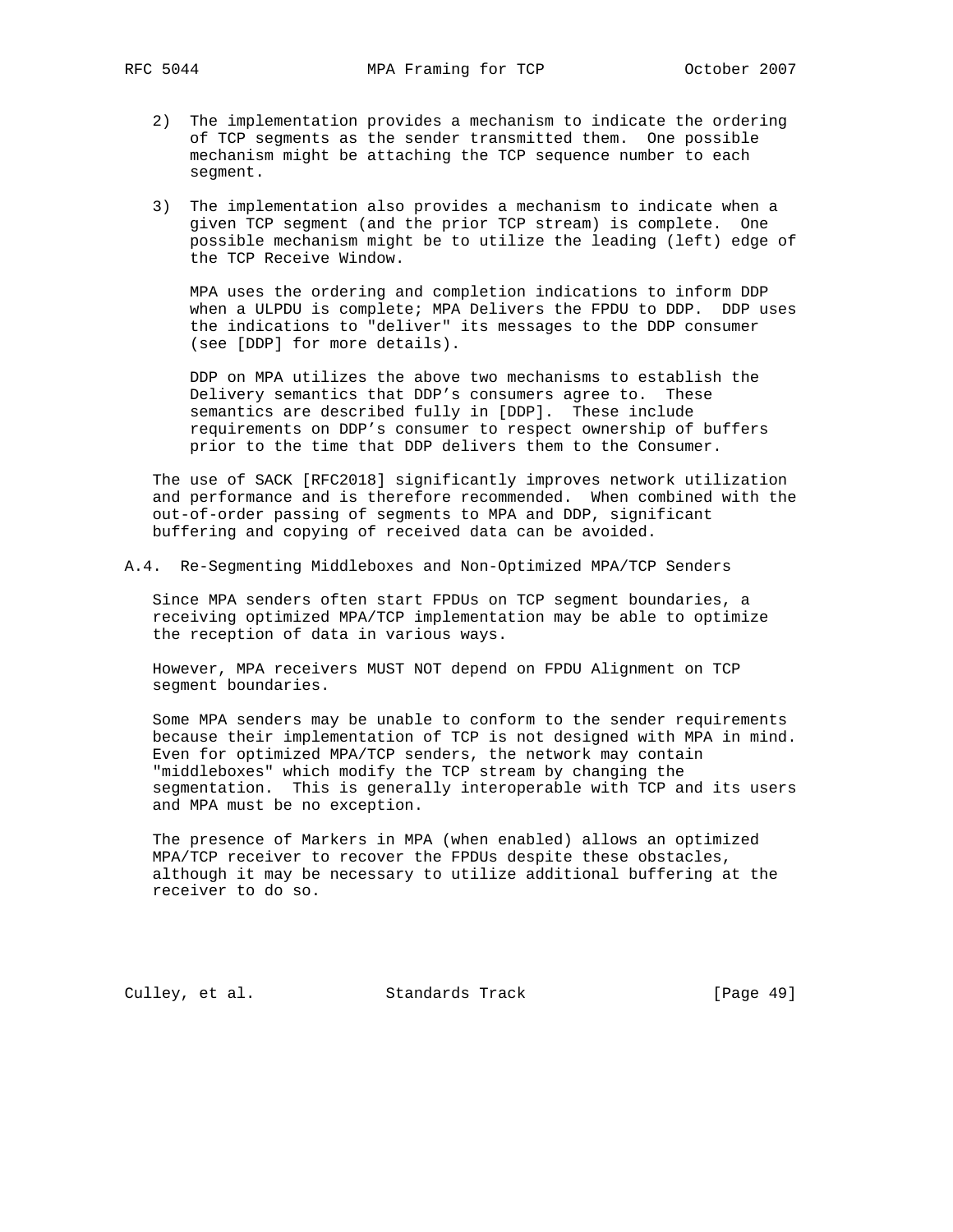Some of the cases that a receiver may have to contend with are listed below as a reminder to the implementer:

- A single aligned and complete FPDU, either in order or out of order: This can be passed to DDP as soon as validated, and Delivered when ordering is established.
- \* Multiple FPDUs in a TCP segment, aligned and fully contained, either in order or out of order: These can be passed to DDP as soon as validated, and Delivered when ordering is established.
- Incomplete FPDU: The receiver should buffer until the remainder of the FPDU arrives. If the remainder of the FPDU is already available, this can be passed to DDP as soon as validated, and Delivered when ordering is established.
- Unaligned FPDU start: The partial FPDU must be combined with its preceding portion(s). If the preceding parts are already available, and the whole FPDU is present, this can be passed to DDP as soon as validated, and Delivered when ordering is established. If the whole FPDU is not available, the receiver should buffer until the remainder of the FPDU arrives.
- Combinations of unaligned or incomplete FPDUs (and potentially other complete FPDUs) in the same TCP segment: If any FPDU is present in its entirety, or can be completed with portions already available, it can be passed to DDP as soon as validated, and Delivered when ordering is established.
- A.5. Receiver Implementation

Transport & Network Layer Reassembly Buffers:

 The use of reassembly buffers (either TCP reassembly buffers or IP fragmentation reassembly buffers) is implementation dependent. When MPA is enabled, reassembly buffers are needed if out-of-order packets arrive and Markers are not enabled. Buffers are also needed if FPDU alignment is lost or if IP fragmentation occurs. This is because the incoming out-of-order segment may not contain enough information for MPA to process all of the FPDU. For cases where a re-segmenting middlebox is present, or where the TCP sender is not optimized, the presence of Markers significantly reduces the amount of buffering needed.

Recovery from IP fragmentation is transparent to the MPA Consumers.

Culley, et al. Standards Track [Page 50]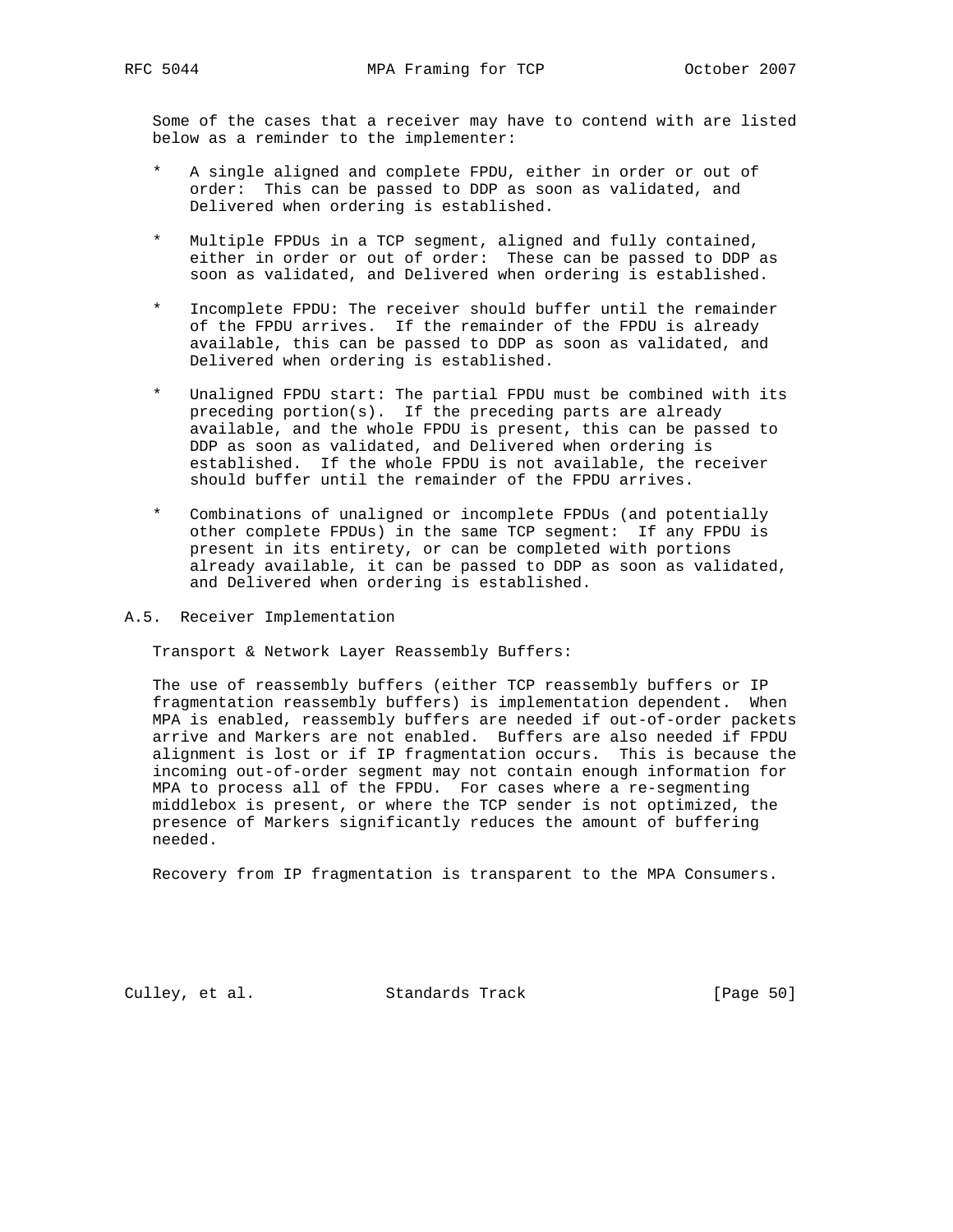#### A.5.1 Network Layer Reassembly Buffers

 The MPA/TCP implementation should set the IP Don't Fragment bit at the IP layer. Thus, upon a path MTU change, intermediate devices drop the IP datagram if it is too large and reply with an ICMP message that tells the source TCP that the path MTU has changed. This causes TCP to emit segments conformant with the new path MTU size. Thus, IP fragments under most conditions should never occur at the receiver. But it is possible.

 There are several options for implementation of network layer reassembly buffers:

- 1. drop any IP fragments, and reply with an ICMP message according to [RFC792] (fragmentation needed and DF set) to tell the Remote Peer to resize its TCP segment.
- 2. support an IP reassembly buffer, but have it of limited size (possibly the same size as the local link's MTU). The end node would normally never Advertise a path MTU larger than the local link MTU. It is recommended that a dropped IP fragment cause an ICMP message to be generated according to RFC 792.
- 3. multiple IP reassembly buffers, of effectively unlimited size.
- 4. support an IP reassembly buffer for the largest IP datagram (64 KB).
- 5. support for a large IP reassembly buffer that could span multiple IP datagrams.

 An implementation should support at least 2 or 3 above, to avoid dropping packets that have traversed the entire fabric.

 There is no end-to-end ACK for IP reassembly buffers, so there is no flow control on the buffer. The only end-to-end ACK is a TCP ACK, which can only occur when a complete IP datagram is delivered to TCP. Because of this, under worst case, pathological scenarios, the largest IP reassembly buffer is the TCP receive window (to buffer multiple IP datagrams that have all been fragmented).

 Note that if the Remote Peer does not implement re-segmentation of the data stream upon receiving the ICMP reply updating the path MTU, it is possible to halt forward progress because the opposite peer would continue to retransmit using a transport segment size that is too large. This deadlock scenario is no different than if the fabric MTU (not last-hop MTU) was reduced after connection setup, and the remote node's behavior is not compliant with [RFC1122].

Culley, et al. Standards Track [Page 51]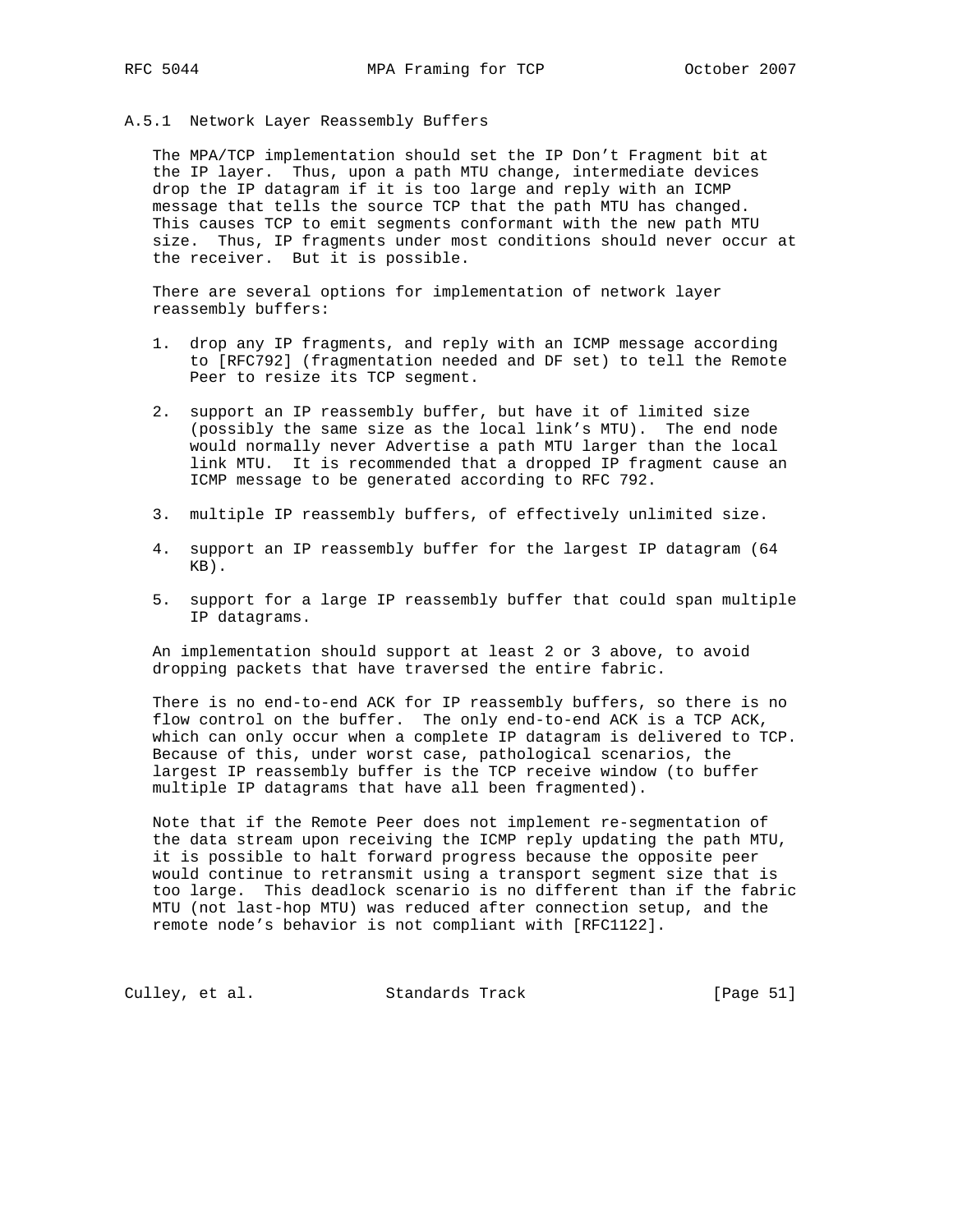#### A.5.2 TCP Reassembly Buffers

 A TCP reassembly buffer is also needed. TCP reassembly buffers are needed if FPDU Alignment is lost when using TCP with MPA or when the MPA FPDU spans multiple TCP segments. Buffers are also needed if Markers are disabled and out-of-order packets arrive.

 Since lost FPDU Alignment often means that FPDUs are incomplete, an MPA on TCP implementation must have a reassembly buffer large enough to recover an FPDU that is less than or equal to the MTU of the locally attached link (this should be the largest possible Advertised TCP path MTU). If the MTU is smaller than 140 octets, a buffer of at least 140 octets long is needed to support the minimum FPDU size. The 140 octets allow for the minimum MULPDU of 128, 2 octets of pad, 2 of ULPDU\_Length, 4 of CRC, and space for a possible Marker. As usual, additional buffering is likely to provide better performance.

 Note that if the TCP segments were not stored, it would be possible to deadlock the MPA algorithm. If the path MTU is reduced, FPDU Alignment requires the source TCP to re-segment the data stream to the new path MTU. The source MPA will detect this condition and reduce the MPA segment size, but any FPDUs already posted to the source TCP will be re-segmented and lose FPDU Alignment. If the destination does not support a TCP reassembly buffer, these segments can never be successfully transmitted and the protocol deadlocks.

When a complete FPDU is received, processing continues normally.

Appendix B. Analysis of MPA over TCP Operations

 This appendix is for information only and is NOT part of the standard.

 This appendix is an analysis of MPA on TCP and why it is useful to integrate MPA with TCP (with modifications to typical TCP implementations) to reduce overall system buffering and overhead.

 One of MPA's high-level goals is to provide enough information, when combined with the Direct Data Placement Protocol [DDP], to enable out-of-order placement of DDP payload into the final Upper Layer Protocol (ULP) Buffer. Note that DDP separates the act of placing data into a ULP Buffer from that of notifying the ULP that the ULP Buffer is available for use. In DDP terminology, the former is defined as "Placement", and the later is defined as "Delivery". MPA supports in-order Delivery of the data to the ULP, including support for Direct Data Placement in the final ULP Buffer location when TCP segments arrive out of order. Effectively, the goal is to use the

Culley, et al. Standards Track [Page 52]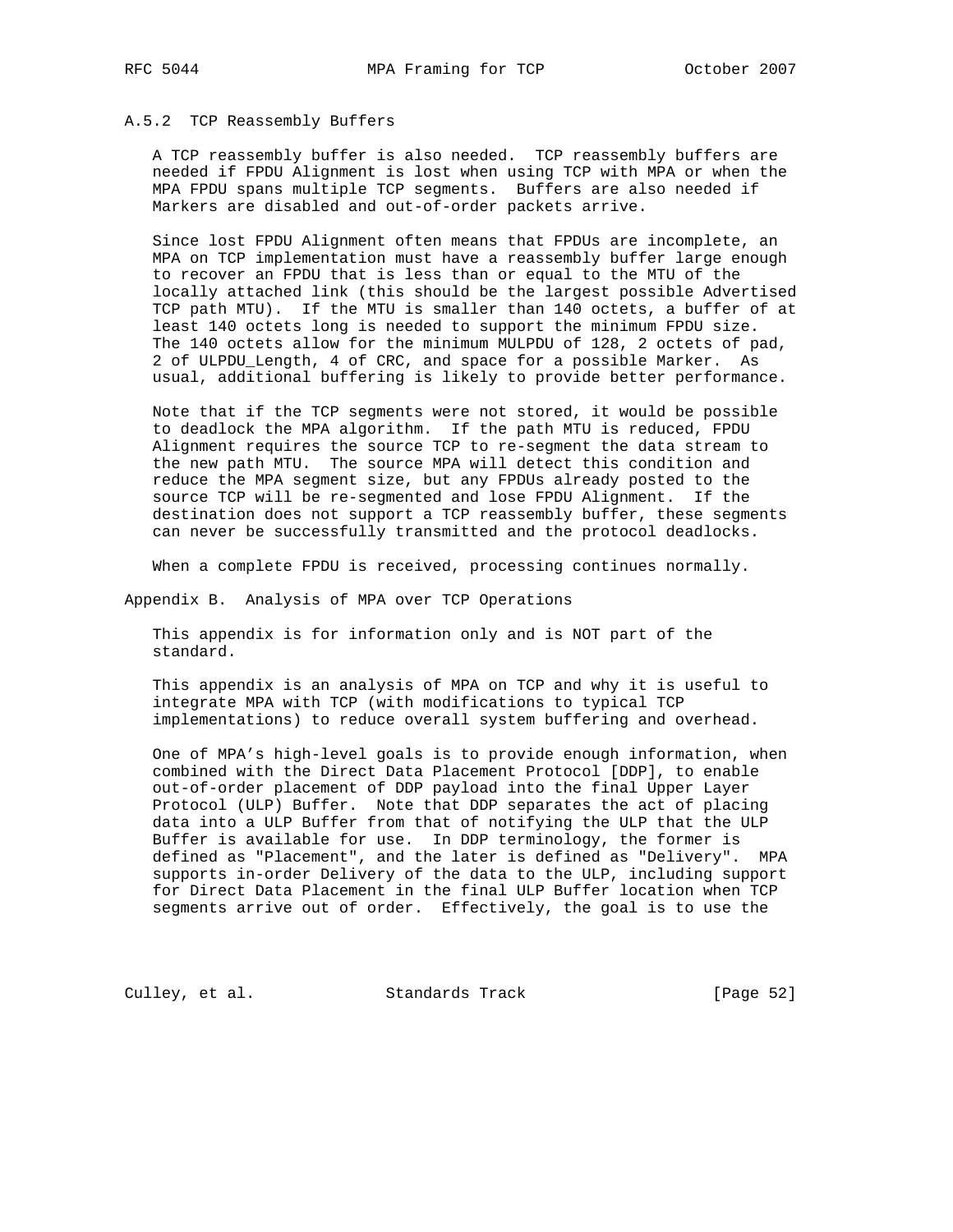pre-posted ULP Buffers as the TCP receive buffer, where the reassembly of the ULP Protocol Data Unit (PDU) by TCP (with MPA and DDP) is done in place, in the ULP Buffer, with no data copies.

 This appendix walks through the advantages and disadvantages of the TCP sender modifications proposed by MPA:

- 1) that MPA prefers that the TCP sender to do Header Alignment, where a TCP segment should begin with an MPA Framing Protocol Data Unit (FPDU) (if there is payload present).
- 2) that there be an integral number of FPDUs in a TCP segment (under conditions where the path MTU is not changing).

 This appendix concludes that the scaling advantages of FPDU Alignment are strong, based primarily on fairly drastic TCP receive buffer reduction requirements and simplified receive handling. The analysis also shows that there is little effect to TCP wire behavior.

#### B.1. Assumptions

B.1.1 MPA Is Layered beneath DDP

 MPA is an adaptation layer between DDP and TCP. DDP requires preservation of DDP segment boundaries and a CRC32c digest covering the DDP header and data. MPA adds these features to the TCP stream so that DDP over TCP has the same basic properties as DDP over SCTP.

B.1.2. MPA Preserves DDP Message Framing

 MPA was designed as a framing layer specifically for DDP and was not intended as a general-purpose framing layer for any other ULP using TCP.

 A framing layer allows ULPs using it to receive indications from the transport layer only when complete ULPDUs are present. As a framing layer, MPA is not aware of the content of the DDP PDU, only that it has received and, if necessary, reassembled a complete PDU for Delivery to the DDP.

B.1.3. The Size of the ULPDU Passed to MPA Is Less Than EMSS under Normal Conditions

 To make reception of a complete DDP PDU on every received segment possible, DDP passes to MPA a PDU that is no larger than the EMSS of the underlying fabric. Each FPDU that MPA creates contains sufficient information for the receiver to directly place the ULP payload in the correct location in the correct receive buffer.

Culley, et al. Standards Track [Page 53]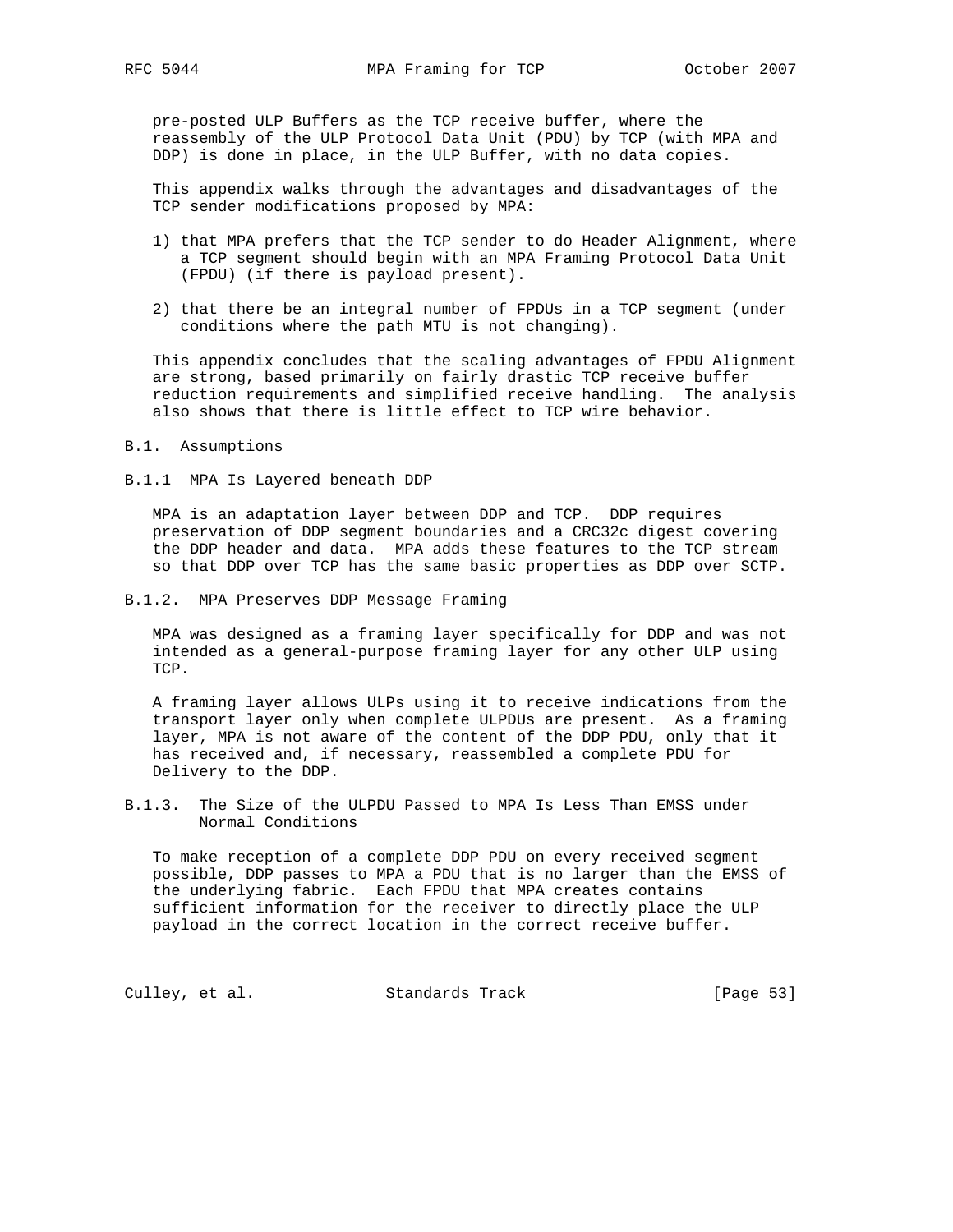Edge cases when this condition does not occur are dealt with, but do not need to be on the fast path.

B.1.4. Out-of-Order Placement but NO Out-of-Order Delivery

 DDP receives complete DDP PDUs from MPA. Each DDP PDU contains the information necessary to place its ULP payload directly in the correct location in host memory.

 Because each DDP segment is self-describing, it is possible for DDP segments received out of order to have their ULP payload placed immediately in the ULP receive buffer.

 Data delivery to the ULP is guaranteed to be in the order the data was sent. DDP only indicates data delivery to the ULP after TCP has acknowledged the complete byte stream.

B.2. The Value of FPDU Alignment

 Significant receiver optimizations can be achieved when Header Alignment and complete FPDUs are the common case. The optimizations allow utilizing significantly fewer buffers on the receiver and less computation per FPDU. The net effect is the ability to build a "flow-through" receiver that enables TCP-based solutions to scale to 10G and beyond in an economical way. The optimizations are especially relevant to hardware implementations of receivers that process multiple protocol layers -- Data Link Layer (e.g., Ethernet), Network and Transport Layer (e.g., TCP/IP), and even some ULP on top of TCP (e.g., MPA/DDP). As network speed increases, there is an increasing desire to use a hardware-based receiver in order to achieve an efficient high performance solution.

 A TCP receiver, under worst-case conditions, has to allocate buffers (BufferSizeTCP) whose capacities are a function of the bandwidth delay product. Thus:

BufferSizeTCP = K \* bandwidth [octets/second] \* Delay [seconds].

 Where bandwidth is the end-to-end bandwidth of the connection, delay is the round-trip delay of the connection, and K is an implementation-dependent constant.

 Thus, BufferSizeTCP scales with the end-to-end bandwidth (10x more buffers for a 10x increase in end-to-end bandwidth). As this buffering approach may scale poorly for hardware or software implementations alike, several approaches allow reduction in the amount of buffering required for high-speed TCP communication.

Culley, et al. Standards Track [Page 54]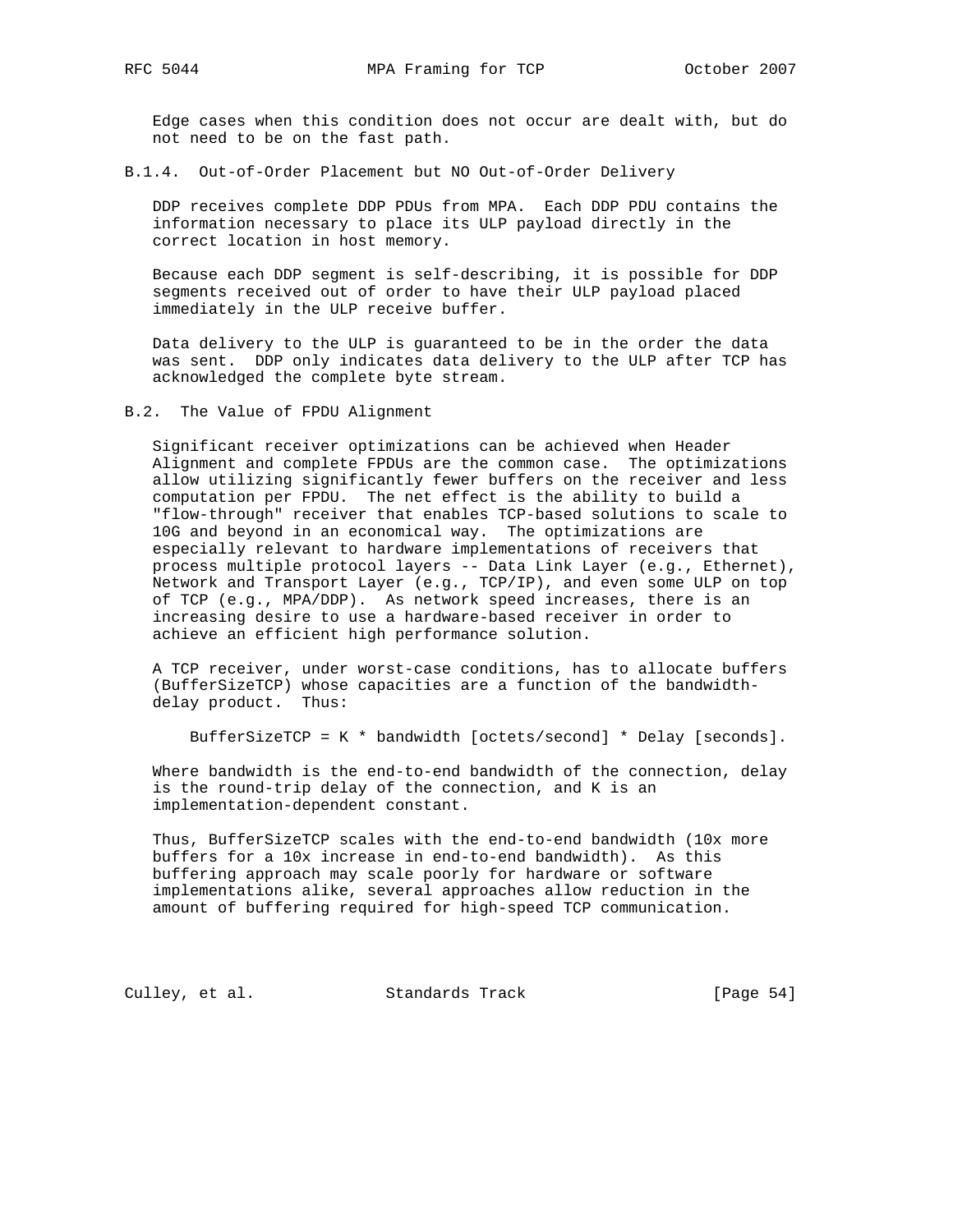The MPA/DDP approach is to enable the ULP's Buffer to be used as the TCP receive buffer. If the application pre-posts a sufficient amount of buffering, and each TCP segment has sufficient information to place the payload into the right application buffer, when an out-of order TCP segment arrives it could potentially be placed directly in the ULP Buffer. However, placement can only be done when a complete FPDU with the placement information is available to the receiver, and the FPDU contents contain enough information to place the data into the correct ULP Buffer (e.g., there is a DDP header available).

 For the case when the FPDU is not aligned with the TCP segment, it may take, on average, 2 TCP segments to assemble one FPDU. Therefore, the receiver has to allocate BufferSizeNAF (Buffer Size, Non-Aligned FPDU) octets:

BufferSizeNAF = K1\* EMSS \* number\_of\_connections + K2 \* EMSS

 Where K1 and K2 are implementation-dependent constants and EMSS is the effective maximum segment size.

 For example, a 1 GB/sec link with 10,000 connections and an EMSS of 1500 B would require 15 MB of memory. Often the number of connections used scales with the network speed, aggravating the situation for higher speeds.

 FPDU Alignment would allow the receiver to allocate BufferSizeAF (Buffer Size, Aligned FPDU) octets:

BufferSizeAF = K2 \* EMSS

 for the same conditions. An FPDU Aligned receiver may require memory in the range of ˜100s of KB -- which is feasible for an on-chip memory and enables a "flow-through" design, in which the data flows through the network interface card (NIC) and is placed directly in the destination buffer. Assuming most of the connections support FPDU Alignment, the receiver buffers no longer scale with number of connections.

 Additional optimizations can be achieved in a balanced I/O sub-system -- where the system interface of the network controller provides ample bandwidth as compared with the network bandwidth. For almost twenty years this has been the case and the trend is expected to continue. While Ethernet speeds have scaled by 1000 (from 10 megabit/sec to 10 gigabit/sec), I/O bus bandwidth of volume CPU architectures has scaled from ˜2 MB/sec to ˜2 GB/sec (PC-XT bus to PCI-X DDR). Under these conditions, the FPDU Alignment approach allows BufferSizeAF to be indifferent to network speed. It is primarily a function of the local processing time for a given frame.

Culley, et al. Standards Track [Page 55]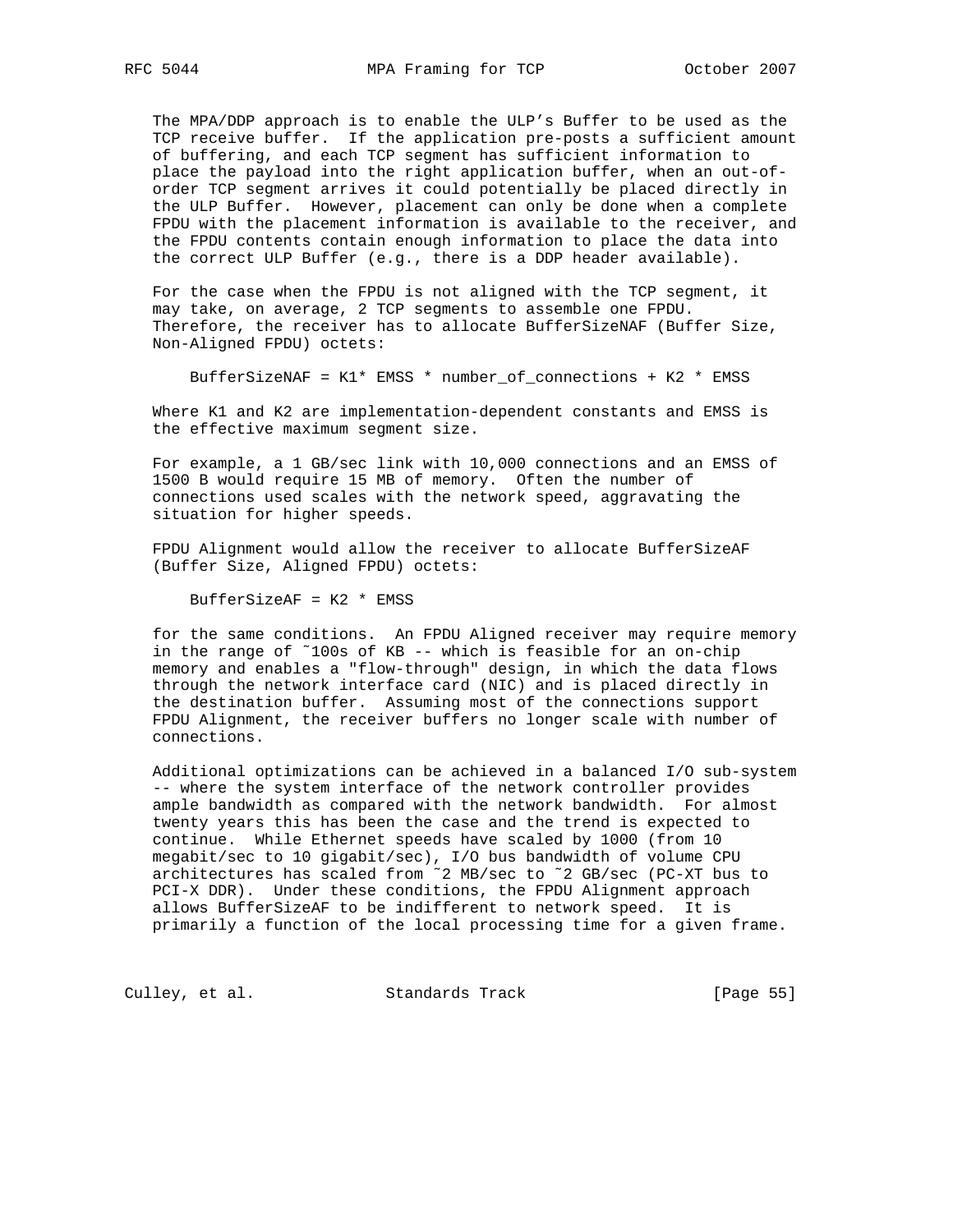Thus, when the FPDU Alignment approach is used, receive buffering is expected to scale gracefully (i.e., less than linear scaling) as network speed is increased.

B.2.1. Impact of Lack of FPDU Alignment on the Receiver Computational Load and Complexity

 The receiver must perform IP and TCP processing, and then perform FPDU CRC checks, before it can trust the FPDU header placement information. For simplicity of the description, the assumption is that an FPDU is carried in no more than 2 TCP segments. In reality, with no FPDU Alignment, an FPDU can be carried by more than 2 TCP segments (e.g., if the path MTU was reduced).

|                        |             | . - - - - - + + - - - -                  |                     |
|------------------------|-------------|------------------------------------------|---------------------|
| +---  ---------------+ |             | ----------  --------+ +----------  ----+ |                     |
| TCP Seg X-1            |             | TCP Seq X                                | $\vert$ TCP Seg X+1 |
| +---  ---------------+ |             | ------  --------+ +----------  ---       |                     |
|                        | $FPDU$ #N-1 | FPDU #N                                  |                     |

Figure 12: Non-Aligned FPDU Freely Placed in TCP Octet Stream

 The receiver algorithm for processing TCP segments (e.g., TCP segment #X in Figure 12) carrying non-aligned FPDUs (in order or out of order) includes:

 Data Link Layer processing (whole frame) -- typically including a CRC calculation.

- 1. Network Layer processing (assuming not an IP fragment, the whole Data Link Layer frame contains one IP datagram. IP fragments should be reassembled in a local buffer. This is not a performance optimization goal.)
- 2. Transport Layer processing -- TCP protocol processing, header and checksum checks.
	- a. Classify incoming TCP segment using the 5 tuple (IP SRC, IP DST, TCP SRC Port, TCP DST Port, protocol).

Culley, et al. Standards Track [Page 56]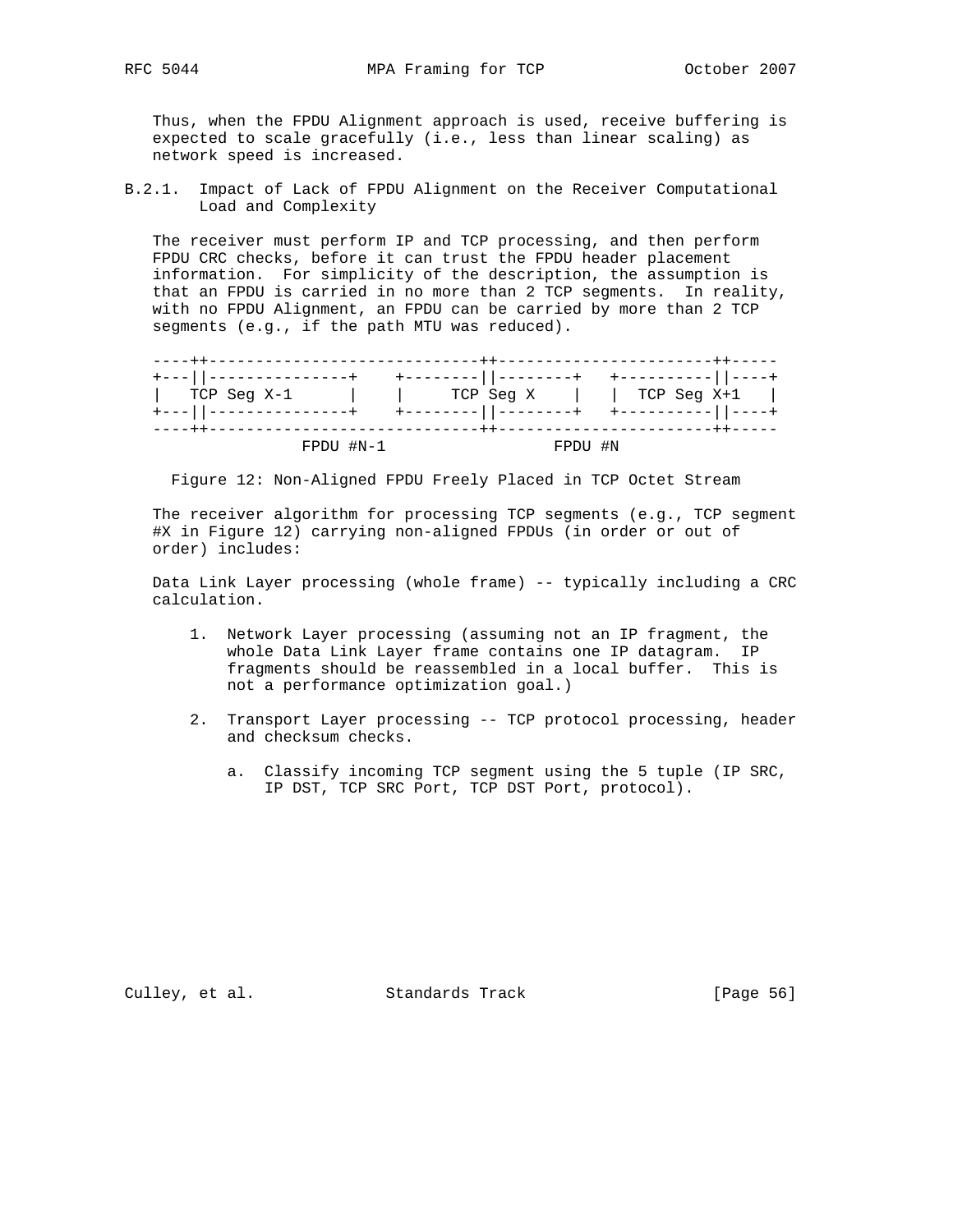- - 3. Find FPDU message boundaries.
		- a. Get MPA state information for the connection.

 If the TCP segment is in order, use the receiver-managed MPA state information to calculate where the previous FPDU message (#N-1) ends in the current TCP segment X. (previously, when the MPA receiver processed the first part of FPDU #N-1, it calculated the number of bytes remaining to complete FPDU #N-1 by using the MPA Length field).

- Get the stored partial CRC for FPDU #N-1.
- Complete CRC calculation for FPDU #N-1 data (first portion of TCP segment #X).
- Check CRC calculation for FPDU #N-1.
- If no FPDU CRC errors, placement is allowed.
- Locate the local buffer for the first portion of FPDU#N-1, CopyData(local buffer of first portion of FPDU #N-1, host buffer address, length).
- Compute host buffer address for second portion of FPDU #N-1.
- CopyData (local buffer of second portion of FPDU #N- 1, host buffer address for second portion, length).
- Calculate the octet offset into the TCP segment for the next FPDU #N.
- Start calculation of CRC for available data for FPDU. #N
	- Store partial CRC results for FPDU #N.
	- Store local buffer address of first portion of FPDU #N.
	- No further action is possible on FPDU #N, before it is completely received.

Culley, et al. Standards Track [Page 57]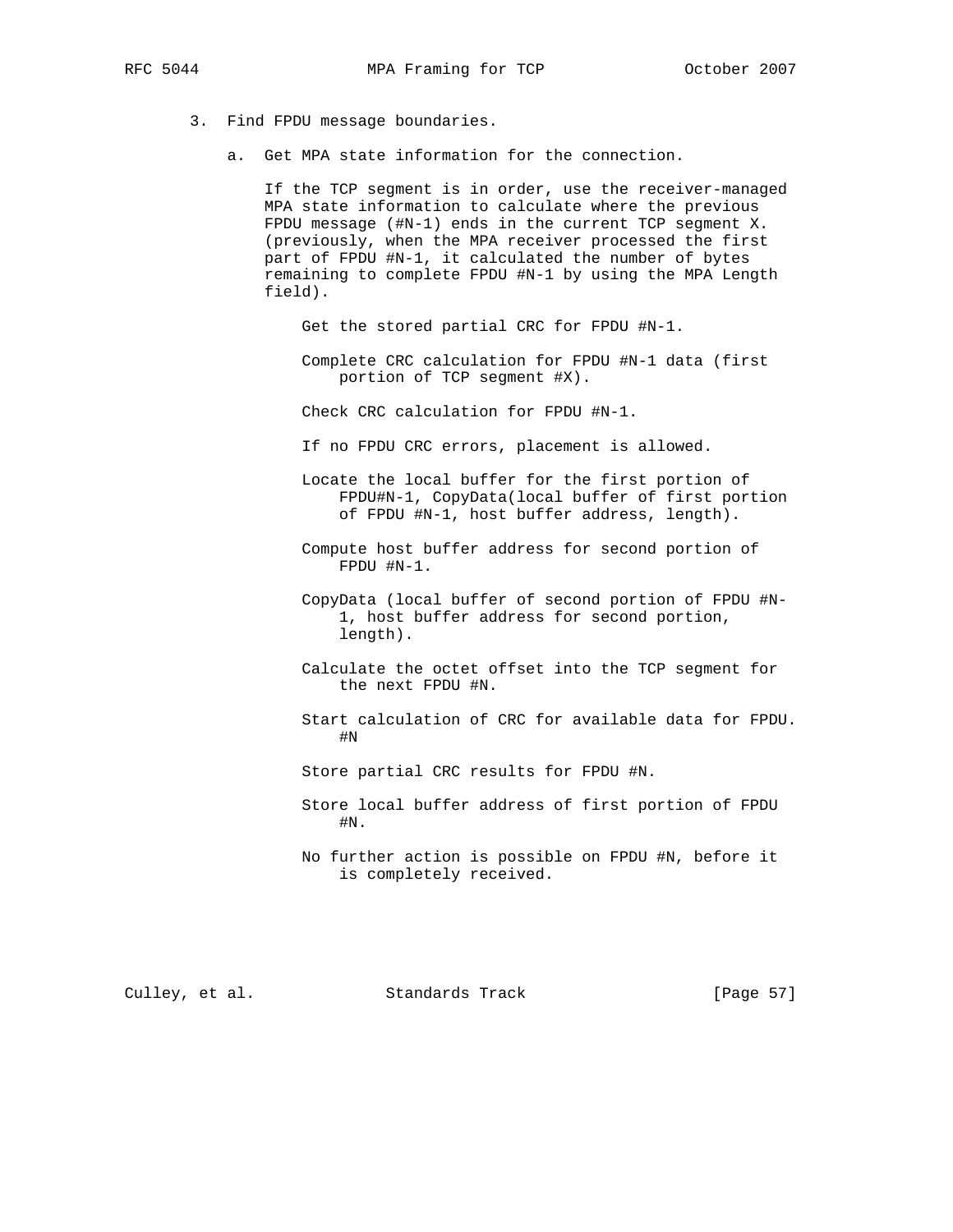If the TCP segment is out of order, the receiver must buffer the data until at least one complete FPDU is received. Typically, buffering for more than one TCP segment per connection is required. Use the MPA-based Markers to calculate where FPDU boundaries are.

 When a complete FPDU is available, a similar procedure to the in-order algorithm above is used. There is additional complexity, though, because when the missing segment arrives, this TCP segment must be run through the CRC engine after the CRC is calculated for the missing segment.

 If we assume FPDU Alignment, the following diagram and the algorithm below apply. Note that when using MPA, the receiver is assumed to actively detect presence or loss of FPDU Alignment for every TCP segment received.

| TCP Seg X | $TCP$ Seq $X+1$ |
|-----------|-----------------|
|           |                 |
| FPDU #N   | FPDU #N+1       |

Figure 13: Aligned FPDU Placed Immediately after TCP Header

Culley, et al. Standards Track [Page 58]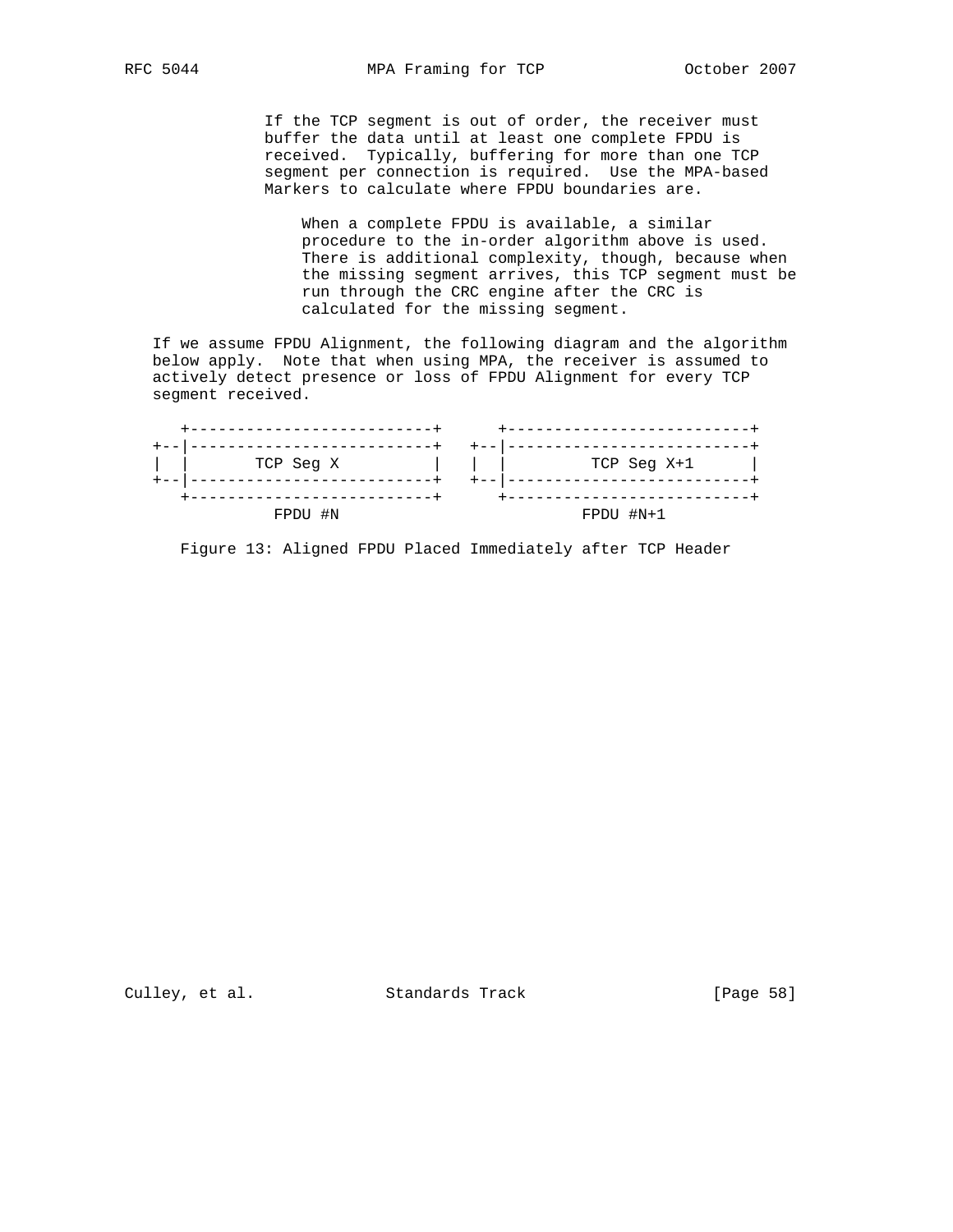The receiver algorithm for FPDU Aligned frames (in order or out of order) includes:

- 1) Data Link Layer processing (whole frame) -- typically including a CRC calculation.
- 2) Network Layer processing (assuming not an IP fragment, the whole Data Link Layer frame contains one IP datagram. IP fragments should be reassembled in a local buffer. This is not a performance optimization goal.)
- 3) Transport Layer processing -- TCP protocol processing, header and checksum checks.
	- a. Classify incoming TCP segment using the 5 tuple (IP SRC, IP DST, TCP SRC Port, TCP DST Port, protocol).
- 4) Check for Header Alignment (described in detail in Section 6). Assuming Header Alignment for the rest of the algorithm below.
	- a. If the header is not aligned, see the algorithm defined in the prior section.
- 5) If TCP segment is in order or out of order, the MPA header is at the beginning of the current TCP payload. Get the FPDU length from the FPDU header.
- 6) Calculate CRC over FPDU.
- 7) Check CRC calculation for FPDU #N.
- 8) If no FPDU CRC errors, placement is allowed.
- 9) CopyData(TCP segment #X, host buffer address, length).
- 10) Loop to #5 until all the FPDUs in the TCP segment are consumed in order to handle FPDU packing.

 Implementation note: In both cases, the receiver has to classify the incoming TCP segment and associate it with one of the flows it maintains. In the case of no FPDU Alignment, the receiver is forced to classify incoming traffic before it can calculate the FPDU CRC. In the case of FPDU Alignment, the operations order is left to the implementer.

Culley, et al. Standards Track [Page 59]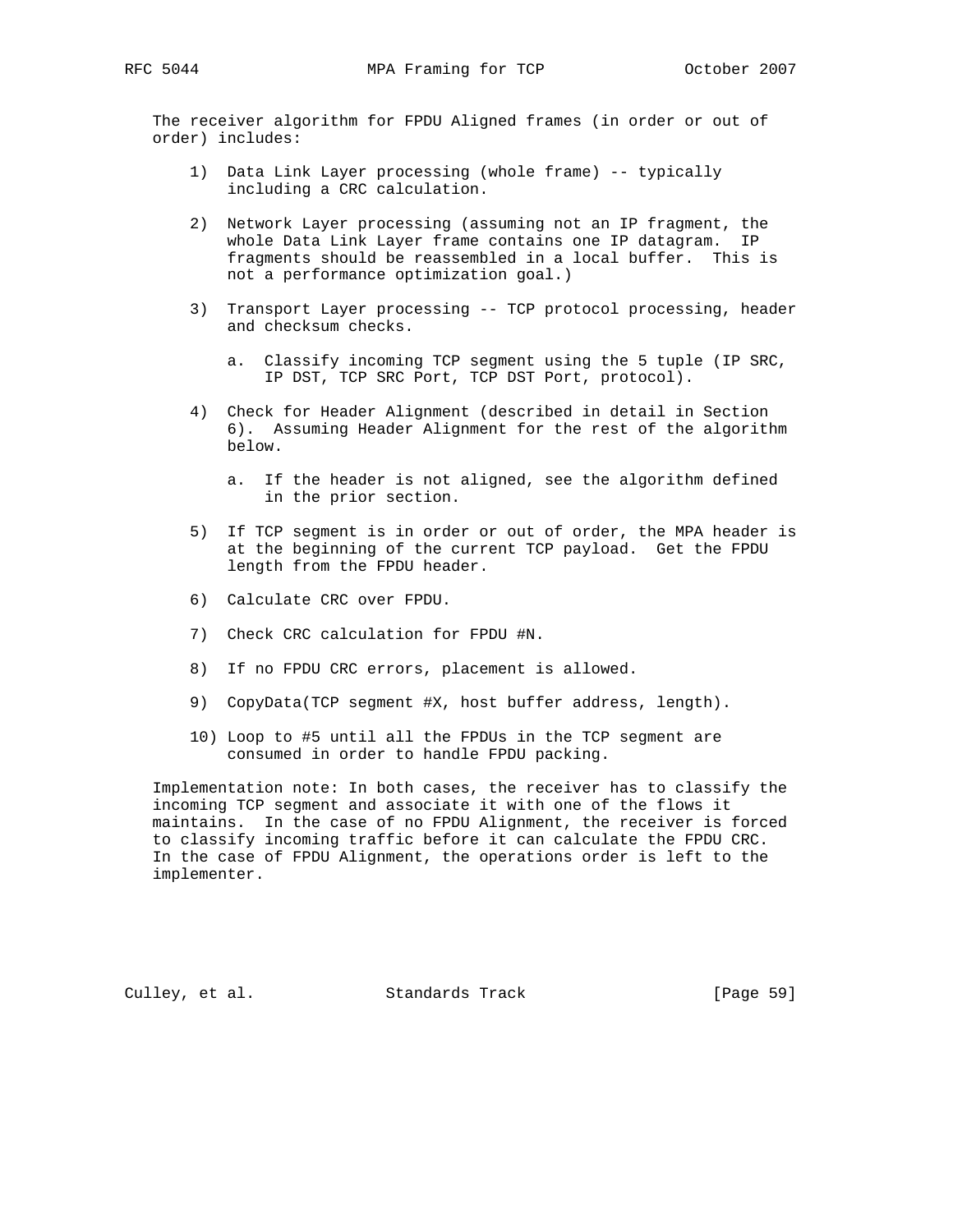The FPDU Aligned receiver algorithm is significantly simpler. There is no need to locally buffer portions of FPDUs. Accessing state information is also substantially simplified -- the normal case does not require retrieving information to find out where an FPDU starts and ends or retrieval of a partial CRC before the CRC calculation can commence. This avoids adding internal latencies, having multiple data passes through the CRC machine, or scheduling multiple commands for moving the data to the host buffer.

 The aligned FPDU approach is useful for in-order and out-of-order reception. The receiver can use the same mechanisms for data storage in both cases, and only needs to account for when all the TCP segments have arrived to enable Delivery. The Header Alignment, along with the high probability that at least one complete FPDU is found with every TCP segment, allows the receiver to perform data placement for out-of-order TCP segments with no need for intermediate buffering. Essentially, the TCP receive buffer has been eliminated and TCP reassembly is done in place within the ULP Buffer.

 In case FPDU Alignment is not found, the receiver should follow the algorithm for non-aligned FPDU reception, which may be slower and less efficient.

#### B.2.2. FPDU Alignment Effects on TCP Wire Protocol

 In an optimized MPA/TCP implementation, TCP exposes its EMSS to MPA. MPA uses the EMSS to calculate its MULPDU, which it then exposes to DDP, its ULP. DDP uses the MULPDU to segment its payload so that each FPDU sent by MPA fits completely into one TCP segment. This has no impact on wire protocol, and exposing this information is already supported on many TCP implementations, including all modern flavors of BSD networking, through the TCP\_MAXSEG socket option.

 In the common case, the ULP (i.e., DDP over MPA) messages provided to the TCP layer are segmented to MULPDU size. It is assumed that the ULP message size is bounded by MULPDU, such that a single ULP message can be encapsulated in a single TCP segment. Therefore, in the common case, there is no increase in the number of TCP segments emitted. For smaller ULP messages, the sender can also apply packing, i.e., the sender packs as many complete FPDUs as possible into one TCP segment. The requirement to always have a complete FPDU may increase the number of TCP segments emitted. Typically, a ULP message size varies from a few bytes to multiple EMSSs (e.g., 64 Kbytes). In some cases, the ULP may post more than one message at a time for transmission, giving the sender an opportunity for packing. In the case where more than one FPDU is available for transmission and the FPDUs are encapsulated into a TCP segment and there is no room in the TCP segment to include the next complete FPDU, another

Culley, et al. Standards Track [Page 60]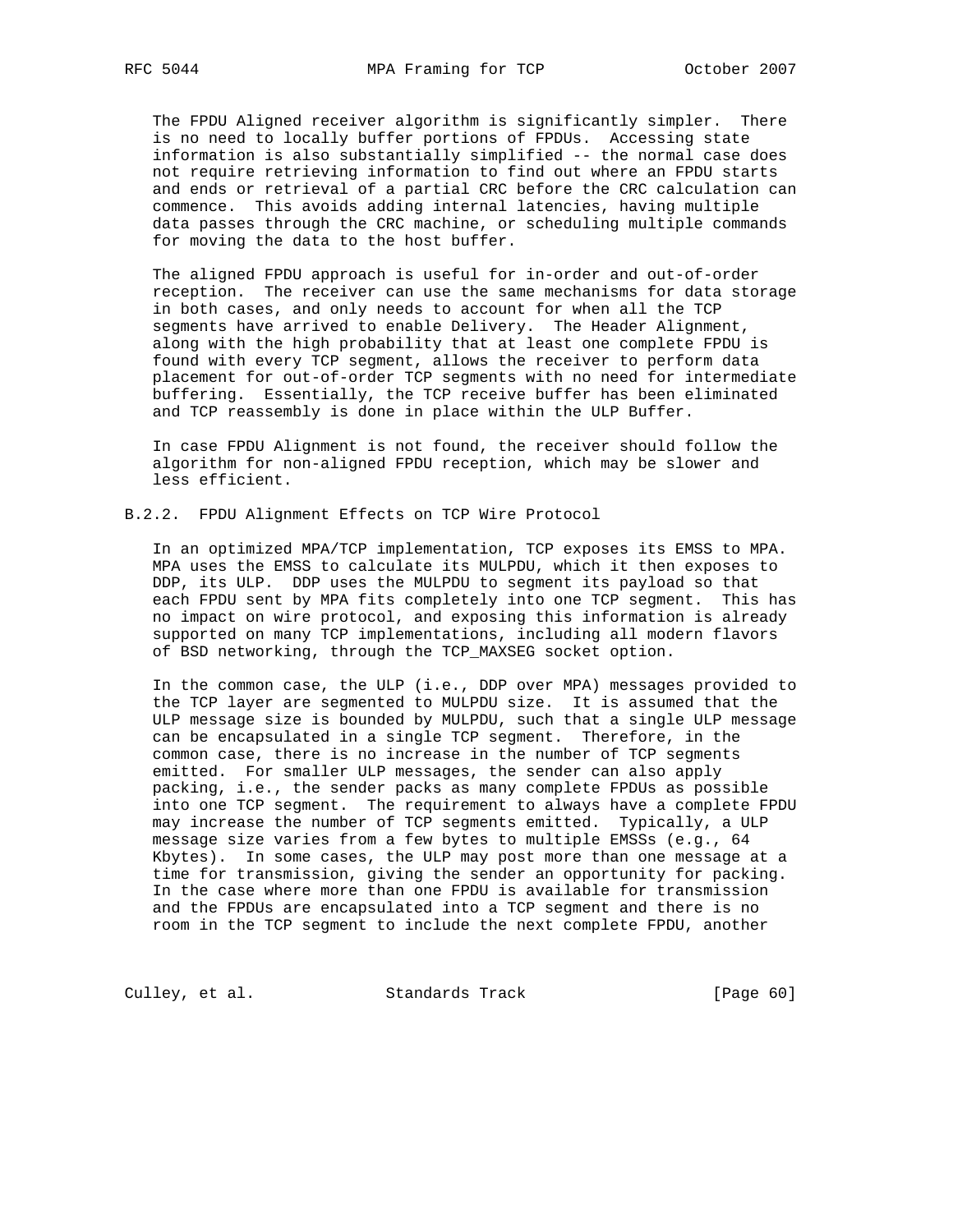TCP segment is sent. In this corner case, some of the TCP segments are not full size. In the worst-case scenario, the ULP may choose an FPDU size that is EMSS/2 +1 and has multiple messages available for transmission. For this poor choice of FPDU size, the average TCP segment size is therefore about 1/2 of the EMSS and the number of TCP segments emitted is approaching 2x of what is possible without the requirement to encapsulate an integer number of complete FPDUs in every TCP segment. This is a dynamic situation that only lasts for the duration where the sender ULP has multiple non-optimal messages for transmission and this causes a minor impact on the wire utilization.

 However, it is not expected that requiring FPDU Alignment will have a measurable impact on wire behavior of most applications. Throughput applications with large I/Os are expected to take full advantage of the EMSS. Another class of applications with many small outstanding buffers (as compared to EMSS) is expected to use packing when applicable. Transaction-oriented applications are also optimal.

 TCP retransmission is another area that can affect sender behavior. TCP supports retransmission of the exact, originally transmitted segment (see [RFC793], Sections 2.6 and 3.7 (under "Managing the Window") and [RFC1122], Section 4.2.2.15). In the unlikely event that part of the original segment has been received and acknowledged by the Remote Peer (e.g., a re-segmenting middlebox, as documented in Appendix A.4, Re-Segmenting Middleboxes and Non-Optimized MPA/TCP Senders), a better available bandwidth utilization may be possible by retransmitting only the missing octets. If an optimized MPA/TCP retransmits complete FPDUs, there may be some marginal bandwidth loss.

 Another area where a change in the TCP segment number may have impact is that of slow start and congestion avoidance. Slow-start exponential increase is measured in segments per second, as the algorithm focuses on the overhead per segment at the source for congestion that eventually results in dropped segments. Slow-start exponential bandwidth growth for optimized MPA/TCP is similar to any TCP implementation. Congestion avoidance allows for a linear growth in available bandwidth when recovering after a packet drop. Similar to the analysis for slow start, optimized MPA/TCP doesn't change the behavior of the algorithm. Therefore, the average size of the segment versus EMSS is not a major factor in the assessment of the bandwidth growth for a sender. Both slow start and congestion avoidance for an optimized MPA/TCP will behave similarly to any TCP sender and allow an optimized MPA/TCP to enjoy the theoretical performance limits of the algorithms.

Culley, et al. Standards Track [Page 61]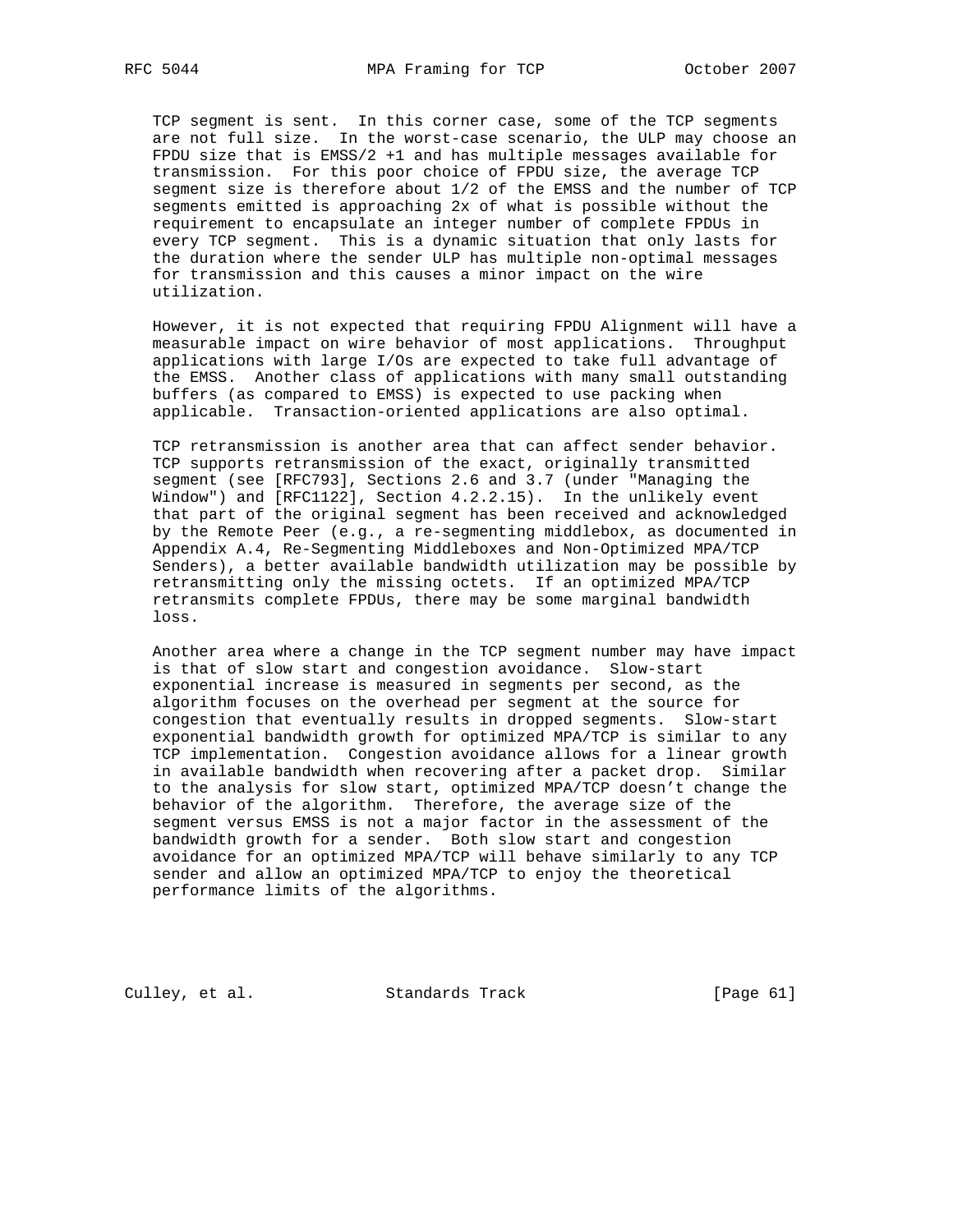In summary, the ULP messages generated at the sender (e.g., the amount of messages grouped for every transmission request) and message size distribution has the most significant impact over the number of TCP segments emitted. The worst-case effect for certain ULPs (with average message size of EMSS/2+1 to EMSS) is bounded by an increase of up to 2x in the number of TCP segments and acknowledges. In reality, the effect is expected to be marginal.

Appendix C. IETF Implementation Interoperability with RDMA Consortium Protocols

 This appendix is for information only and is NOT part of the standard.

 This appendix covers methods of making MPA implementations interoperate with both IETF and RDMA Consortium versions of the protocols.

 The RDMA Consortium created early specifications of the MPA/DDP/RDMA protocols, and some manufacturers created implementations of those protocols before the IETF versions were finalized. These protocols are very similar to the IETF versions making it possible for implementations to be created or modified to support either set of specifications.

 For those interested, the RDMA Consortium protocol documents (draft culley-iwarp-mpa-v1.0.pdf [RDMA-MPA], draft-shah-iwarp-ddp-v1.0.pdf [RDMA-DDP], and draft-recio-iwarp-rdmac-v1.0.pdf [RDMA-RDMAC]) can be obtained at http://www.rdmaconsortium.org/home.

 In this section, implementations of MPA/DDP/RDMA that conform to the RDMAC specifications are called RDMAC RNICs. Implementations of MPA/DDP/RDMA that conform to the IETF RFCs are called IETF RNICs.

 Without the exchange of MPA Request/Reply Frames, there is no standard mechanism for enabling RDMAC RNICs to interoperate with IETF RNICs. Even if a ULP uses a well-known port to start an IETF RNIC immediately in RDMA mode (i.e., without exchanging the MPA Request/Reply messages), there is no reason to believe an IETF RNIC will interoperate with an RDMAC RNIC because of the differences in the version number in the DDP and RDMAP headers on the wire.

 Therefore, the ULP or other supporting entity at the RDMAC RNIC must implement MPA Request/Reply Frames on behalf of the RNIC in order to negotiate the connection parameters. The following section describes the results following the exchange of the MPA Request/Reply Frames before the conversion from streaming to RDMA mode.

Culley, et al. Standards Track [Page 62]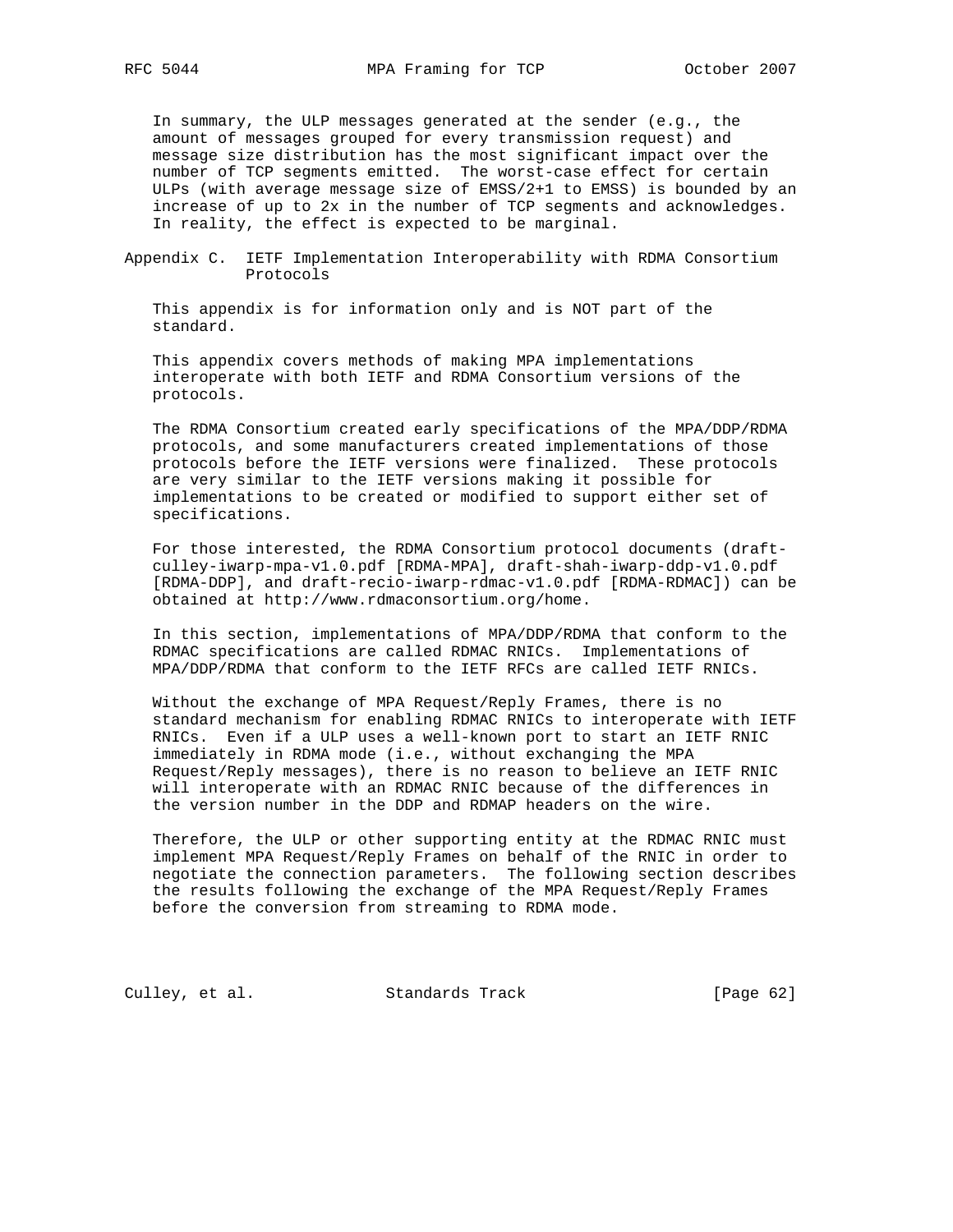#### C.1. Negotiated Parameters

Three types of RNICs are considered:

 Upgraded RDMAC RNIC - an RNIC implementing the RDMAC protocols that has a ULP or other supporting entity that exchanges the MPA Request/Reply Frames in streaming mode before the conversion to RDMA mode.

 Non-permissive IETF RNIC - an RNIC implementing the IETF protocols that is not capable of implementing the RDMAC protocols. Such an RNIC can only interoperate with other IETF RNICs.

 Permissive IETF RNIC - an RNIC implementing the IETF protocols that is capable of implementing the RDMAC protocols on a per-connection basis.

 The Permissive IETF RNIC is recommended for those implementers that want maximum interoperability with other RNIC implementations.

 The values used by these three RNIC types for the MPA, DDP, and RDMAP versions as well as MPA Markers and CRC are summarized in Figure 14.

| RNIC TYPE<br>$++$                    | DDP/RDMAP<br>Version | MPA<br>Revision | MPA<br>Markers | MPA<br><b>CRC</b> |
|--------------------------------------|----------------------|-----------------|----------------|-------------------|
| $++$<br><b>RDMAC</b>                 |                      |                 |                |                   |
| $++$<br>IETF<br>Non-permissive       |                      |                 | $0$ or $1$     | $0$ or $1$        |
| $- + +$<br><b>IETF</b><br>permissive | $1$ or $0$           | $1$ or $0$      | 0 or 1         | $0$ or $1$        |

 Figure 14: Connection Parameters for the RNIC Types for MPA Markers and MPA CRC, enabled=1, disabled=0.

 It is assumed there is no mixing of versions allowed between MPA, DDP, and RDMAP. The RNIC either generates the RDMAC protocols on the wire (version is zero) or uses the IETF protocols (version is one).

Culley, et al. Standards Track [Page 63]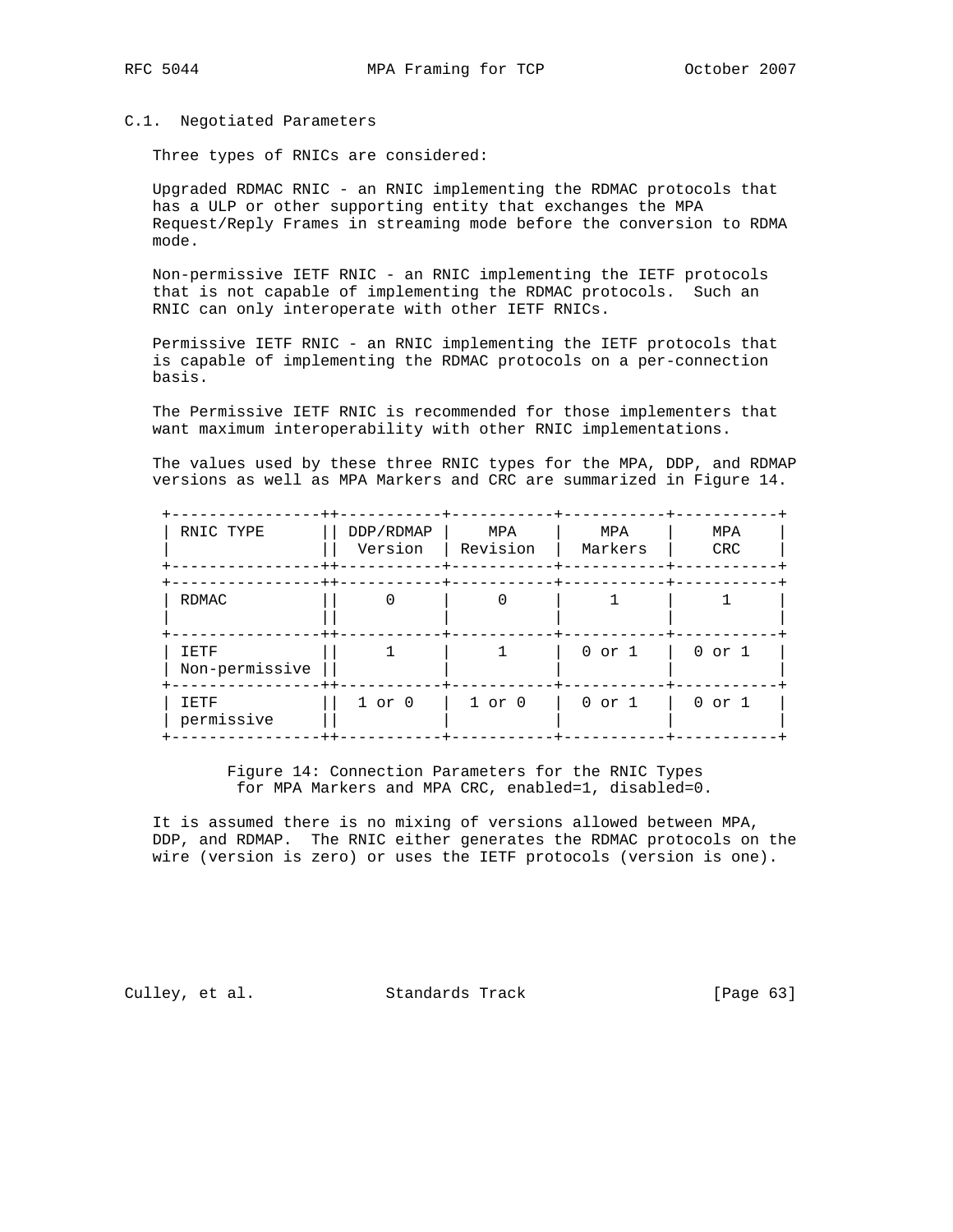During the exchange of the MPA Request/Reply Frames, each peer provides its MPA Revision, Marker preference (M: 0=disabled, 1=enabled), and CRC preference. The MPA Revision provided in the MPA Request Frame and the MPA Reply Frame may differ.

 From the information in the MPA Request/Reply Frames, each side sets the Version field (V: 0=RDMAC, 1=IETF) of the DDP/RDMAP protocols as well as the state of the Markers for each half connection. Between DDP and RDMAP, no mixing of versions is allowed. Moreover, the DDP and RDMAP version MUST be identical in the two directions. The RNIC either generates the RDMAC protocols on the wire (version is zero) or uses the IETF protocols (version is one).

 In the following sections, the figures do not discuss CRC negotiation because there is no interoperability issue for CRCs. Since the RDMAC RNIC will always request CRC use, then, according to the IETF MPA specification, both peers MUST generate and check CRCs.

#### C.2. RDMAC RNIC and Non-Permissive IETF RNIC

 Figure 15 shows that a Non-permissive IETF RNIC cannot interoperate with an RDMAC RNIC, despite the fact that both peers exchange MPA Request/Reply Frames. For a Non-permissive IETF RNIC, the MPA negotiation has no effect on the DDP/RDMAP version and it is unable to interoperate with the RDMAC RNIC.

 The rows in the figure show the state of the Marker field in the MPA Request Frame sent by the MPA Initiator. The columns show the state of the Marker field in the MPA Reply Frame sent by the MPA Responder. Each type of RNIC is shown as an Initiator and a Responder. The connection results are shown in the lower right corner, at the intersection of the different RNIC types, where V=0 is the RDMAC DDP/RDMAP version, V=1 is the IETF DDP/RDMAC version, M=0 means MPA Markers are disabled, and M=1 means MPA Markers are enabled. The negotiated Marker state is shown as X/Y, for the receive direction of the Initiator/Responder.

Culley, et al. Standards Track [Page 64]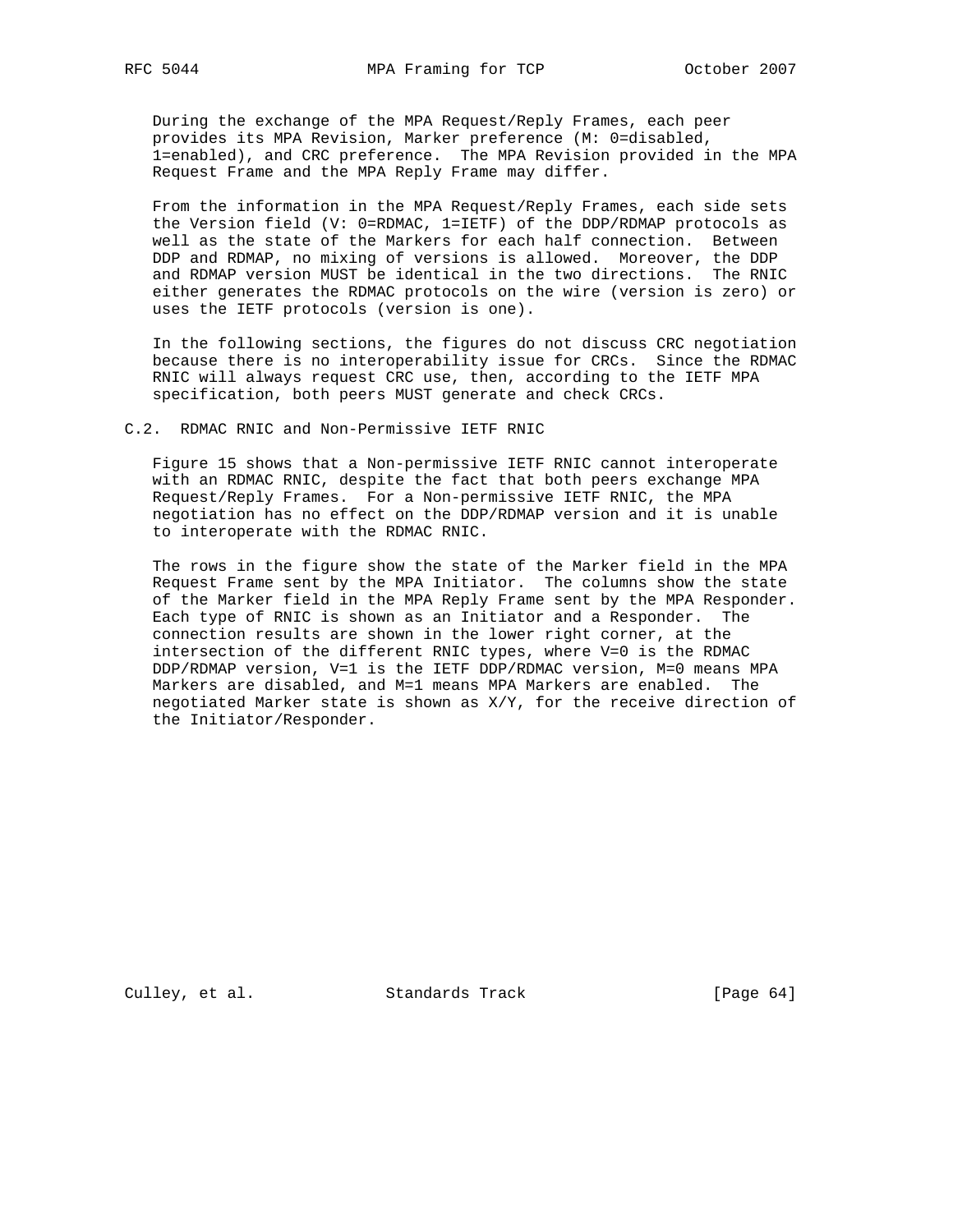| MPA<br>CONNECT   |                     |         | MPA<br>Responder   |                        |                      |
|------------------|---------------------|---------|--------------------|------------------------|----------------------|
| MODE             | RNIC<br>TYPE        |         | RDMAC              | IETF<br>Non-permissive |                      |
|                  |                     | MARKER  | $M = 1$            | $M=0$                  | $M = 1$              |
|                  |                     |         |                    |                        |                      |
|                  | RDMAC               | $M = 1$ | $V = 0$<br>$M=1/1$ | close                  | close                |
| MPA<br>Initiator | IETF<br>Non-perms.+ | $M = 0$ | close              | $V = 1$<br>$M=0/0$     | $V = 1$<br>$M = 0/1$ |
|                  |                     | $M = 1$ | close              | $V = 1$<br>$M=1/0$     | $V = 1$<br>$M = 1/1$ |

 Figure 15: MPA Negotiation between an RDMAC RNIC and a Non-Permissive IETF RNIC

## C.2.1. RDMAC RNIC Initiator

 If the RDMAC RNIC is the MPA Initiator, its ULP sends an MPA Request Frame with Rev field set to zero and the M and C bits set to one. Because the Non-permissive IETF RNIC cannot dynamically downgrade the version number it uses for DDP and RDMAP, it would send an MPA Reply Frame with the Rev field equal to one and then gracefully close the connection.

C.2.2. Non-Permissive IETF RNIC Initiator

 If the Non-permissive IETF RNIC is the MPA Initiator, it sends an MPA Request Frame with Rev field equal to one. The ULP or supporting entity for the RDMAC RNIC responds with an MPA Reply Frame that has the Rev field equal to zero and the M bit set to one. The Non permissive IETF RNIC will gracefully close the connection after it reads the incompatible Rev field in the MPA Reply Frame.

C.2.3. RDMAC RNIC and Permissive IETF RNIC

 Figure 16 shows that a Permissive IETF RNIC can interoperate with an RDMAC RNIC regardless of its Marker preference. The figure uses the same format as shown with the Non-permissive IETF RNIC.

Culley, et al. Standards Track [Page 65]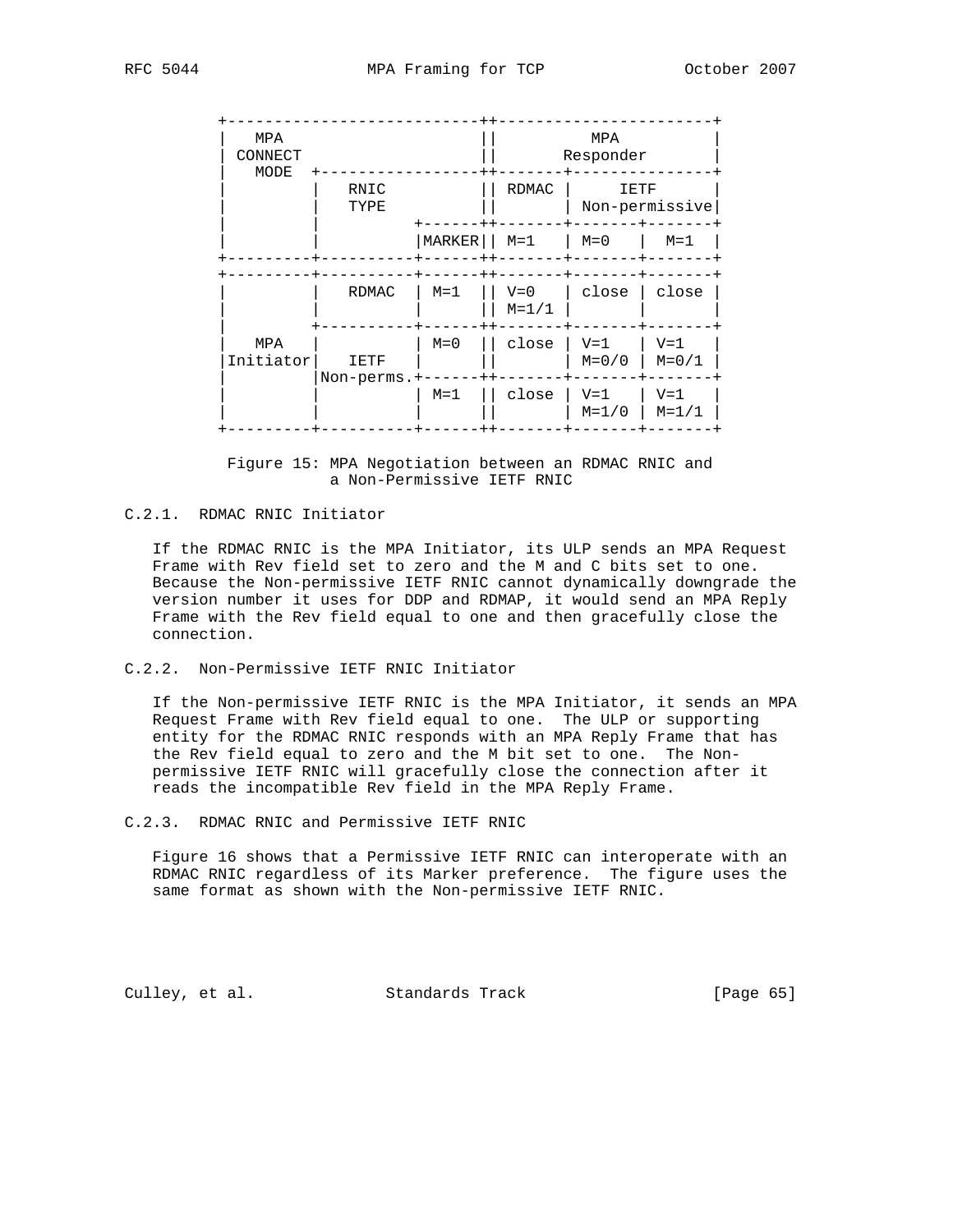| MPA<br>CONNECT   |                     |                                    | MPA<br>Responder     |                    |                      |
|------------------|---------------------|------------------------------------|----------------------|--------------------|----------------------|
| MODE             | RNIC<br>TYPE        | <b>RDMAC</b><br>IETF<br>Permissive |                      |                    |                      |
|                  |                     | MARKER                             | $M = 1$              | $M=0$              | $M = 1$              |
|                  | RDMAC               | $M = 1$                            | $V = 0$<br>$M = 1/1$ | N/A                | $V = 0$<br>$M=1/1$   |
| MPA<br>Initiator | IETF<br>Permissive+ | $M = 0$                            | $V = 0$<br>$M = 1/1$ | $V = 1$<br>$M=0/0$ | $V = 1$<br>$M = 0/1$ |
|                  |                     | $M = 1$                            | $V = 0$<br>$M = 1/1$ | $V = 1$<br>$M=1/0$ | $V = 1$<br>$M = 1/1$ |

## Figure 16: MPA Negotiation between an RDMAC RNIC and a Permissive IETF RNIC

 A truly Permissive IETF RNIC will recognize an RDMAC RNIC from the Rev field of the MPA Req/Rep Frames and then adjust its receive Marker state and DDP/RDMAP version to accommodate the RDMAC RNIC. As a result, as an MPA Responder, the Permissive IETF RNIC will never return an MPA Reply Frame with the M bit set to zero. This case is shown as a not applicable (N/A) in Figure 16.

# C.2.4. RDMAC RNIC Initiator

 When the RDMAC RNIC is the MPA Initiator, its ULP or other supporting entity prepares an MPA Request message and sets the revision to zero and the M bit and C bit to one.

 The Permissive IETF Responder receives the MPA Request message and checks the revision field. Since it is capable of generating RDMAC DDP/RDMAP headers, it sends an MPA Reply message with revision set to zero and the M and C bits set to one. The Responder must inform its ULP that it is generating version zero DDP/RDMAP messages.

Culley, et al. Standards Track [Page 66]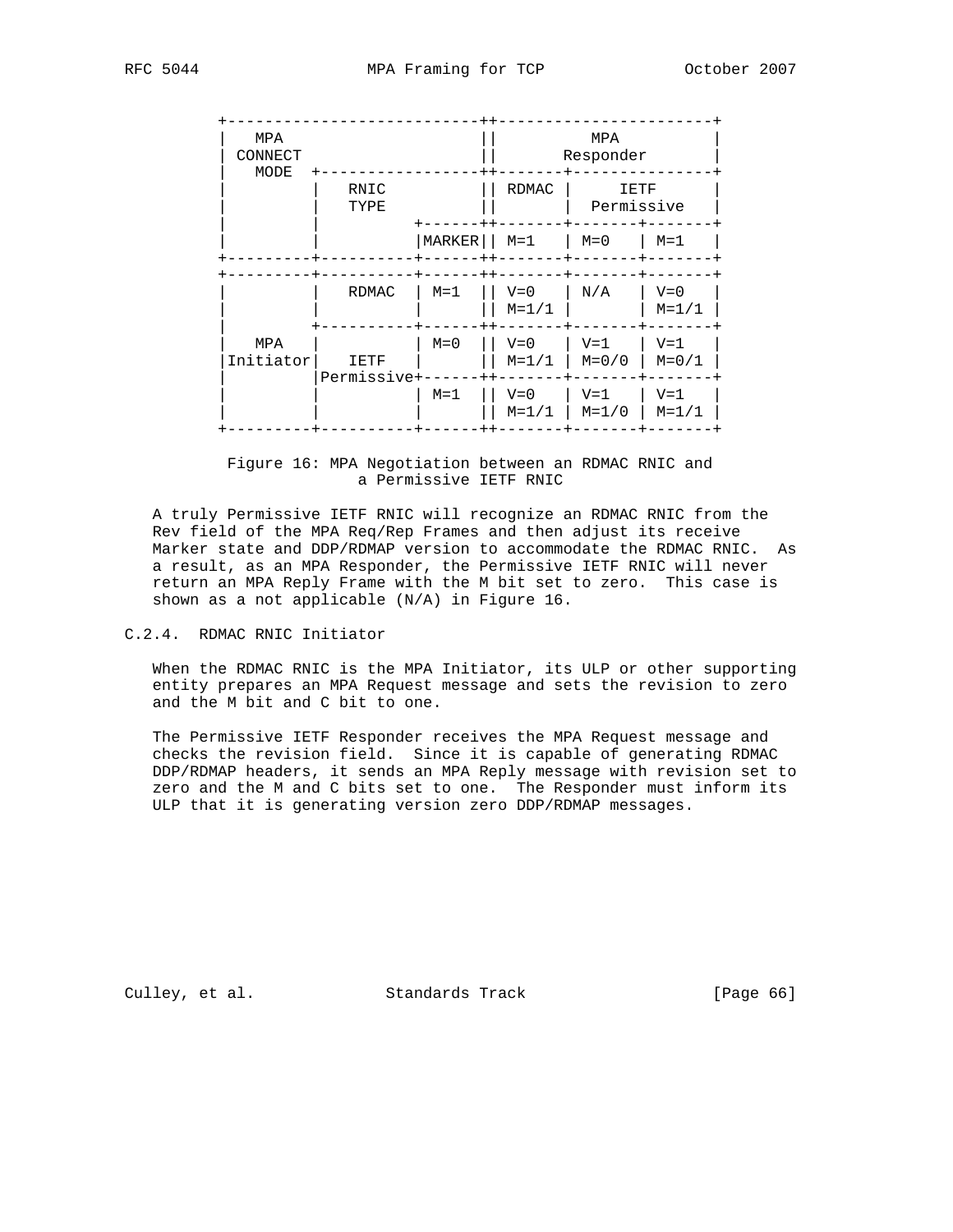## C.2.5 Permissive IETF RNIC Initiator

 If the Permissive IETF RNIC is the MPA Initiator, it prepares the MPA Request Frame setting the Rev field to one. Regardless of the value of the M bit in the MPA Request Frame, the ULP or other supporting entity for the RDMAC RNIC will create an MPA Reply Frame with Rev equal to zero and the M bit set to one.

 When the Initiator reads the Rev field of the MPA Reply Frame and finds that its peer is an RDMAC RNIC, it must inform its ULP that it should generate version zero DDP/RDMAP messages and enable MPA Markers and CRC.

## C.3. Non-Permissive IETF RNIC and Permissive IETF RNIC

 For completeness, Figure 17 below shows the results of MPA negotiation between a Non-permissive IETF RNIC and a Permissive IETF RNIC. The important point from this figure is that an IETF RNIC cannot detect whether its peer is a Permissive or Non-permissive RNIC.

| MPA<br>CONNECT<br>MODE |              |               | MPA<br>Responder       |                      |                    |                      |
|------------------------|--------------|---------------|------------------------|----------------------|--------------------|----------------------|
|                        | RNIC<br>TYPE |               | IETF<br>Non-permissive |                      | IETF<br>Permissive |                      |
|                        |              | <b>MARKER</b> | $M=0$                  | $M = 1$              | $M=0$              | $M = 1$              |
|                        | IETF         | $M = 0$       | $V = 1$<br>$M=0/0$     | $V = 1$<br>$M = 0/1$ | $V = 1$<br>$M=0/0$ | $V = 1$<br>$M = 0/1$ |
| MPA<br>Initiator       | Non-perms.+  | $M = 1$       | $V = 1$<br>$M=1/0$     | $V = 1$<br>$M = 1/1$ | $V = 1$<br>$M=1/0$ | $V = 1$<br>$M = 1/1$ |
|                        | IETF         | $M=0$         | $V = 1$<br>$M=0/0$     | $V = 1$<br>$M = 0/1$ | $V = 1$<br>$M=0/0$ | $V = 1$<br>$M = 0/1$ |
|                        | Permissive+  | $M = 1$       | $V = 1$<br>$M=1/0$     | $V = 1$<br>$M=1/1$   | $V = 1$<br>$M=1/0$ | $V = 1$<br>$M = 1/1$ |

 Figure 17: MPA negotiation between a Non-permissive IETF RNIC and a Permissive IETF RNIC.

Culley, et al. Standards Track [Page 67]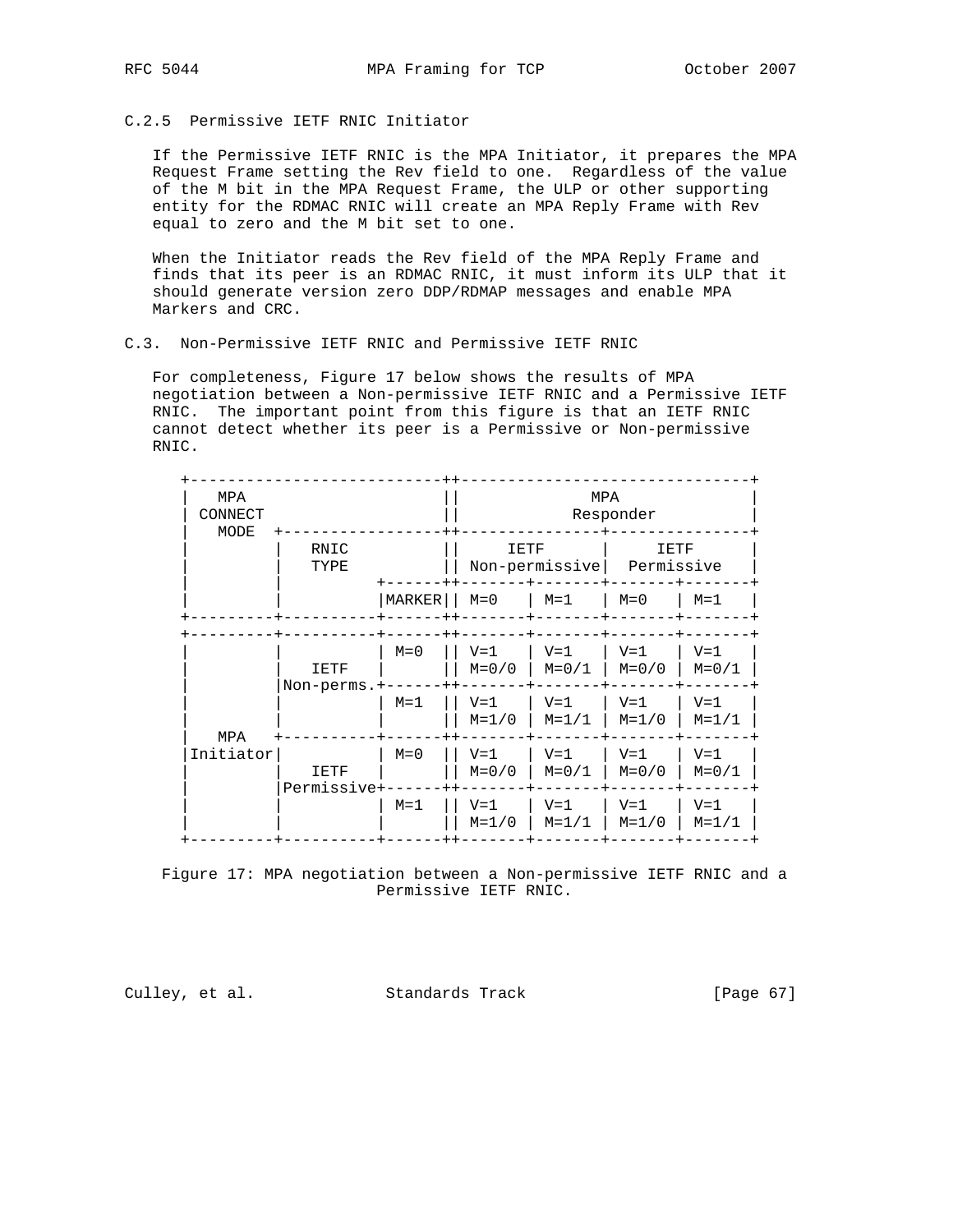Normative References

- [iSCSI] Satran, J., Meth, K., Sapuntzakis, C., Chadalapaka, M., and E. Zeidner, "Internet Small Computer Systems Interface (iSCSI)", RFC 3720, April 2004.
- [RFC1191] Mogul, J. and S. Deering, "Path MTU discovery", RFC 1191, November 1990.
- [RFC2018] Mathis, M., Mahdavi, J., Floyd, S., and A. Romanow, "TCP Selective Acknowledgment Options", RFC 2018, October 1996.
- [RFC2119] Bradner, S., "Key words for use in RFCs to Indicate Requirement Levels", BCP 14, RFC 2119, March 1997.
- [RFC2401] Kent, S. and R. Atkinson, "Security Architecture for the Internet Protocol", RFC 2401, November 1998.
- [RFC3723] Aboba, B., Tseng, J., Walker, J., Rangan, V., and F. Travostino, "Securing Block Storage Protocols over IP", RFC 3723, April 2004.
- [RFC793] Postel, J., "Transmission Control Protocol", STD 7, RFC 793, September 1981.
- [RDMASEC] Pinkerton, J. and E. Deleganes, "Direct Data Placement Protocol (DDP) / Remote Direct Memory Access Protocol (RDMAP) Security", RFC 5042, October 2007.

### Informative References

- [APPL] Bestler, C. and L. Coene, "Applicability of Remote Direct Memory Access Protocol (RDMA) and Direct Data Placement (DDP)", RFC 5045, October 2007.
- [CRCTCP] Stone J., Partridge, C., "When the CRC and TCP checksum disagree", ACM Sigcomm, Sept. 2000.
- [DAT-API] DAT Collaborative, "kDAPL (Kernel Direct Access Programming Library) and uDAPL (User Direct Access Programming Library)", Http://www.datcollaborative.org.
- [DDP] Shah, H., Pinkerton, J., Recio, R., and P. Culley, "Direct Data Placement over Reliable Transports", RFC 5041, October 2007.

Culley, et al. Standards Track [Page 68]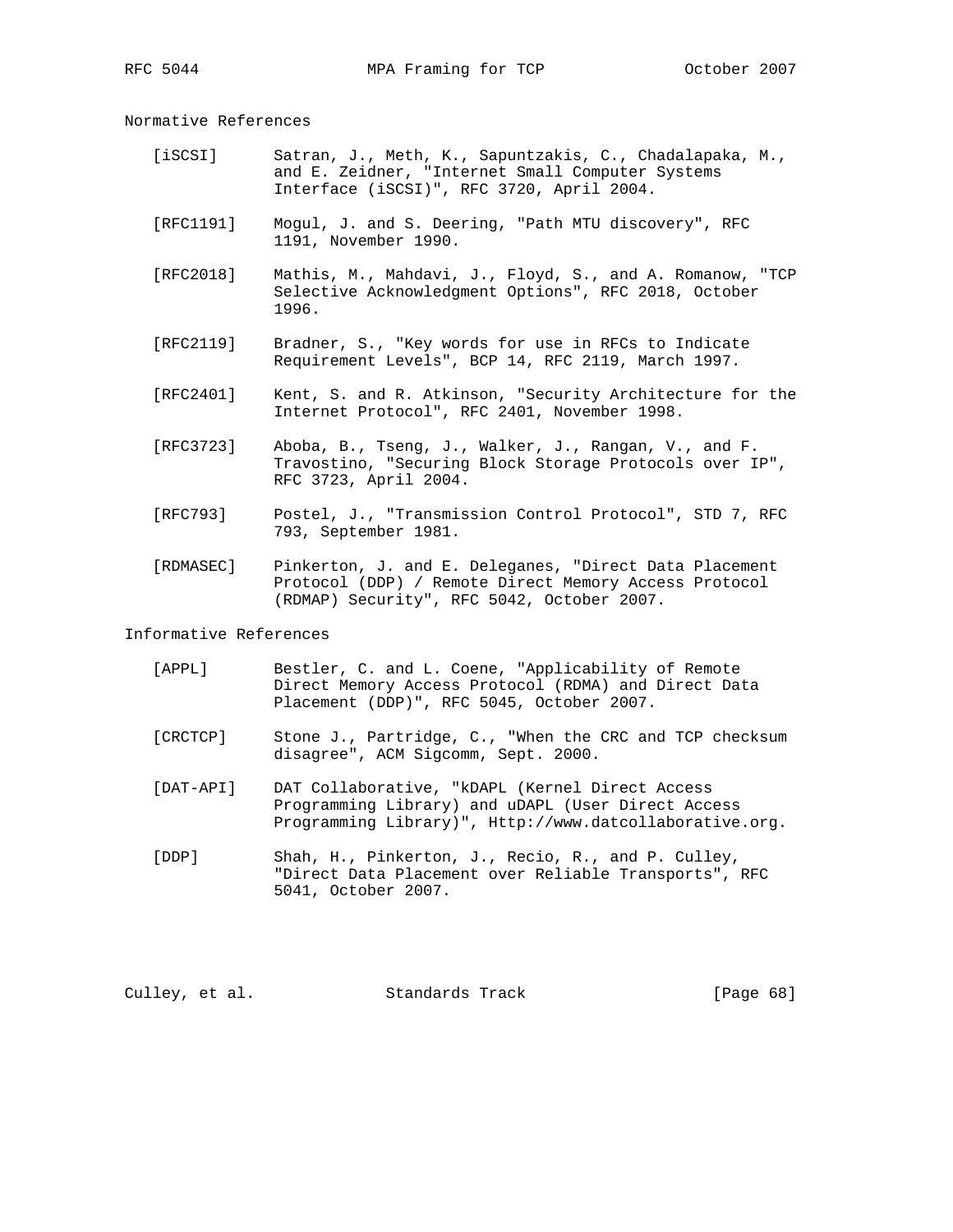- [iSER] Ko, M., Chadalapaka, M., Hufferd, J., Elzur, U., Shah, H., and P. Thaler, "Internet Small Computer System Interface (iSCSI) Extensions for Remote Direct Memory Access (RDMA)" RFC 5046, October 2007.
- [IT-API] The Open Group, "Interconnect Transport API (IT-API)" Version 2.1, http://www.opengroup.org.
- [NFSv4CHAN] Williams, N., "On the Use of Channel Bindings to Secure Channels", Work in Progress, June 2006.
- [RDMA-DDP] "Direct Data Placement over Reliable Transports (Version 1.0)", RDMA Consortium, October 2002, <http://www.rdmaconsortium.org/home/draft-shah-iwarp ddp-v1.0.pdf>.
- [RDMA-MPA] "Marker PDU Aligned Framing for TCP Specification (Version 1.0)", RDMA Consortium, October 2002, <http://www.rdmaconsortium.org/home/draft-culley-iwarp mpa-v1.0.pdf>.
- [RDMA-RDMAC] "An RDMA Protocol Specification (Version 1.0)", RDMA Consortium, October 2002, <http://www.rdmaconsortium.org/home/draft-recio-iwarp rdmac-v1.0.pdf>.
- [RDMAP] Recio, R., Culley, P., Garcia, D., Hilland, J., and B. Metzler, "A Remote Direct Memory Access Protocol Specification", RFC 5040, October 2007.
- [RFC792] Postel, J., "Internet Control Message Protocol", STD 5, RFC 792, September 1981.
- [RFC896] Nagle, J., "Congestion control in IP/TCP internetworks", RFC 896, January 1984.
- [RFC1122] Braden, R., "Requirements for Internet Hosts Communication Layers", STD 3, RFC 1122, October 1989.
- [RFC4960] Stewart, R., Ed., "Stream Control Transmission Protocol", RFC 4960, September 2007.
- [RFC4296] Bailey, S. and T. Talpey, "The Architecture of Direct Data Placement (DDP) and Remote Direct Memory Access (RDMA) on Internet Protocols", RFC 4296, December 2005.

Culley, et al. Standards Track [Page 69]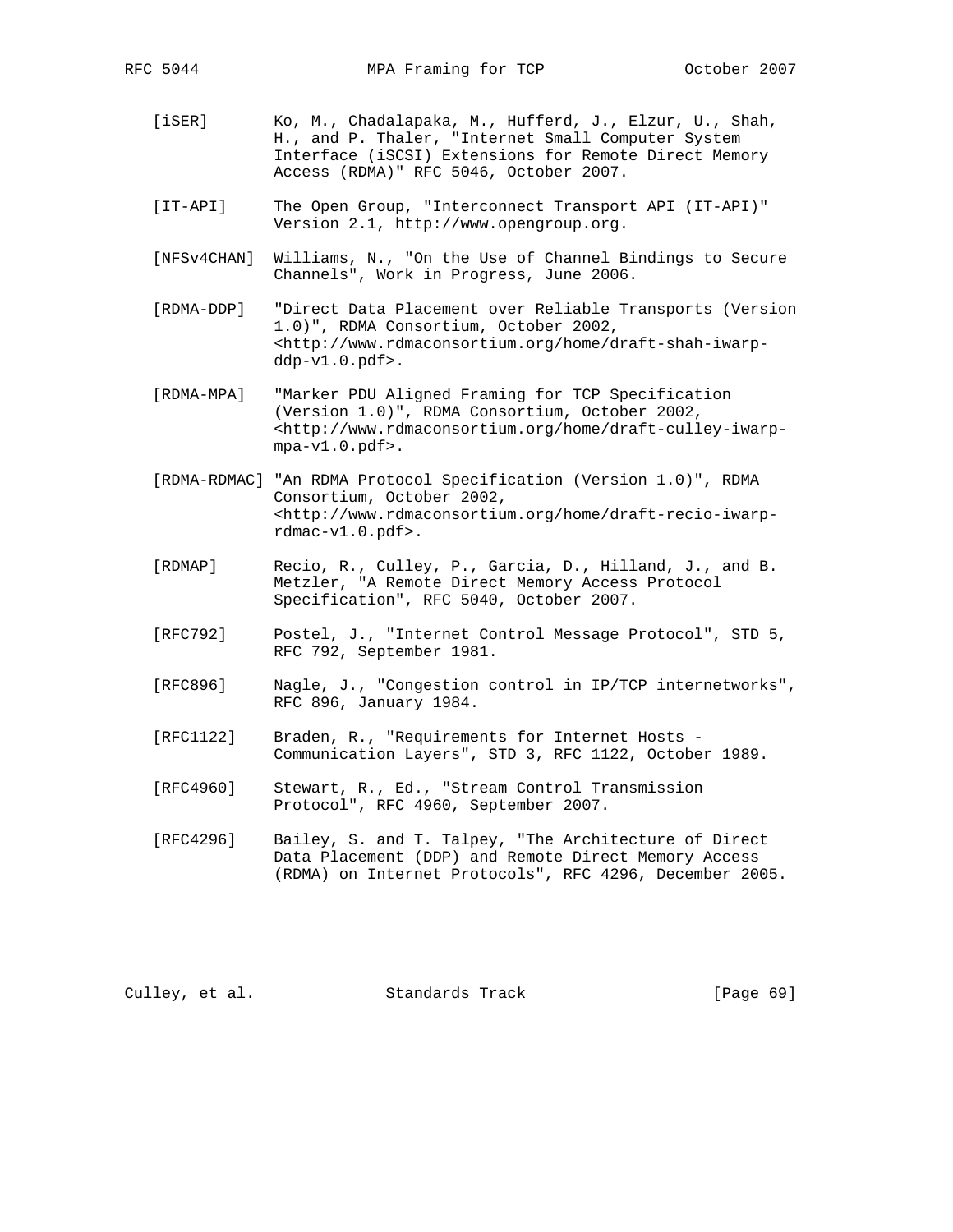- - [RFC4297] Romanow, A., Mogul, J., Talpey, T., and S. Bailey, "Remote Direct Memory Access (RDMA) over IP Problem Statement", RFC 4297, December 2005.
	- [RFC4301] Kent, S. and K. Seo, "Security Architecture for the Internet Protocol", RFC 4301, December 2005.
	- [VERBS-RMDA] "RDMA Protocol Verbs Specification", RDMA Consortium standard, April 2003, <http://www.rdmaconsortium.org/ home/draft-hilland-iwarp-verbs-v1.0-RDMAC.pdf>.

Contributors

 Dwight Barron Hewlett-Packard Company 20555 SH 249 Houston, TX 77070-2698 USA Phone: 281-514-2769 EMail: dwight.barron@hp.com

 Jeff Chase Department of Computer Science Duke University Durham, NC 27708-0129 USA Phone: +1 919 660 6559 EMail: chase@cs.duke.edu

 Ted Compton EMC Corporation Research Triangle Park, NC 27709 USA Phone: 919-248-6075 EMail: compton\_ted@emc.com

 Dave Garcia 24100 Hutchinson Rd. Los Gatos, CA 95033 Phone: 831 247 4464 EMail: Dave.Garcia@StanfordAlumni.org

 Hari Ghadia Gen10 Technology, Inc. 1501 W Shady Grove Road Grand Prairie, TX 75050 Phone: (972) 301 3630 EMail: hghadia@gen10technology.com

Culley, et al. Standards Track [Page 70]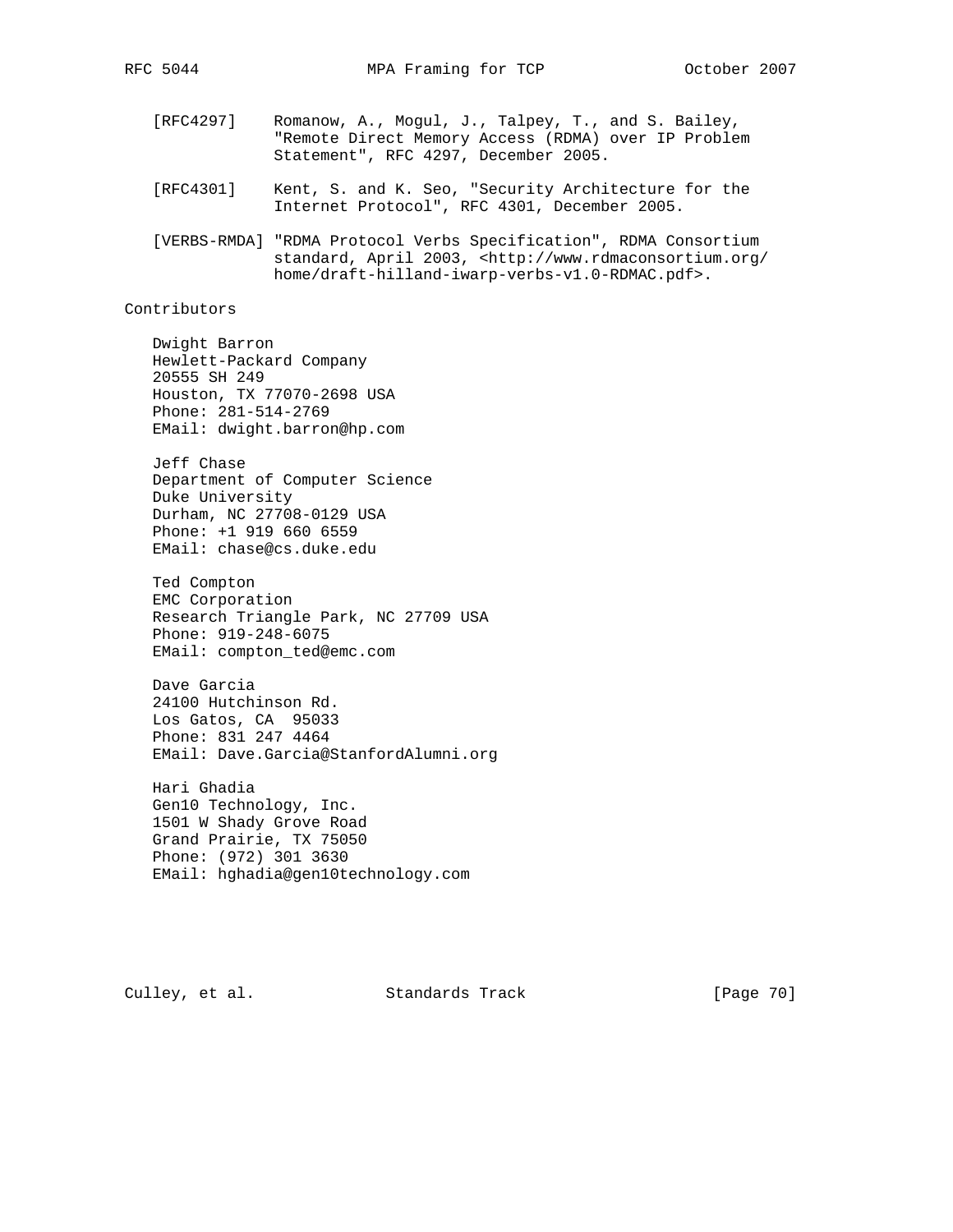Howard C. Herbert Intel Corporation MS CH7-404 5000 West Chandler Blvd. Chandler, AZ 85226 Phone: 480-554-3116 EMail: howard.c.herbert@intel.com Jeff Hilland Hewlett-Packard Company 20555 SH 249 Houston, TX 77070-2698 USA Phone: 281-514-9489 EMail: jeff.hilland@hp.com Mike Ko IBM 650 Harry Rd. San Jose, CA 95120 Phone: (408) 927-2085 EMail: mako@us.ibm.com Mike Krause Hewlett-Packard Corporation, 43LN 19410 Homestead Road Cupertino, CA 95014 USA Phone: +1 (408) 447-3191 EMail: krause@cup.hp.com Dave Minturn Intel Corporation MS JF1-210 5200 North East Elam Young Parkway Hillsboro, Oregon 97124 Phone: 503-712-4106 EMail: dave.b.minturn@intel.com Jim Pinkerton Microsoft, Inc. One Microsoft Way Redmond, WA 98052 USA

EMail: jpink@microsoft.com

Culley, et al. Standards Track [Page 71]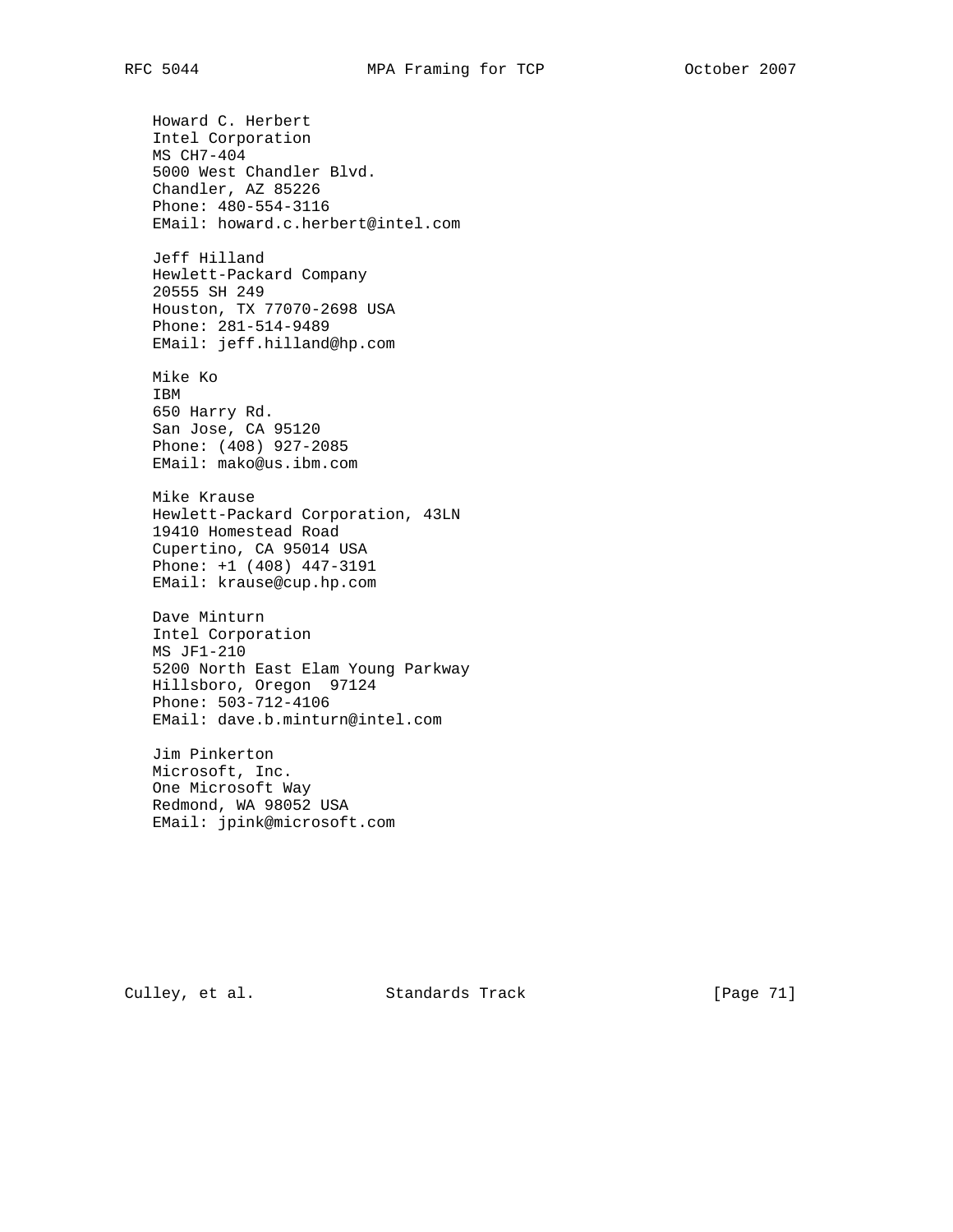Hemal Shah Broadcom Corporation 5300 California Avenue Irvine, CA 92617 USA Phone: +1 (949) 926-6941 EMail: hemal@broadcom.com

 Allyn Romanow Cisco Systems 170 W Tasman Drive San Jose, CA 95134 USA Phone: +1 408 525 8836 EMail: allyn@cisco.com

 Tom Talpey Network Appliance 1601 Trapelo Road #16 Waltham, MA 02451 USA Phone: +1 (781) 768-5329 EMail: thomas.talpey@netapp.com

 Patricia Thaler Broadcom 16215 Alton Parkway Irvine, CA 92618 Phone: 916 570 2707 EMail: pthaler@broadcom.com

 Jim Wendt Hewlett Packard Corporation 8000 Foothills Boulevard MS 5668 Roseville, CA 95747-5668 USA Phone: +1 916 785 5198 EMail: jim\_wendt@hp.com

 Jim Williams Emulex Corporation 580 Main Street Bolton, MA 01740 USA Phone: +1 978 779 7224 EMail: jim.williams@emulex.com

Culley, et al. Standards Track [Page 72]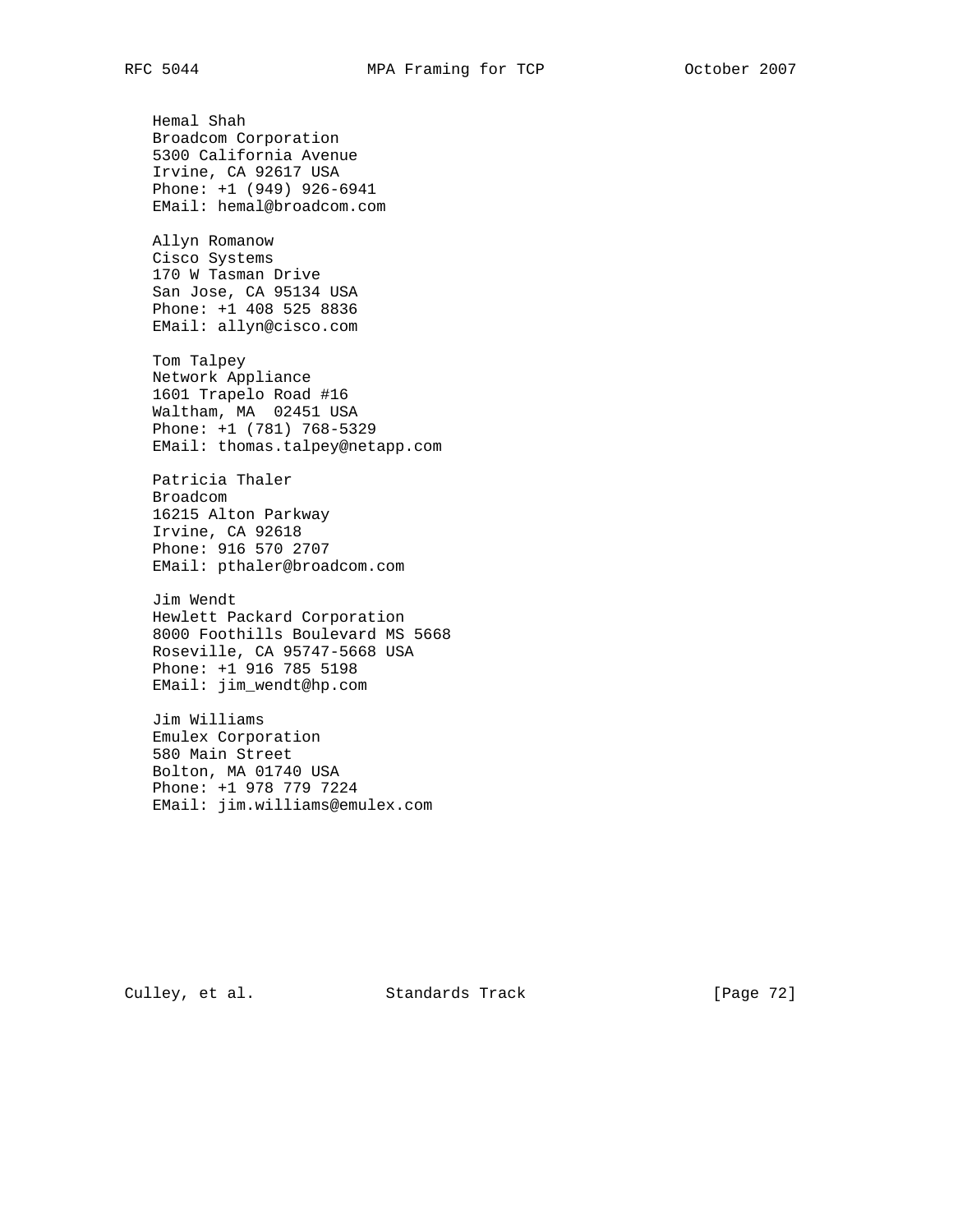Authors' Addresses Paul R. Culley Hewlett-Packard Company 20555 SH 249 Houston, TX 77070-2698 USA Phone: 281-514-5543 EMail: paul.culley@hp.com Uri Elzur 5300 California Avenue Irvine, CA 92617, USA Phone: 949.926.6432 EMail: uri@broadcom.com Renato J Recio IBM Internal Zip 9043 11400 Burnett Road Austin, Texas 78759 Phone: 512-838-3685 EMail: recio@us.ibm.com Stephen Bailey Sandburst Corporation 600 Federal Street Andover, MA 01810 USA Phone: +1 978 689 1614 EMail: steph@sandburst.com John Carrier Cray Inc. 411 First Avenue S, Suite 600 Seattle, WA 98104-2860 Phone: 206-701-2090 EMail: carrier@cray.com

Culley, et al. Standards Track [Page 73]